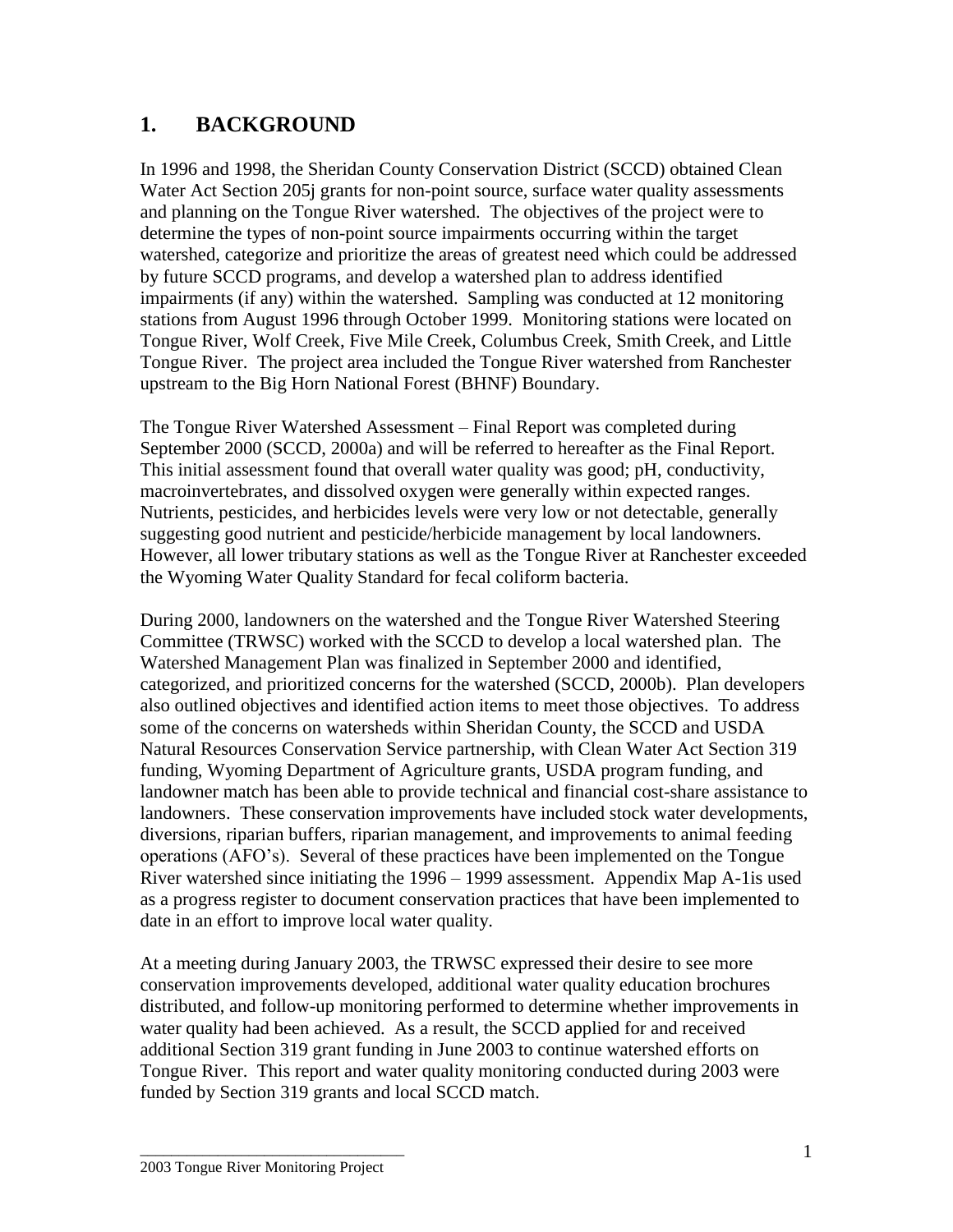## **2. DESCRIPTION OF THE PROJECT AREA**

The project area includes the upper Tongue River watershed from the town of Ranchester upstream to the BHNF boundary and is shown on Appendix Map A-2. This watershed area consists of approximately 80,000 acres, with 92 percent of these lands being privately owned. The remaining 8 percent are State lands and include the Amsden Creek Big Game Winter Range administered by the Wyoming Game and Fish Department (WGFD). Land uses within the watershed are many and include irrigated hay and crop lands, dry land pasture, livestock grazing, wildlife habitat, various types of recreation, and the urban areas of Dayton and Ranchester. The BHNF is located directly upstream from the project area, and also supports wildlife habitat, livestock grazing, logging, recreation, and other uses.

A more comprehensive, detailed description of the project area has been previously provided in the Final Report. Narrative descriptions of water uses, land uses, point source discharges, surface geology, soil types, and other factors are provided.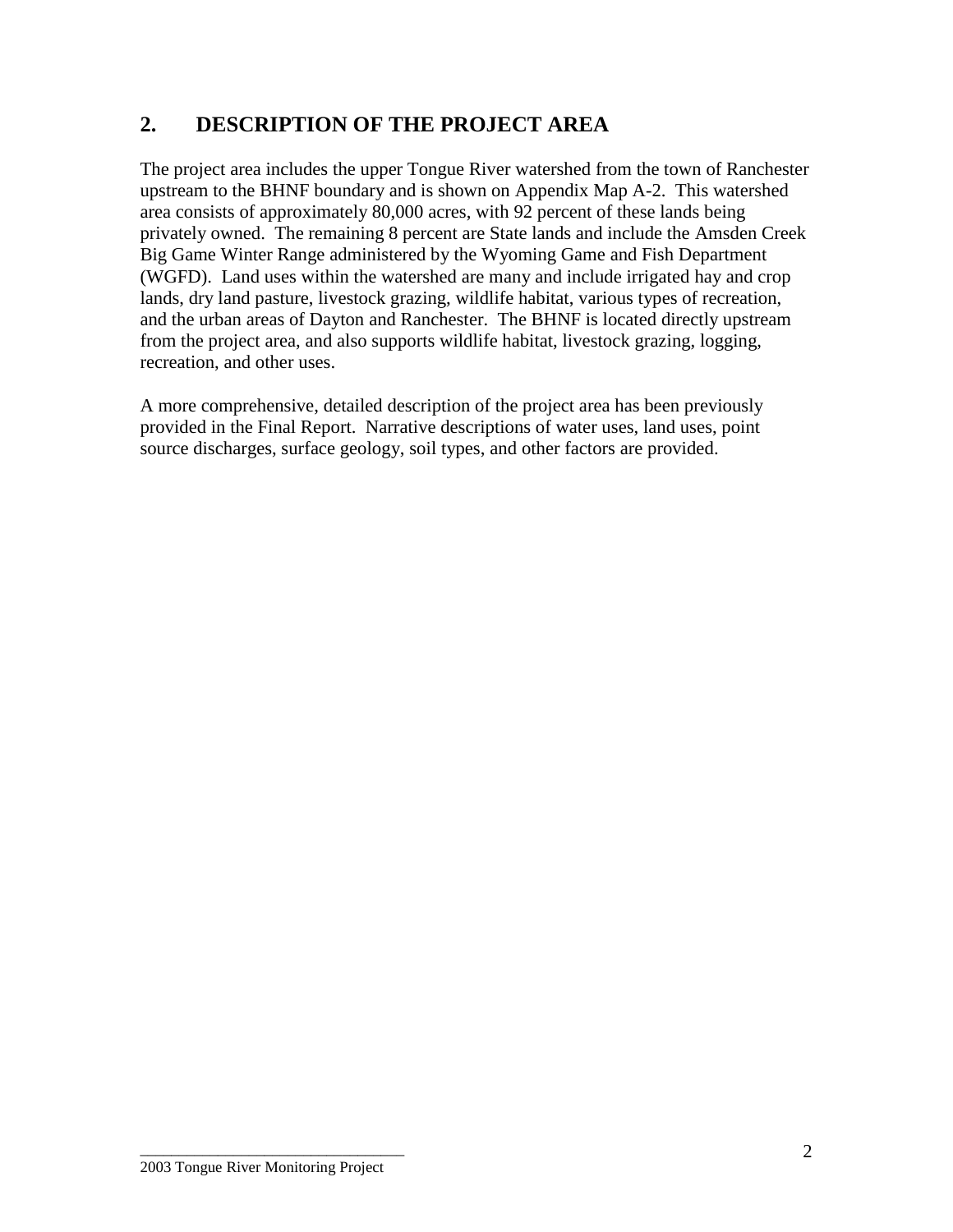# **3. STREAM CLASSIFICATIONS AND LISTINGS**

#### **3.1 STREAM CLASSIFICATIONS AND BENEFICIAL USES**

Tongue River, Wolf Creek, Columbus Creek, Smith Creek, and Little Tongue River are considered to be Class 2AB cold water fisheries as shown in the 2001 Wyoming Surface Water Classification List (WDEQ, 2001a). Five Mile Creek is a Class 3B waterbody.

As defined in Chapter 1 – Wyoming Surface Water Quality Standards, Class 2AB waters are those known to support game fish populations or spawning and nursery areas at least seasonally and all their perennial tributaries and adjacent wetlands and where a game fishery and drinking water use is otherwise attainable. Class 2AB waters include all permanent and seasonal game fisheries and can be either "cold water" or "warm water" depending on the predominance of cold water or warm water species present. Unless it is shown otherwise, these waters are presumed to have sufficient water quality and quantity to support drinking water supplies and are protected for that use (WDEQ, 2001b). The following beneficial uses are protected for Class 2AB waterbodies:

- Drinking water;
- Game fish;
- Non-game fish;
- Fish consumption;
- Other aquatic life;
- Recreation;
- Wildlife;
- Agriculture;
- Industry; and
- Scenic Value.

Class 3B waters are tributary waters including adjacent wetlands that are not known to support game fish populations or drinking water supplies and where those uses are not attainable. Class 3B waters are intermittent and ephemeral streams with sufficient hydrology to normally support and sustain communities of aquatic life including invertebrates, amphibians, or other flora and fauna that inhabit waters of the State at some stage of their life cycles. In general, Class 3B waters are characterized by frequent linear wetland occurrences or impoundments within or adjacent to the stream channel over its entire length (WDEQ, 2001b). The following beneficial uses are protected for Class 3B waterbodies:

- Other aquatic life;
- Recreation;
- Wildlife:
- **Agriculture**;
- Industry; and
- Scenic Value.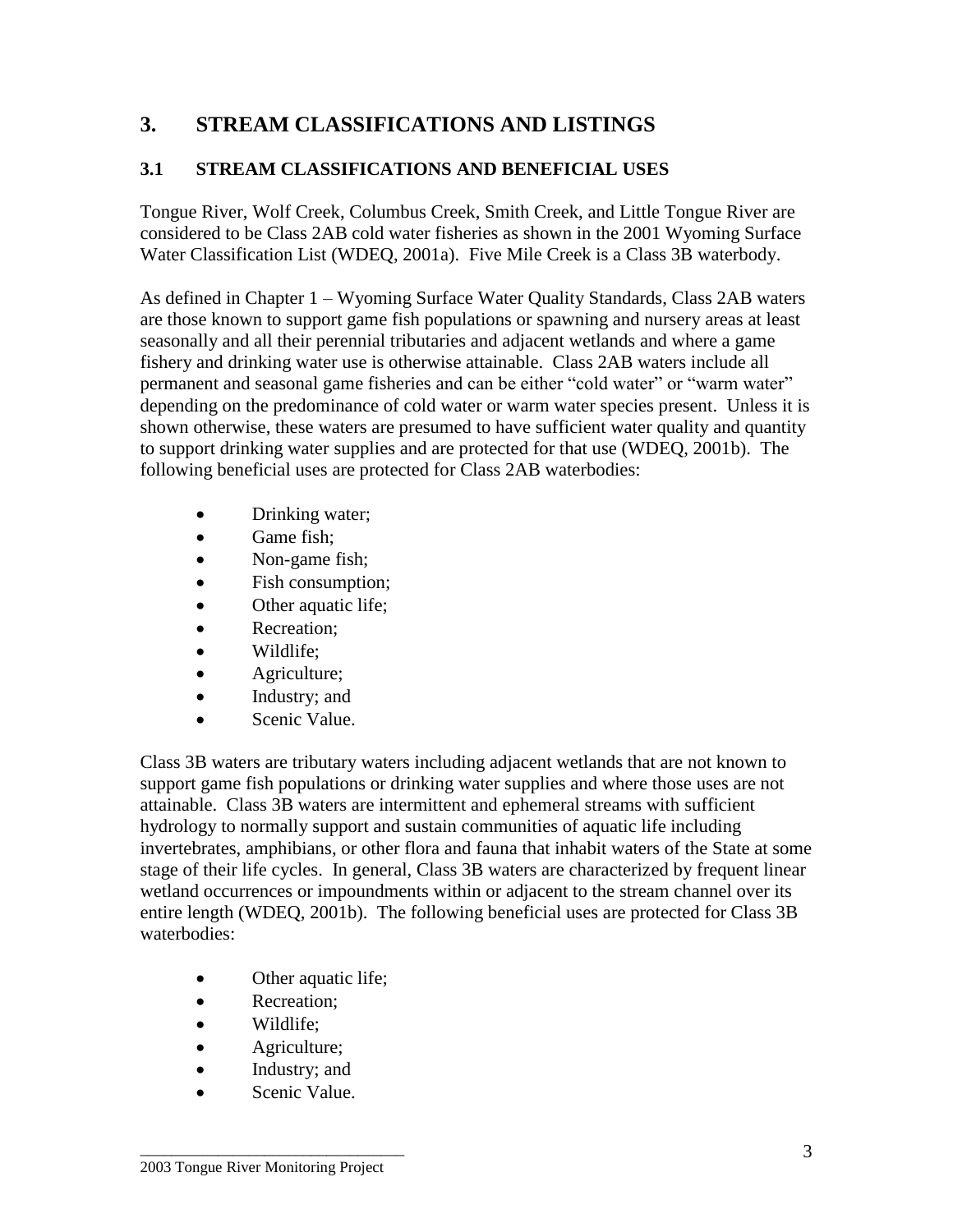#### **3.2 STREAM LISTINGS**

Every even numbered year, WDEQ prepares a 305(b) Water Quality Assessment Report which includes the 303(d) List of Waters Requiring TMDL's (WDEQ, 2002). Several streams within the project area were placed on the 2002 303(d) list for fecal coliform impairments. These streams were listed as a result of SCCD monitoring within the project area during the 1996 – 1999 assessment. Table A of the 303(d) list includes streams with water quality impairments; Table C contains waterbodies with water quality threats. The following streams within the project area are found on Table A of the 303(d) list:

- Columbus Creek;
- Five Mile Creek;
- Little Tongue River; and
- Smith Creek.

Wolf Creek is listed on Table C of the 2002 303(d) list as a threatened waterbody for fecal coliform.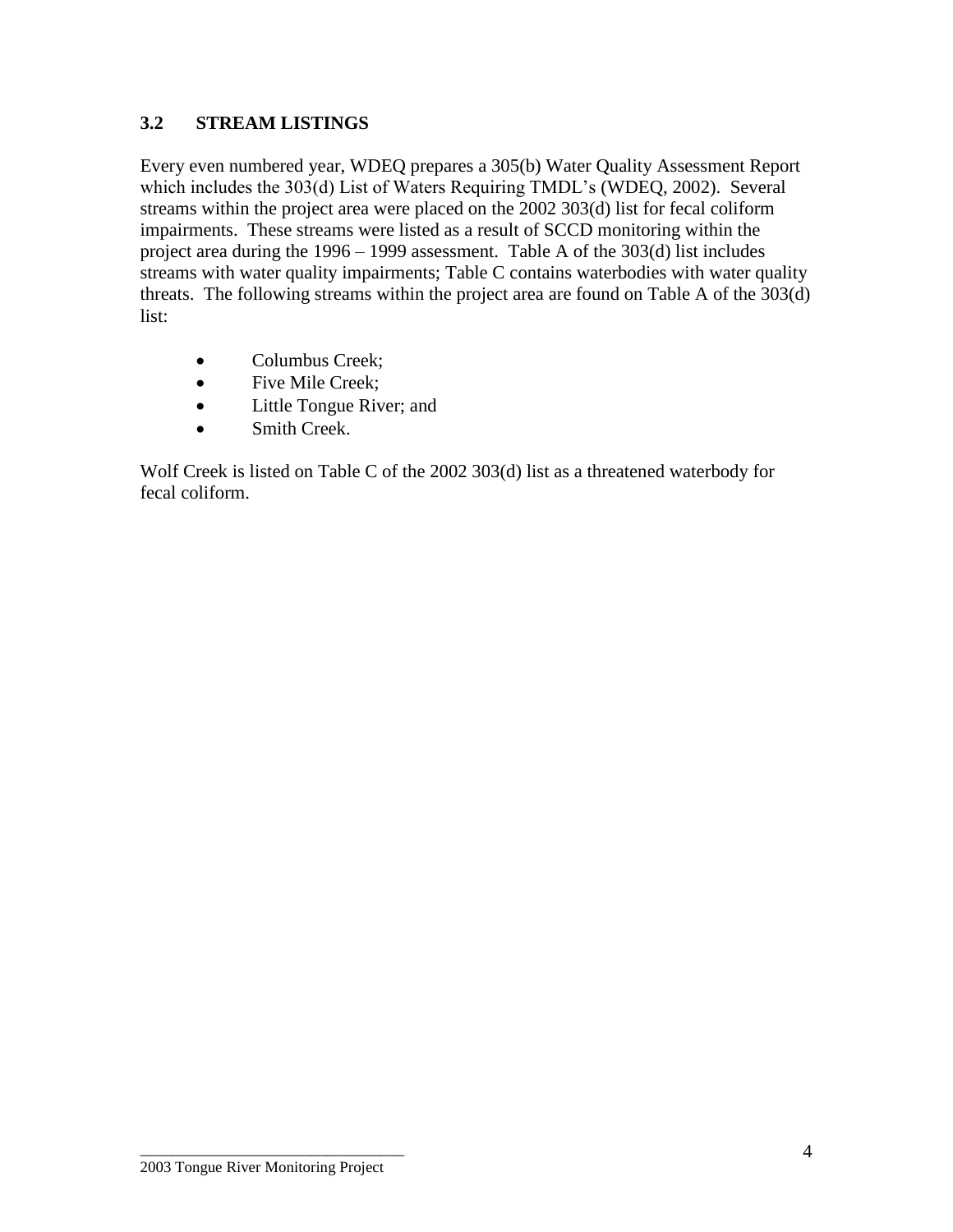## **4. HISTORIC AND CURRENT DATA**

Historic data for the purposes of this project are defined as data greater than five years old from the start of this project. Historic data for the project area have been previously summarized in the Final Report (SCCD, 2000a). The Final Report also contains current data collected through 1999. These data were collected by SCCD and various other agencies and are provided in tabular form in the Appendices to the Final Report.

A summary of current water quality data collected by the United States Geological Survey (USGS) at Station No. 06298000, Tongue River Near Dayton, Wyoming, is provided as Appendix Table B-13. These data were collected after the 1996 – 1999 assessment and provide similar water quality data to the data collected during the 2003 monitoring project. Please note that Appendix Table B-13 does not provide all water quality data collected by the USGS; only parameters similar in scope to SCCD's 2003 monitoring program have been tabulated.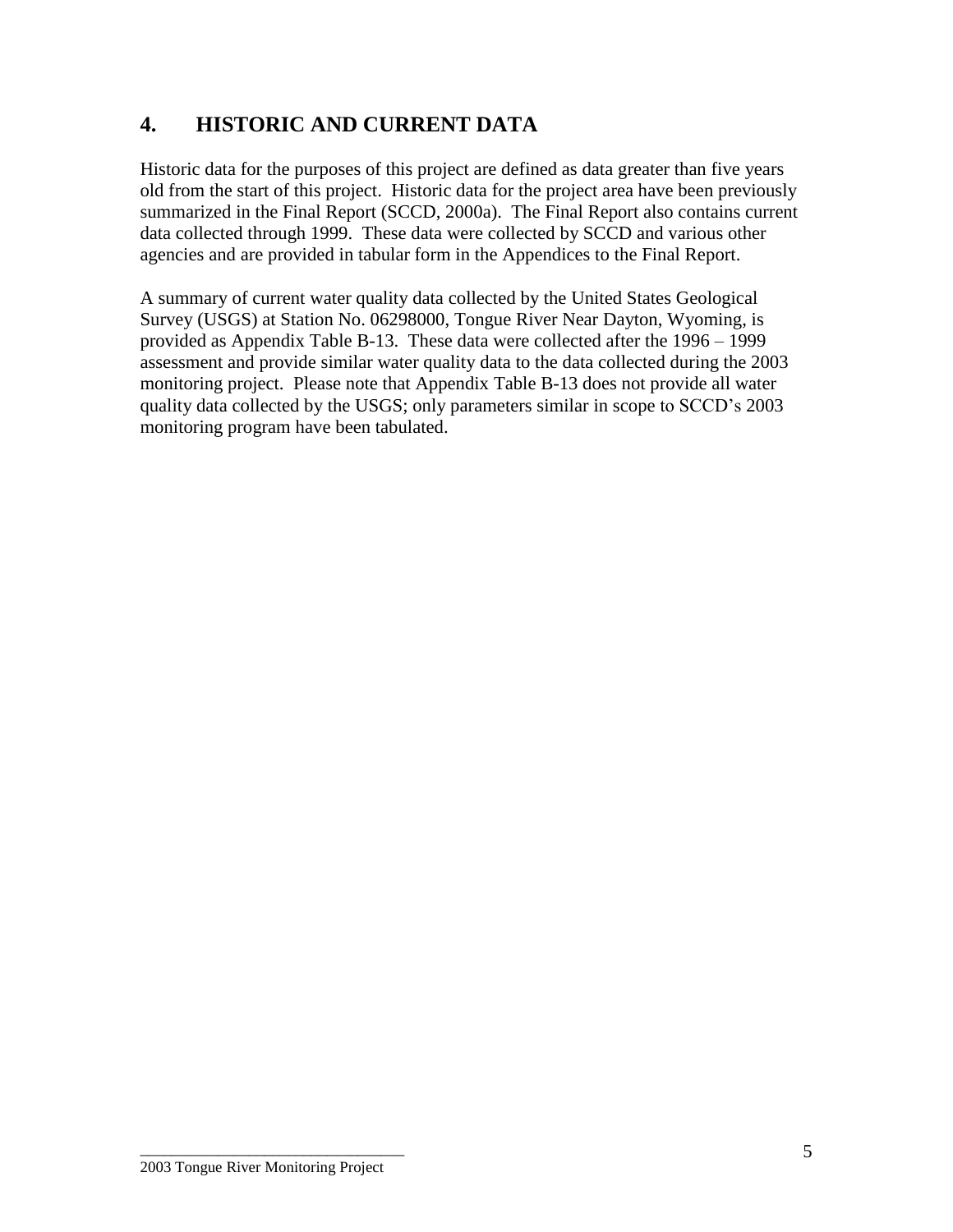# **5. MONITORING DESIGN**

#### **5.1 MONITORING PARAMETERS**

The 2003 monitoring project was designed specifically to determine if changes had occurred in fecal coliform bacteria concentrations since the implementation of local improvement projects. *Escherichia coli* (*E. coli*) was added to the parameter list with the expectation of WDEQ changing the Wyoming pathogen indicator standard from fecal coliform to *E. coli*. By monitoring *E. coli* and fecal coliform concurrently, future correlations between these indicators can be determined which will be useful when comparing historic fecal coliform levels to future *E. coli* levels.

The Final Report showed project area pesticides, herbicides, and nutrients to be at low or non-detectable levels indicating good management by local landowners. Because of these low levels and the relatively high costs associated with their analysis, pesticides, herbicides, and nutrients were not included in the 2003 sampling program. SCCD may monitor these parameters again in the future to determine if any water quality changes have occurred since the 1996 – 1999 assessment.

Water quality monitoring during 2003 included the following parameters: water temperature, pH, conductivity, dissolved oxygen, discharge, turbidity, fecal coliform, and *E. coli*. Continuous water temperature data loggers were used to monitor temperature at the three Tongue River stations during 2003. BURP monitoring, to include macroinvertebrate sampling and habitat assessments, was also performed at all eight stations.

#### **5.2 SITE DESCRIPTIONS**

The monitoring stations utilized during 2003 were located at the same locations as the 1996 – 1999 assessment. Three stations were located on Tongue River and five stations were located near the mouths of the five tributaries—Wolf Creek, Five Mile Creek, Columbus Creek, Smith Creek, and Little Tongue River. The upper tributary stations were not monitored during 2003 because these sites previously contained relatively low bacteria levels which did not exceed Wyoming Water Quality Standards. Detailed site and watershed descriptions have been provided in the Final Report and the 2003 Sampling and Analysis Plan (SCCD, 2003a). Table 5-1 provides site descriptions for the 2003 monitoring program.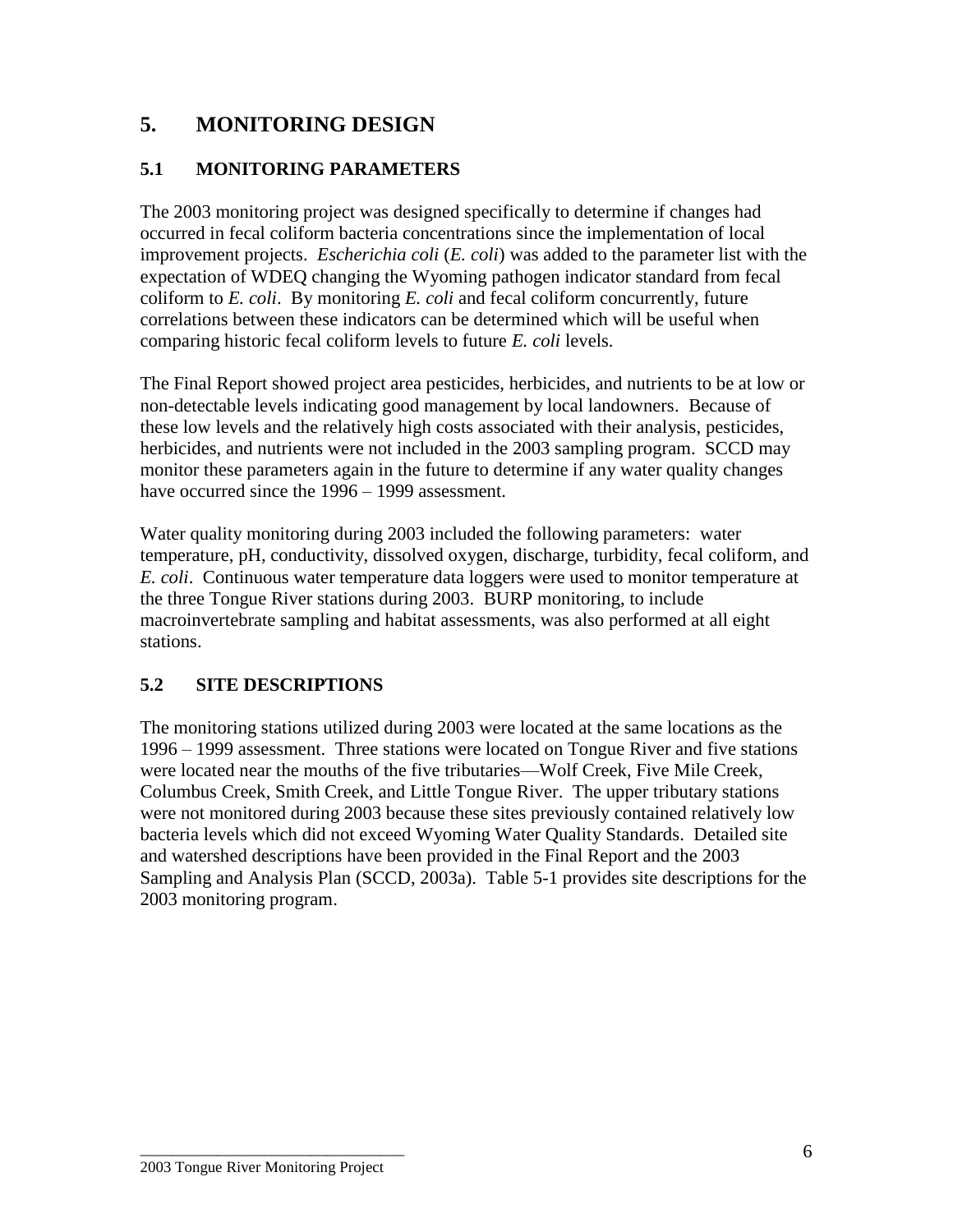| Site                                | Monitoring<br>Parameters                                | Coordinates                      | <b>Water Quality Sampling</b>                                    | <b>Benthic Macro-</b><br>invertebrate<br>Sampling              |
|-------------------------------------|---------------------------------------------------------|----------------------------------|------------------------------------------------------------------|----------------------------------------------------------------|
| Tongue River<br>Lower               | Temperature<br>(continuous), water<br>quality, and BURP | Lat-44°54'25"<br>Long-107°09'55" | Grab samples upstream<br>Ranchester at RWTP<br>intake            | Sample upstream<br>County Road 67<br>bridge crossing           |
| Tongue River<br>Middle              | Temperature<br>(continuous), water<br>quality, and BURP | Lat-44°53'26"<br>Long-107°12'38" | Grab samples<br>downstream Halfway<br>Lane County Road<br>bridge | First riffle<br>upstream Halfway<br>Lane County Road<br>bridge |
| Tongue River<br>Upper               | Temperature<br>(continuous), water<br>quality, and BURP | Lat-44°50'58"<br>Long-107°18'14" | Riffle at USGS Station<br>No. 06298000                           | Riffle at USGS<br>Station No.<br>06298000                      |
| Little Tongue<br><b>River Lower</b> | Water quality and<br><b>BURP</b>                        | Lat-44°52'37"<br>Long-107°15'54" | 300-400 yards upstream<br>from Tongue River<br>confluence        | 300-400 yards<br>upstream from<br>Tongue River<br>confluence   |
| Columbus<br>Creek Lower             | Water quality and<br><b>BURP</b>                        | Lat-44°53'35"<br>Long-107°14'10" | Downstream Hwy 14<br>bridge crossing                             | Downstream Hwy<br>14 bridge crossing                           |
| <b>Smith Creek</b><br>Lower         | Water quality and<br><b>BURP</b>                        | Lat-44°52'41"<br>Long-107°16'03" | Downstream County<br>Road 92 bridge crossing                     | Downstream<br>County Road 92<br>bridge crossing                |
| <b>Wolf Creek</b><br>Lower          | Water quality and<br><b>BURP</b>                        | Lat-44°53'54"<br>Long-107°10'18" | <b>Upstream County Road</b><br>67 bridge crossing                | Downstream<br>County Road 67<br>bridge crossing                |
| Five Mile<br>Creek Lower            | Water quality and<br><b>BURP</b>                        | Lat-44°54'23"<br>Long-107°10'08" | Upstream Hwy 14 in<br>Ranchester                                 | Upstream Hwy 14<br>in Ranchester                               |

**Table 5-1. Sample Site Descriptions and Location Information**

### **5.3 MONITORING SCHEDULE**

The 2003 monitoring schedule was designed to include the geometric mean of 5 monthly bacteria samples in May and August and to include sample dates similar to the 1996 – 1999 assessment so that seasonal comparisons could be made. A total of seventeen water quality samples were collected at each site from April through October 2003. Continuous temperature data loggers were used to measure instream temperatures from March 31, 2003 through November 6, 2003. BURP monitoring was performed at all eight stations during September and October 2003. The 2003 monitoring schedule followed the SAP schedule with few exceptions.

### **5.4 SAMPLING AND ANALYSIS METHODS**

Water quality samples, discharge measurements, and BURP monitoring were collected by the methods described in the SAP and the Final Report. Instrument calibration, equipment maintenance, and documentation were performed following the SAP requirements. Water quality and macroinvertebrate samples were obtained from representative sample riffles.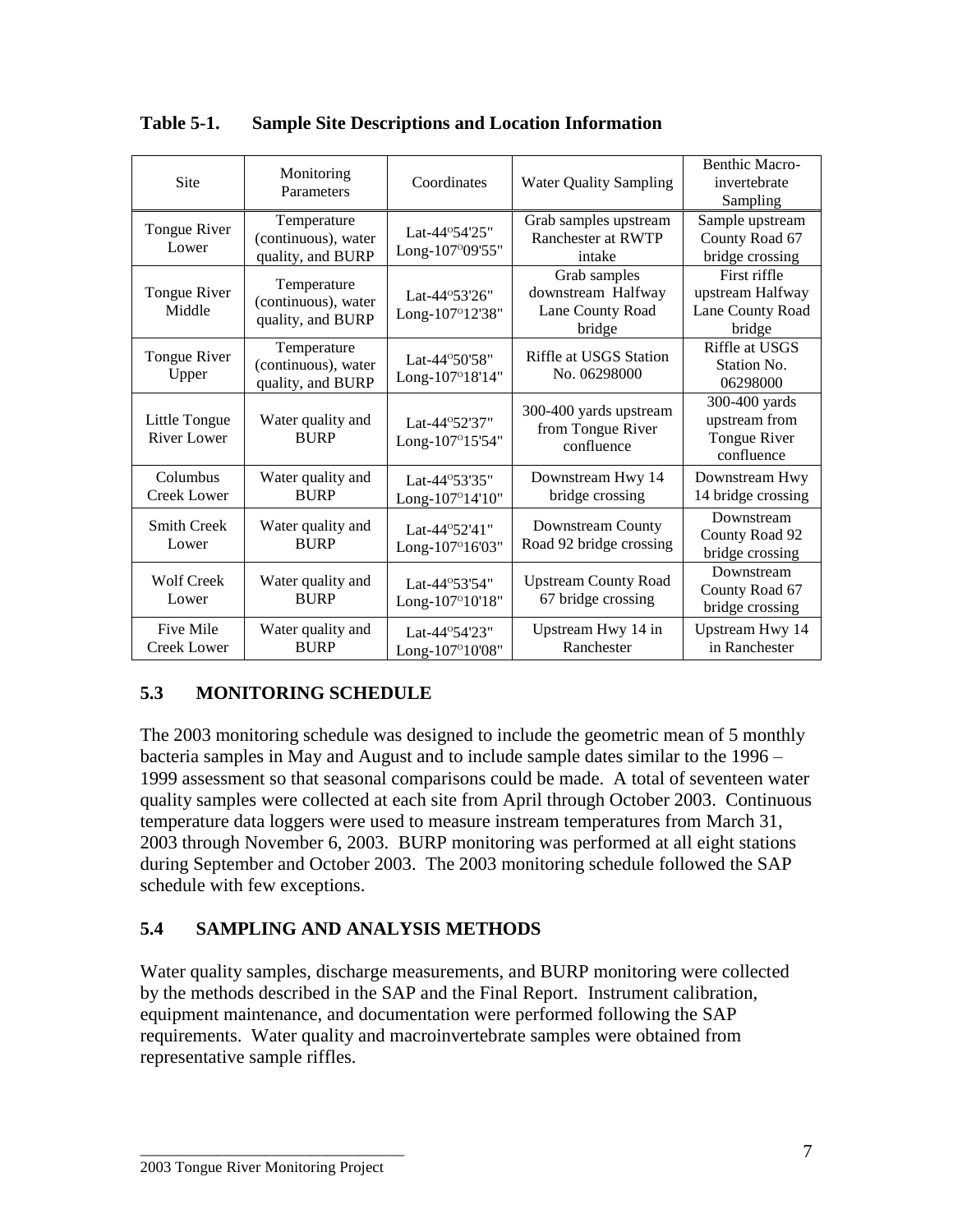Continuous temperature data were collected by anchoring the data loggers near the bottom of pools to simulate the water temperatures of trout habitat. Discharge measurements at all sites, except Tongue River Upper, were collected with the use of calibrated staff gauges. USGS Station No. 06298000 discharge data were used at site Tongue River Upper as these sites are co-located. Staff gauge calibrations were performed by measuring instantaneous discharge with a Marsh-McBirney 2000 current meter. Turbidity grab samples were analyzed at the Ranchester Water Treatment Plant with a HACH 2100P turbidimeter. Fecal coliform and E. coli samples were hand delivered to Inter-Mountain Laboratories (IML) in Sheridan, Wyoming for analysis. Macroinvertebrate samples were analyzed by Aquatic Biology Associates, Inc. (ABA) in Corvallis, Oregon. Analytical methods utilized are provided in Table 5-2.

| Parameter                | Units         | Method /<br>Reference <sup>1</sup> | Location of<br>Analyses | Preservative                        | Holding<br>Time |
|--------------------------|---------------|------------------------------------|-------------------------|-------------------------------------|-----------------|
| Temperature              | <b>BC</b>     | grab/EPA 1983<br>170.1             | On-site                 | n/a                                 | n/a             |
| Temperature              | BC            | continuous<br>recorder             | On-site                 | n/a                                 | n/a             |
| pH                       | <b>SU</b>     | grab/EPA 1983<br>150.1             | On-site                 | n/a                                 | n/a             |
| Conductivity             | $\mu$ mhos/cm | grab/EPA 1983<br>120.1             | On-site                 | n/a                                 | n/a             |
| Dissolved Oxygen         | mg/1          | grab/EPA 1983<br>360.1             | On-site                 | n/a                                 | n/a             |
| Turbidity                | <b>NTU</b>    | grab/EPA 1983<br>180.1             | RWTP <sup>2</sup>       | Ice; at or below<br>4 <sub>BC</sub> | 48 hours        |
| Fecal Coliform           | $col/100$ ml  | grab/SM $9221E^5$                  | IML <sup>3</sup>        | Ice; at or below<br>4BC             | 6 hours         |
| E. coli                  | $col/100$ ml  | grab/SM $9222G5$                   | IML <sup>3</sup>        | Ice; at or below<br>4BC             | 6 hours         |
| Flow                     | cfs           | Calibrated staff<br>gauge          | On-site                 | n/a                                 | n/a             |
| Flow                     | cfs           | Mid-Section<br>Method              | On-site                 | n/a                                 | n/a             |
| Macroinvertebrates       | Metrics       | <b>King 1993</b>                   | $ABA^4$                 | formalin                            | n/a             |
| Habitat (Reach<br>level) | n/a           | <b>King 1993</b>                   | On-site                 | n/a                                 | n/a             |

#### **Table 5-2. Standard Field and Laboratory Methods**

<sup>1</sup>Method references for laboratory analyses were provided by the contract laboratories and defined in their SOPs.

<sup>2</sup>RWTP refers to Ranchester Water Treatment Plant in Ranchester, Wyoming

3 IML refers to Inter-Mountain Laboratories in Sheridan, Wyoming.

<sup>4</sup>ABA refers to Aquatic Biology Associates, Inc. in Corvallis, Oregon.

<sup>5</sup> SM refers to Eaton et. al., 1995. Standard Methods for the examination of water and wastewater. Washington, D.C.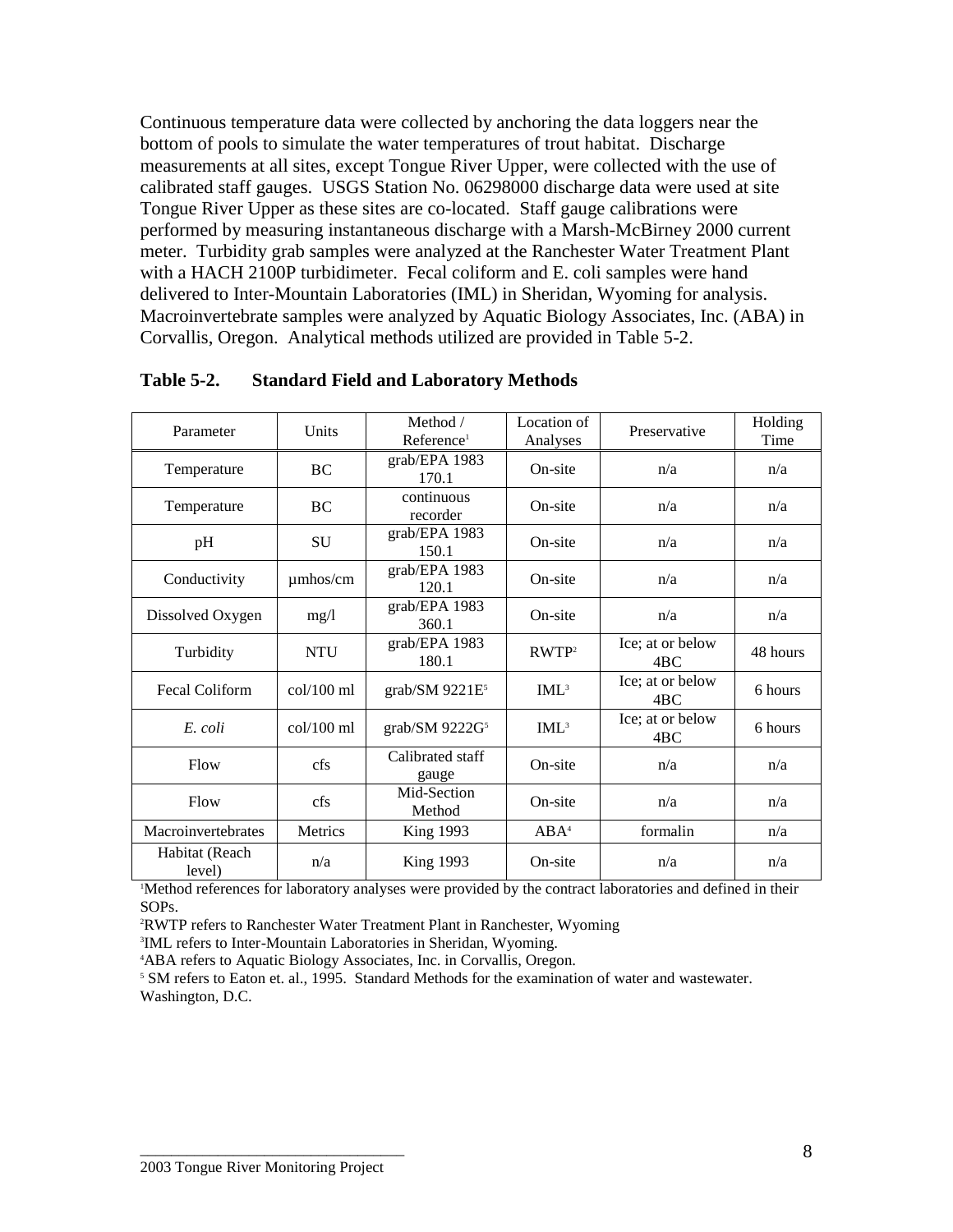# **6. QUALITY ASSURANCE / QUALITY CONTROL**

### **6.1 FUNCTION OF QUALITY ASSURANCE AND QUALITY CONTROL**

Quality Assurance (QA) may be defined as an integrated system of management procedures designed to evaluate the quality of data and to verify that the quality control system is operating within acceptable limits (Friedman and Erdmann, 1982; EPA, 1995). Quality control (QC) may be defined as the system of technical procedures designed to ensure the integrity of data by adhering to proper field sample collection methods, operation and maintenance of equipment and instruments. Together, QA/QC functions to ensure that all data generated are consistent, valid and of known quality (EPA 1980). QA/QC should not be viewed as an obscure notion to be tolerated by monitoring and assessment personnel, but as a critical, deeply ingrained concept followed through each step of the monitoring process. Data quality must be assured before the results can be accepted with any scientific study.

The Quality Assurance Project Plan (QAPP) is the SCCD document used to guide QA/QC procedures for water quality assessments and was used to develop QA/QC practices that were implemented throughout this project (SCCD, 2003b). The QAPP has been reviewed and approved by the WDEQ QA/QC Coordinator. Project specific objectives and requirements were set forth in the project's SAP. These two documents provide the necessary framework for collecting and reporting usable, credible data, which can be referenced in future monitoring and watershed planning efforts.

### **6.2 TRAINING**

Personnel involved in the collection and analysis of samples should receive adequate training for proper implementation of project field and laboratory methods. SCCD personnel have received the proper training through a combination of college studies, previous employment experiences, and on the job training. The SCCD District Manager holds a Watershed Management degree from the University of Wyoming and the Program Specialist has an Environmental Engineering degree from Montana Tech of the University of Montana. Both employees have water quality assessment skills obtained through prior employment experiences. The District Manager has taken a Water Quality Assessment course provided by WACD. Kurt King, former WDEQ QA/QC Officer, has provided thorough, annual training for both employees in conducting benthic macroinvertebrate sampling and reach level habitat assessments. On a few occasions, other SCCD and/or NRCS employees assisted when conducting the macroinvertebrate sampling and habitat assessments. These personnel were trained by the Program Specialist prior to sampling and were under direct supervision by the Program Specialist during sampling.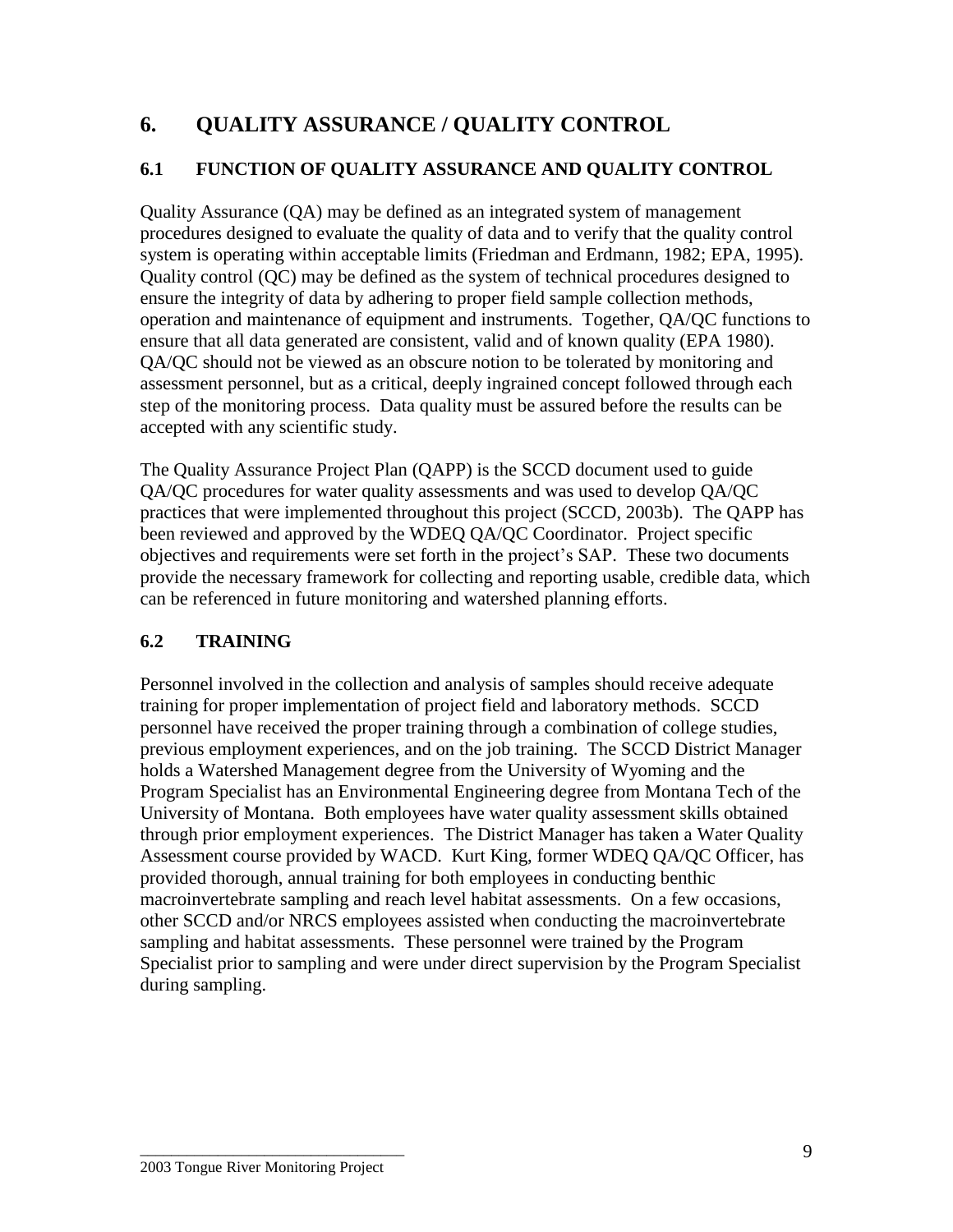#### **6.3 COLLECTION, PRESERVATION, ANALYSIS, AND CUSTODY OF SAMPLES FOLLOWING APPROVED METHODS**

#### **6.3.1 COLLECTION, PRESERVATION, AND ANALYSIS**

Accepted referenced methods for the collection, preservation, and analysis of samples were described in Section 5.4 and listed in Table 5-2 of this report.

#### **6.3.2 SAMPLE CUSTODY**

Sample custody described the sampling and analysis record starting with sample collection and ending with laboratory analysis and sample disposition. The purpose of sample custody was to ensure that samples were not tampered with by outside entities and the integrity of samples was maintained.

During sampling, project field measurements were recorded onto field data sheets. Water samples requiring laboratory analysis were immediately placed on ice in a cooler, preserved (if required) and hand delivered to IML. A Chain of Custody (COC) form was prepared, signed, and dated by the sampler before samples entered laboratory custody. An IML employee would then sign and date the COC form after receiving custody of the samples.

Benthic macroinvertebrate samples were preserved in the field with an isopropyl alcohol and formaldehyde mixture, placed in a cooler, and transported to the SCCD office in Sheridan. A project specific macroinvertebrate COC form was completed. After all macroinvertebrate samples were collected, samples and COC forms were shipped by United Parcel Service to ABA. ABA then performed a visual check for the number and general condition of samples, and signed the COC form. The completed original COC form was returned to SCCD by ABA after completion of analyses.

#### **6.4 CALIBRATION AND PROPER OPERATION OF FIELD EQUIPMENT**

The project SAP outlined requirements for calibration and maintenance of field equipment. On every sampling day, before leaving the office, the pH meter, conductivity meter, and DO meter were calibrated according to the manufacturer's instructions. The Hanna 9025 pH meter was calibrated using a two-point calibration method with pH 7 and pH 10 buffer solutions. The Hanna 8733 conductivity meter was calibrated using a 1413 µmhos/cm calibration standard. All calibration solutions were discarded after each use. A YSI 95 DO meter was used throughout the project and did not require a calibration solution. The DO meter was calibrated for the proper elevation with the probe placed in the moist calibration chamber before each sampling event. Calibration of each meter was documented on the appropriate calibration log.

Equipment maintenance, to include battery replacement and monthly replacement of the DO meter membrane cap, were performed according to requirements set forth in the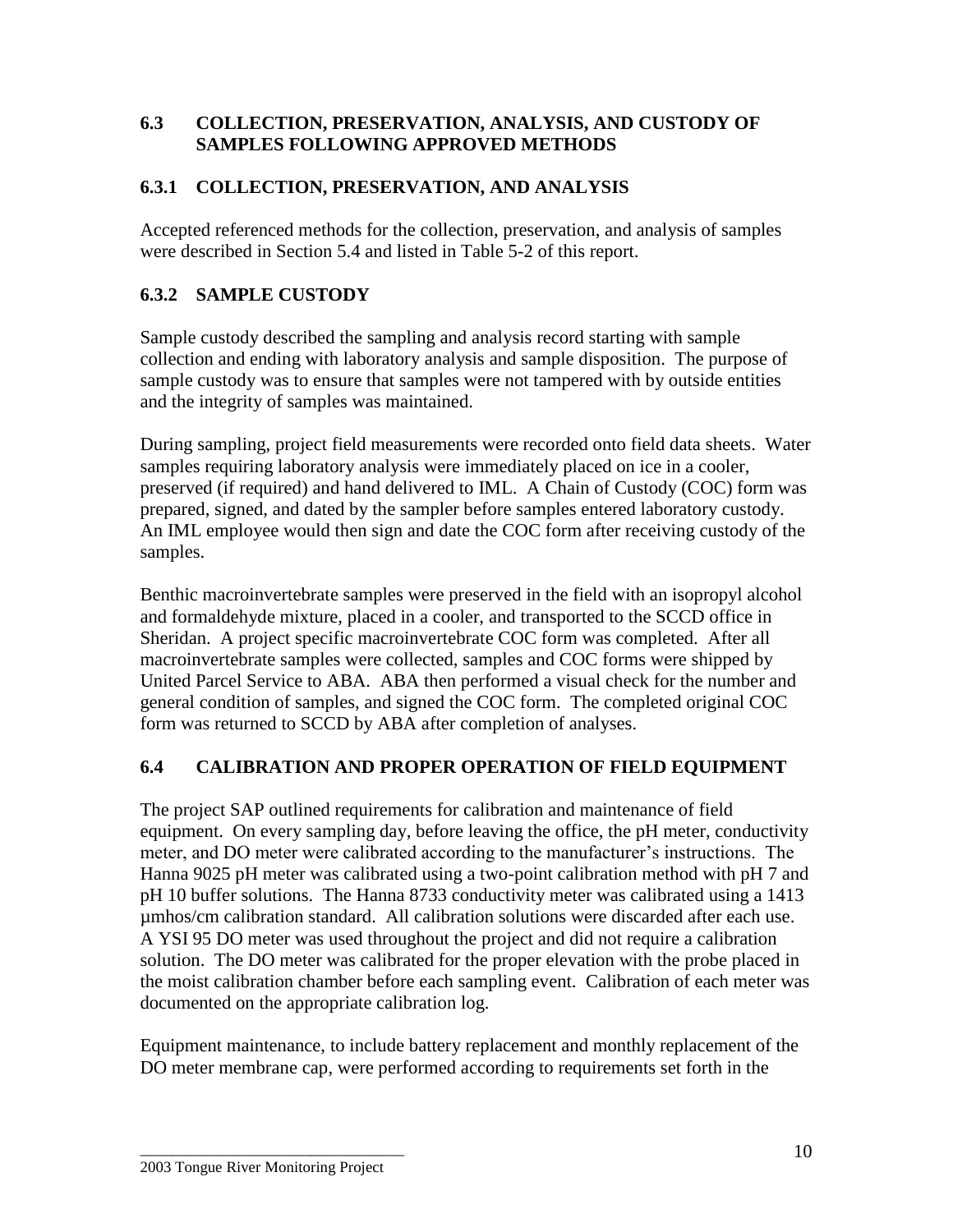project SAP and manufacturer's instructions. All maintenance activities were documented on the maintenance log.

The Marsh-McBirney flow meter was factory calibrated and did not require field calibration. Onset Tidbit data loggers, used for continuous temperature monitoring, were factory calibrated and completely encapsulated. These loggers were considered disposable; when the enclosed battery is depleted, it cannot be replaced. Factory calibration of the loggers was checked by utilizing the manufacturers "crushed-ice test" to ensure the loggers were performing accurately. Results of the crushed-ice tests are described in Section 6.5.9.

Equipment used for benthic macroinvertebrate sample collection and reach level habitat assessments did not require calibration. However, surber sampler nets and other equipment were checked for damage and proper operation prior to entering the field.

## **6.5 SUMMARY OF QA/QC RESULTS**

This section provides a QA/QC summary of the requirements set forth in the Project SAP. Data Quality Objectives (DQO's) are qualitative and quantitative specifications used by water quality monitoring programs to limit data uncertainty to an acceptable level. DQO's were established for each monitoring parameter for precision, accuracy, and completeness at levels sufficient to allow SCCD to realize project goals and objectives

### **6.5.1 PRECISION**

Precision was defined as the degree of agreement of a measured value as the result of repeated application under the same condition. Because the determination of precision was affected by changes in relative concentration for certain chemical parameters, the Relative Percent Difference (RPD) statistic was used. Precision was determined for chemical, physical, biological, and habitat measurements by conducting duplicate samples at 10 percent of sampling sites. Duplicate intra-crew habitat assessments were conducted simultaneously by each observer conducting the assessment without communication. Precision results for the project are provided in Table 6-1.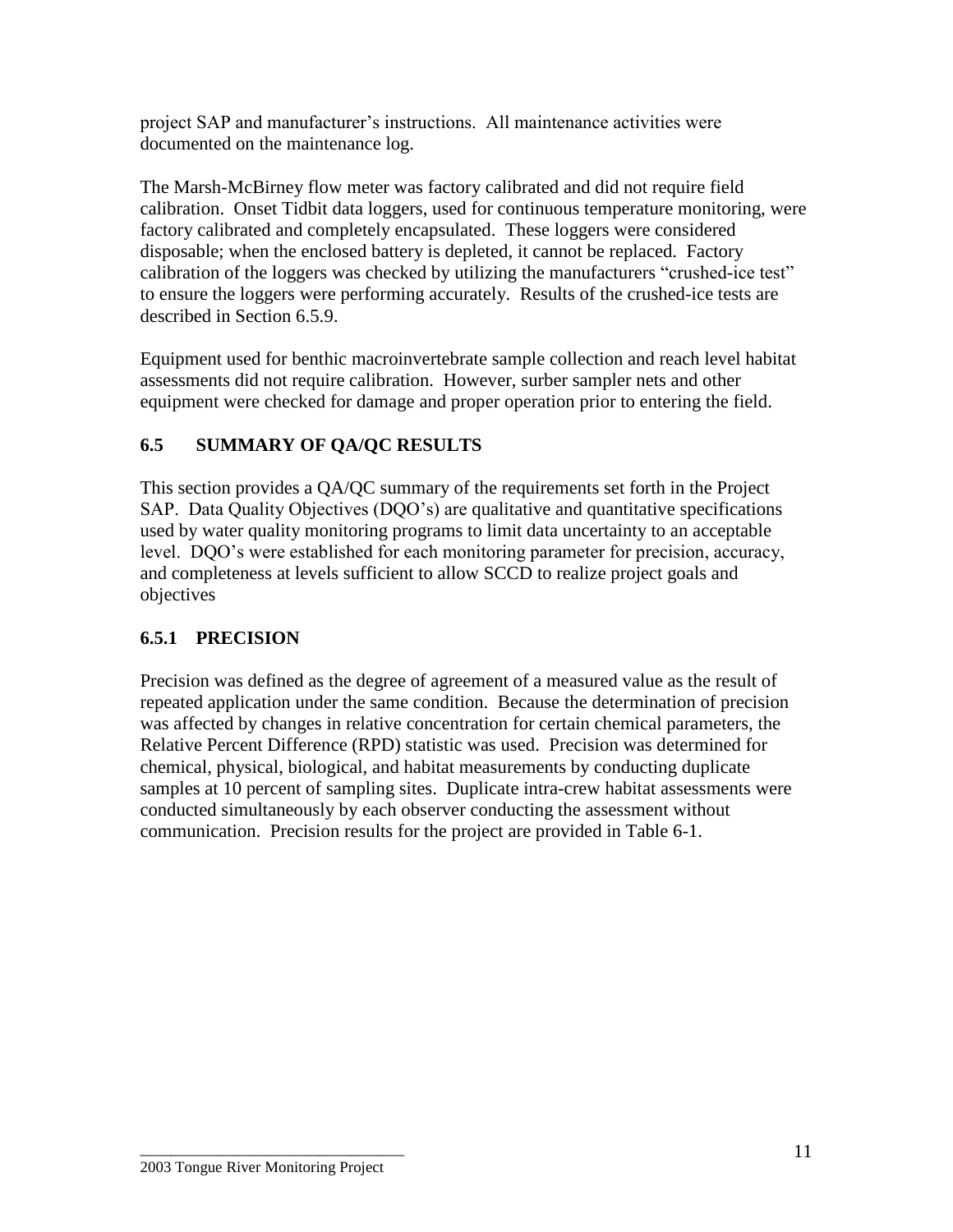| Parameter                 | Precision (% - RPD) | (% ) |
|---------------------------|---------------------|------|
| <b>Water Temperature</b>  | 0.3                 | 10   |
| pH                        | 0.3                 |      |
| Conductivity              | 0.5                 | 10   |
| Dissolved Oxygen          | 0.8                 | 20   |
| Turbidity                 | 10.7                | 10   |
| <b>Fecal Coliform</b>     | 23.1                | 50   |
| E. coli                   | 25.7                | 50   |
| <b>Total Abundance</b>    | 19.1                | 50   |
| <b>Total Taxa</b>         | 10.8                | 15   |
| <b>Intra-Crew Habitat</b> |                     |      |
| Assessments               | 2.7                 | 15   |

| <b>Table 6-1.</b> |  | <b>Precision of 2003 Monitoring Data</b> |
|-------------------|--|------------------------------------------|
|-------------------|--|------------------------------------------|

All parameters met precision DQO's except for turbidity which was slightly higher than the 10% objective. The minimum detection limit at which the turbidity meter was operated likely contributed to high RPD. To meet the needs of the RWTP, the turbidity meter used to collect data for this project was programmed to analyze as whole integers (i.e. 0.0 NTU, 1.0 NTU, etc.). For example, a LTRL sample and duplicate sample on August 28, 2003 were analyzed as 1.0 NTU and 2.0 NTU, respectively, which resulted in a 66.7% RPD value (see Appendix Table D-3). If the turbidity meter were operating in tenths of an NTU, precision would likely have been higher. However, for the purposes of this monitoring project, accuracy at the whole integer level was sufficient.

### **6.5.2 ACCURACY**

Accuracy was defined as the degree of agreement of a measured value with the true or actual value. Accuracy for water quality parameters measured in the field was assured by calibration of equipment to known standards. The accuracy of the RWTP HACH 2100P turbidity meter was also assured by calibration to known standards. There are no current laboratory methods to determine the accuracy of biological samples. Therefore, the accuracy of fecal coliform and *E. coli* samples could not be determined.

Accuracy for macroinvertebrate sampling and habitat assessment could not be determined since the true or actual value for macroinvertebrate populations or habitat parameters was unknown. In this instance, precision served as the primary QA check for benthic macroinvertebrate sampling and habitat assessment.

### **6.5.3 COMPLETENESS**

Completeness refers to the percentage of measurements that are determined to be valid and acceptable compared to the number of samples scheduled for collection. This DQO was achieved by avoiding loss of samples due to accidents, inadequate preservation, holding time exceedences, and proper access to sample sites for collection of samples as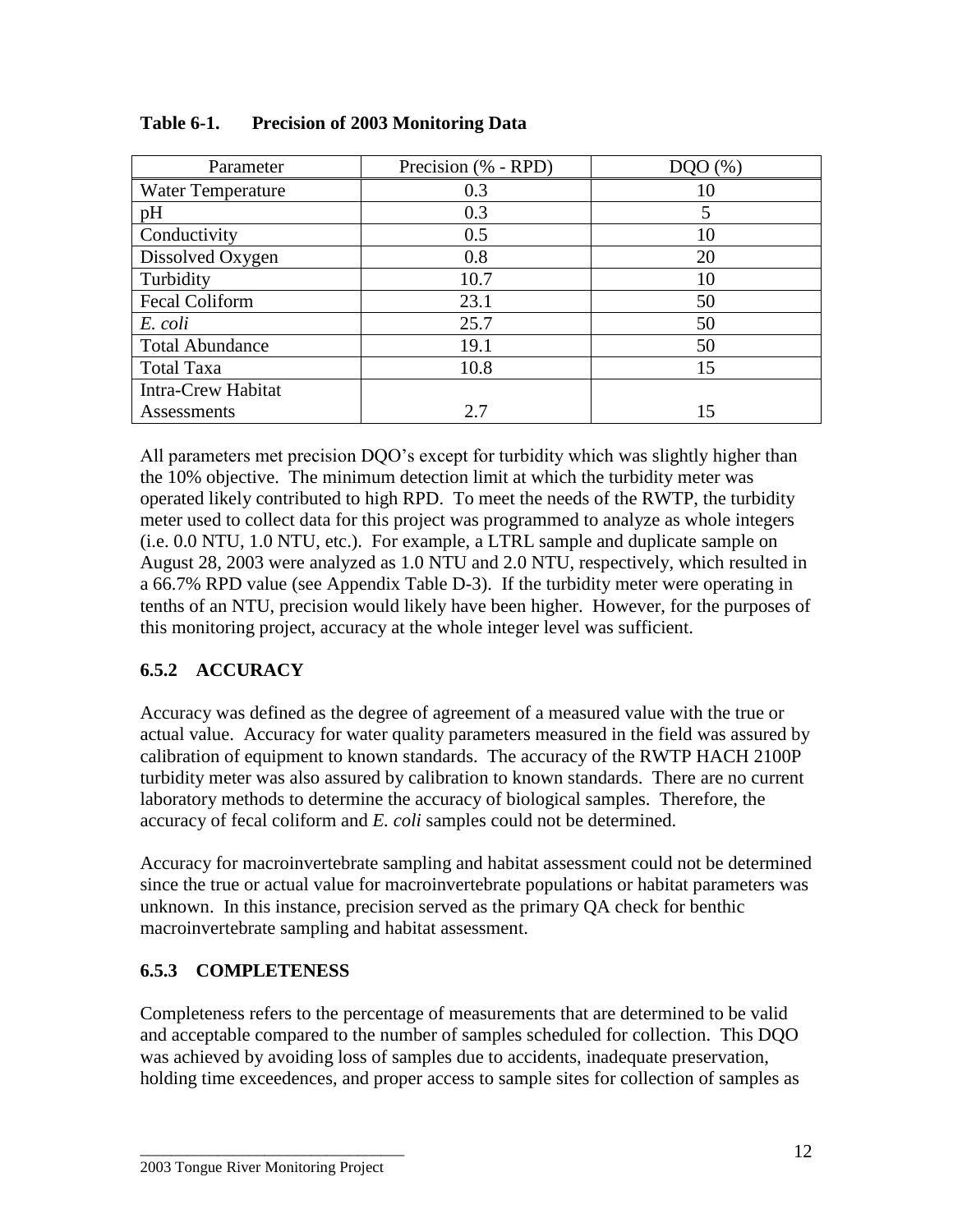scheduled. Completeness results for the project are provided in Table 6-2; all data met the completeness DQO's set forth in the SAP for this project.

| Parameter                            | Completeness (%) | DOO(%) |
|--------------------------------------|------------------|--------|
| Water Temperature                    | 100              | 95     |
| pH                                   | 100              | 95     |
| Conductivity                         | 100              | 95     |
| Dissolved Oxygen                     | 100              | 95     |
| Discharge                            | 99.3             | 95     |
| Turbidity                            | 100              | 95     |
| <b>Fecal Coliform</b>                | 100              | 95     |
| E. coli                              | 100              | 95     |
| Macroinvertebrates                   | 100              | 95     |
| <b>Total Abundance</b>               | 100              | 95     |
| <b>Total Taxa</b>                    | 100              | 95     |
| <b>Habitat Assessments</b>           | 100              | 95     |
| <b>Stage-Discharge Relationships</b> | 100              | 95     |

#### **Table 6-2. Completeness of 2003 Monitoring Data**

### **6.5.4 COMPARABILITY**

Comparability refers to the degree to which data collected during this Project were comparable to data collected during other past or present studies. This was an important factor because future water quality monitoring will occur within the watershed and current project data must be comparable to future data in order to detect water quality change with confidence. Several steps were taken to assure data comparability including:

- Collection of samples at previously used monitoring stations;
- Collection of samples during the same time of year;
- Collection of samples using the same field sampling methods and sampling gear;
- Analysis of samples using the same laboratory analytical methods and equipment;
- Use of the same reporting units and significant figures;
- Use of the same data handling and reduction methods (i.e. data rounding and censoring); and
- Use of similar QA/QC processes.

Chemical, physical, biological, and habitat data collected during this assessment were highly comparable because of close coordination prior to initiation of sampling. Each step identified above was implemented to assure comparability.

## **6.5.5 TRIP BLANKS**

Trip blanks were prepared to determine whether samples might be contaminated by the sample container, preservative, or during transport and storage conditions. Fecal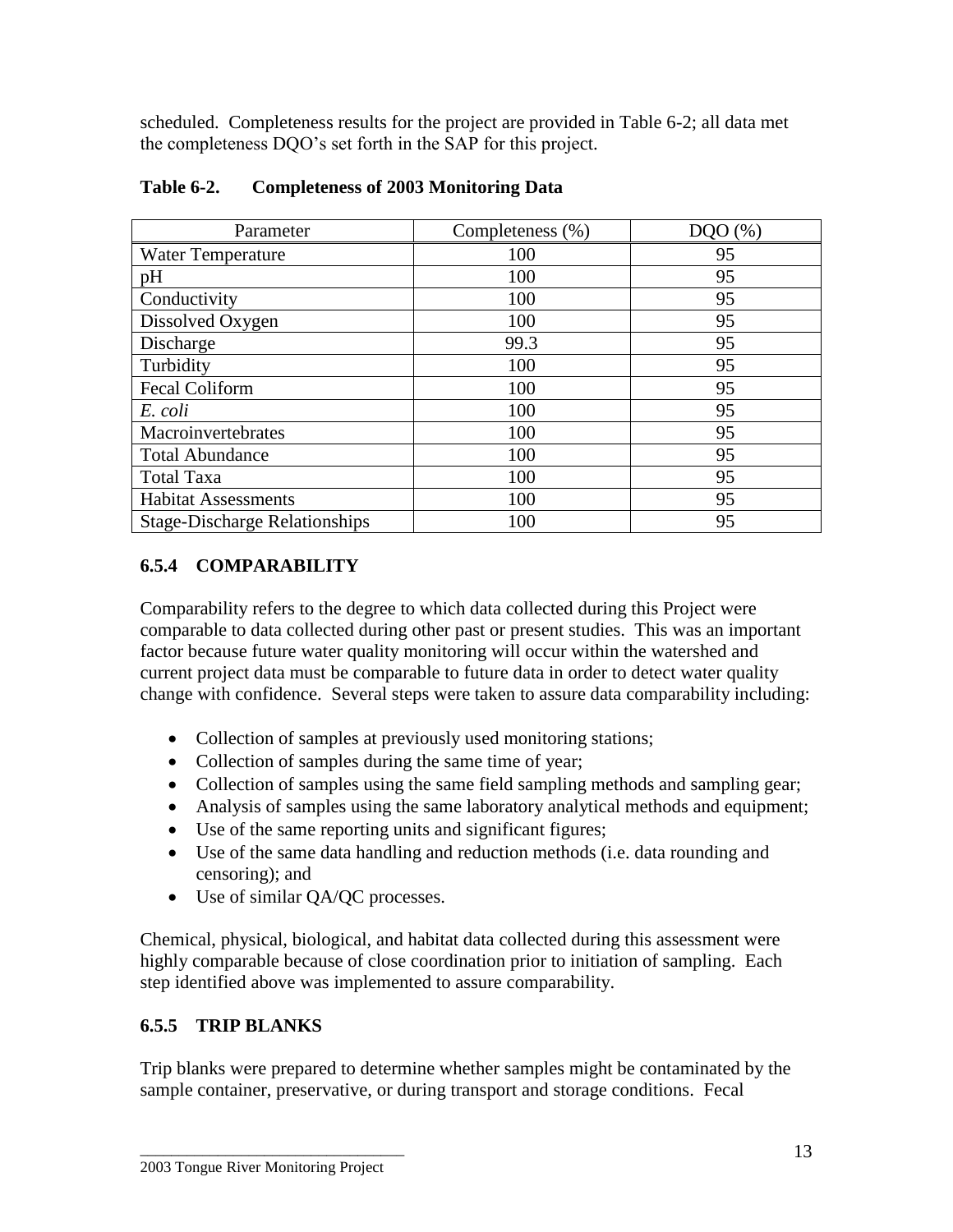coliform and/or *E. coli* trip blanks were utilized during every sampling event. These trip blanks were prepared by the analytical laboratory, Inter-Mountain Laboratories (IML), immediately prior to sampling. IML prepared trip blanks by filling preserved bottles with laboratory de-ionized water. Prior to sampling, turbidity trip blanks were prepared by SCCD at the office by filling an unpreserved sample bottle with distilled water. Turbidity trip blanks were used for each sampling day except June 30, 2003; the trip blank for this day was inadvertently left at the office. A summary of the trip blanks used for the project are provided in Appendix Table E-4. No trip blanks used during the project contained detectable levels of turbidity, fecal coliform, or *E. coli*.

#### **6.5.6 DUPLICATES**

The project SAP required that duplicate chemical, physical, biological, and habitat samples be obtained for at least 10% of all field samples. Duplicate water quality samples were obtained by collecting consecutive water quality and duplicate samples from a representative stream riffle. Duplicate macroinvertebrate samples were collected by two field samplers, each equipped with a Surber net, collecting samples simultaneously adjacent to one another. Duplicate habitat assessments were performed by two field samplers performing independent assessments without communication at the same site and same time. Table 6-3 provides a summary of duplicates taken during the project.

|                      |                | No. of     |              |      |
|----------------------|----------------|------------|--------------|------|
| Parameter            | No. of Samples | Duplicates | % Duplicated | (% ) |
| <b>Water Quality</b> |                |            |              |      |
| Samples              | 136            | 14         | 10.3         | I () |
| Macroinvertebrate    |                |            |              |      |
| Samples              |                |            | 12.5         | I () |
| Habitat              |                |            |              |      |
| Assessments          |                |            | 12.5         |      |

#### **Table 6-3. Summary of 2003 Duplicates**

#### **6.5.7 STAGE-DISCHARGE RELATIONSHIPS**

Stage-discharge relationships were required to be established for at least 95% of the monitoring sites by the project SAP. The SAP also recommended that these relationships be established such that when regressions of stage height and discharge are performed, the correlation coefficient ( $\mathbb{R}^2$  value) be 0.95 or greater. Table 6-4 provides a summary of the stage-discharge relationships for monitoring stations during 2003.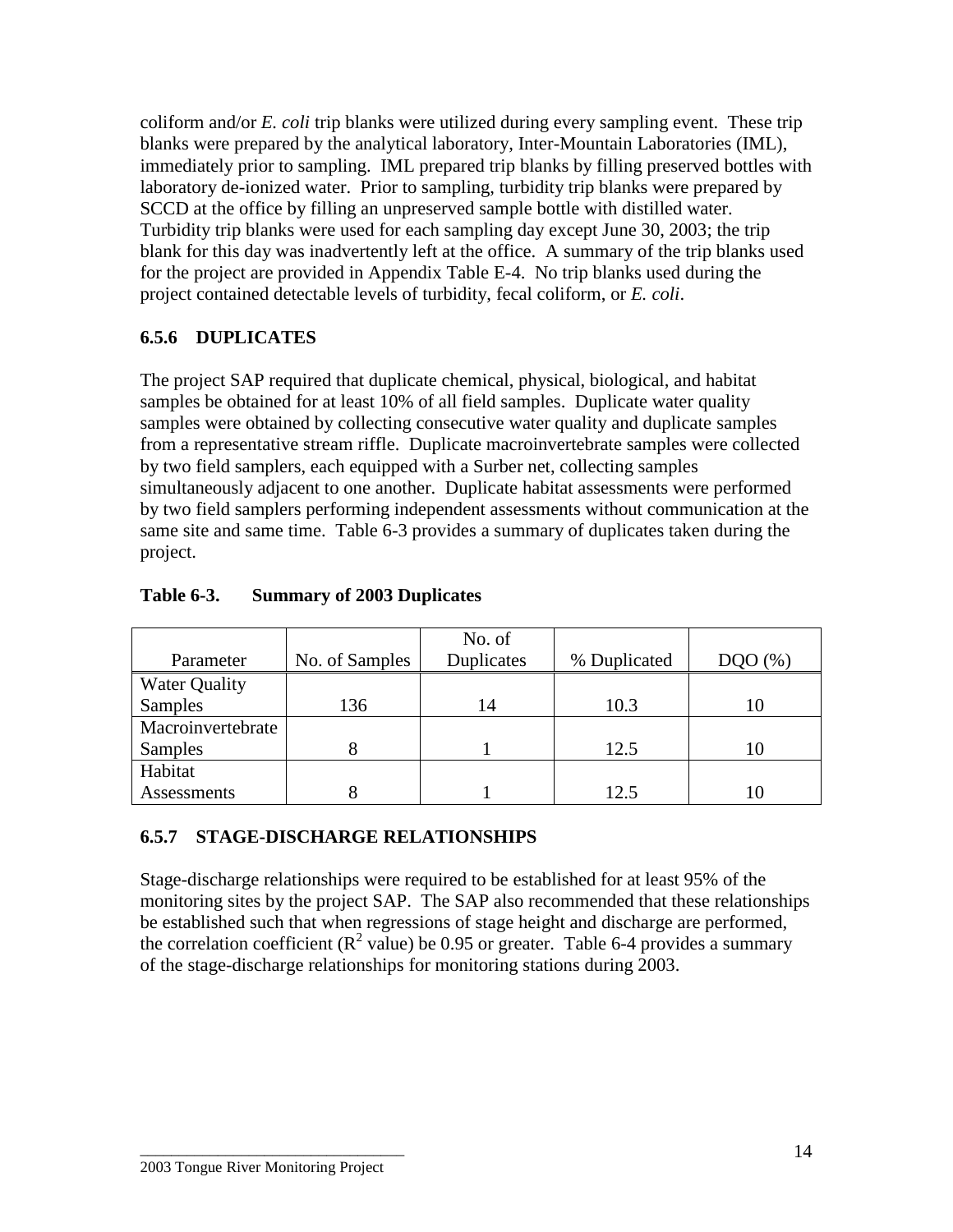| <b>Station</b> | Actual $R^2$ Value | DQO Minimum $R^2$ Value |
|----------------|--------------------|-------------------------|
| TRL            | 0.9844             | 0.95                    |
| <b>TRM</b>     | 1.0000             | 0.95                    |
| <b>TRU</b>     | $*NA$              | 0.95                    |
| <b>WCL</b>     | 0.9740             | 0.95                    |
| <b>FMCL</b>    | 0.9937             | 0.95                    |
| <b>CCL</b>     | 1.0000             | 0.95                    |
| <b>SCL</b>     | 1.0000             | 0.95                    |
| <b>LTRL</b>    | 1.0000             | 0.95                    |

**Table 6-4. Summary of R<sup>2</sup> Values for 2003 Stage-Discharge Relationships**

\* TRU site staff gauge was not calibrated by SCCD, USGS mean daily discharge data for Station No. 06298000 were used.

### **6.5.8 SAMPLE HOLDING TIMES**

All IML prepared laboratory data sheets were reviewed to ensure that fecal coliform and *E. coli* samples were analyzed within their required 6 hour holding times. This review found that all of these samples were indeed analyzed before their holding times had expired. Turbidity samples were analyzed at the RWTP immediately after sampling. As a result, all turbidity samples were analyzed well within the 48 hour holding period. All water quality field samples were analyzed on-site immediately following sample collection. Benthic macroinvertebrate samples were preserved immediately following sample collection. There is no holding time for benthic macroinvertebrate samples.

## **6.5.9 CONTINUOUS TEMPERATURE DATA LOGGERS**

The continuous temperature data loggers used at stations TRL, TRM, and TRU during the 2003 monitoring project were Onset Tidbit Model #TBI32-05+37 temperature loggers. These loggers are factory calibrated, encapsulated devices that cannot be recalibrated. Onset suggests these loggers should maintain their accuracy unless they have been utilized outside their range of intended use  $(-20^{\circ}C \text{ to } 50^{\circ}C)$ . These data loggers have not been used outside of this range and therefore, should still be recording accurate water temperatures.

To test a data logger's accuracy, Onset recommends performing a crushed ice test. The manufacturer's instructions for this test were adhered to and were followed accordingly. A seven pound bag of crushed ice was emptied into a 2.5 gallon bucket. Distilled water was then added to just below the level of the ice. The mixture was then stirred. The three data loggers were submerged in the ice bath and the bucket was then placed in a refrigerator to minimize temperature gradients. If the ice bath was prepared properly and if the loggers have maintained their accuracy, the loggers should read the temperature of the ice bath as  $0^{\circ}$ C  $\pm 0.23^{\circ}$ C.

On November 26, 2003, the crushed ice test was performed on the data loggers used at stations TRL, TRM, and TRU. A data table of the test results is provided in Appendix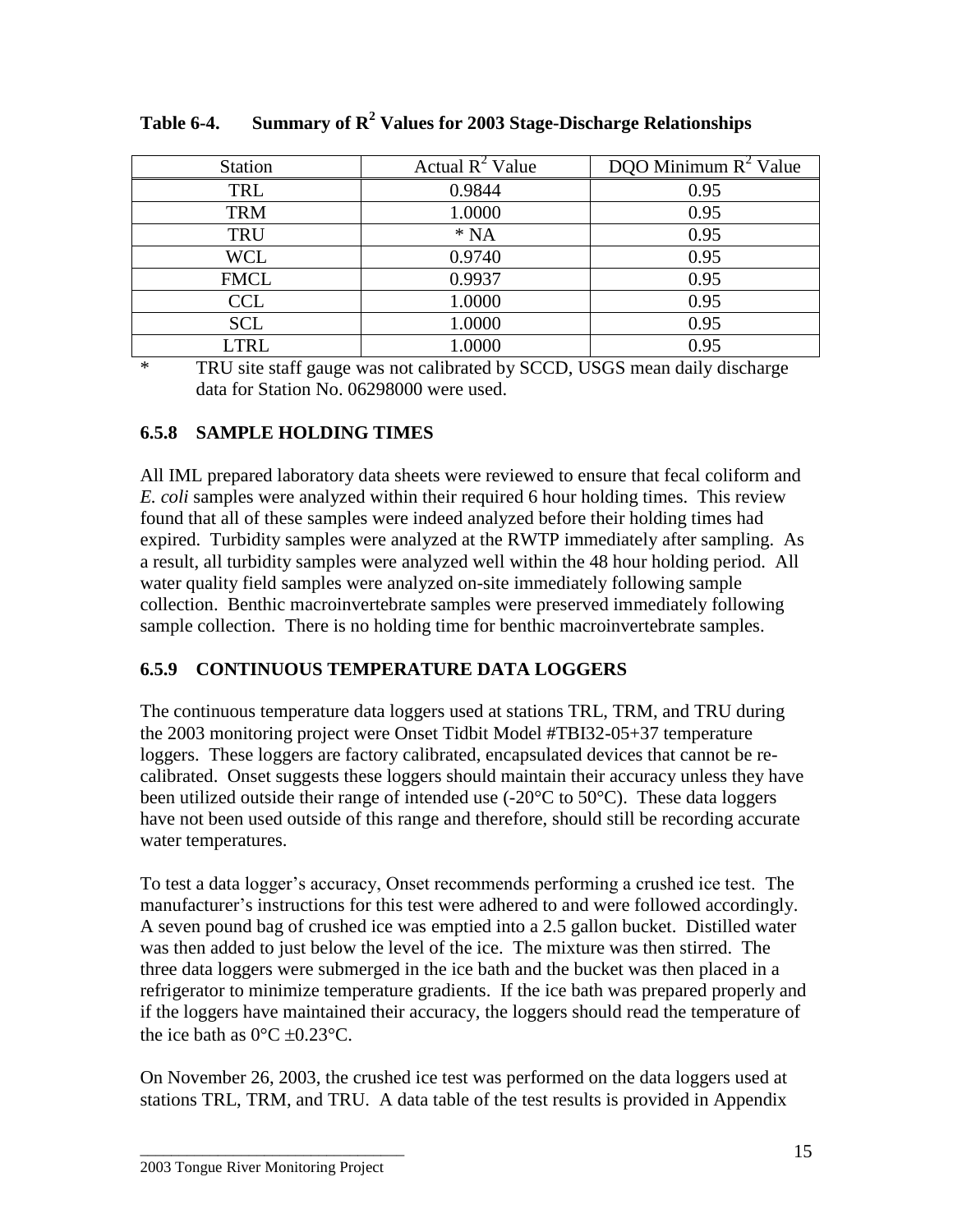Table E-5. These results show the data logger's environmental response as they were transferred from room temperature conditions to the crushed ice bath mixture, and then removed from the ice bath. Each data logger started the test near 25°C in room temperature conditions, cooled to near  $0^{\circ}$ C, and then warmed to approximately  $7^{\circ}$ C before stopping the test. Variations in response times shown in the data are due to variations in the times which loggers were submerged and removed from the ice bath. The loggers used at stations TRL and TRU read the ice bath temperature as -0.11°C and -0.14°C, respectively. The TRM data logger read the ice bath temperature as -0.24°C which is slightly colder than the temperatures Onset predicted. Nonetheless, these temperature loggers are considered by SCCD to have maintained their accuracy and have provided valid water temperature data for the 2003 monitoring project.

#### **6.6 DATA VALIDATION**

Data generated by the contract laboratories was subject to the internal contract laboratory QA/QC process before it was released. Data were assumed valid because the laboratory adhered to its internal QA/QC plan. Field data generated by SCCD were considered valid and usable only after defined QA/QC procedure and process were applied, evaluated, and determined acceptable. Data determined to be invalid were rejected and not used in preparation of this report.

A single instantaneous discharge measurement for Columbus Creek on October 14, 2003 constituted all of the data rejected for this project. Prior to this final 2003 sampling date on Columbus Creek, a beaver had dammed the creek below the staff gauge which created an inaccurate stage reading. As a result, a representative instantaneous discharge for this event could not be determined.

### **6.7 DOCUMENTATION AND RECORDS**

All water quality field data were recorded onto data sheets prepared for the appropriate waterbody and monitoring station. Macroinvertebrate and habitat assessment data were recorded onto data sheets that are very similar in format to those used by WDEQ. Equipment checklists, COC forms, and calibration and maintenance logs were documented on the appropriate forms and are maintained on file in the SCCD office. Photographs and photograph descriptions are organized by station and maintained on file in the SCCD office.

Water quality and supporting QA/QC data were received electronically and in hard copy format from IML. Hard copies of these data are maintained on file in the SCCD office. Macroinvertebrate sample results were received from ABA electronically along with hard copies. All electronic laboratory data are maintained in SCCD database(s) on the USDA Service Center server in Sheridan, Wyoming.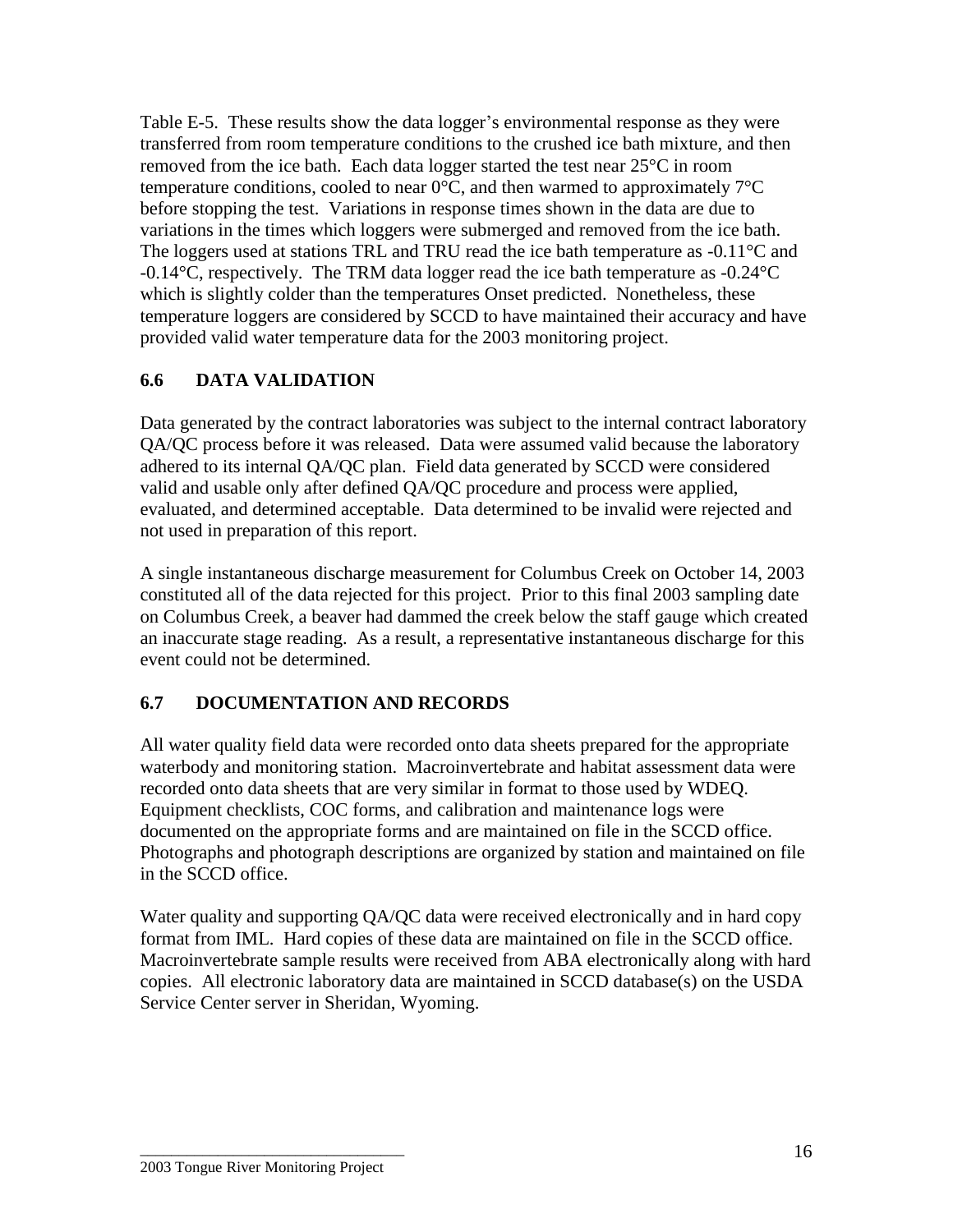### **6.8 DATABASE AND DATA REDUCTION**

#### **6.8.1 DATABASE CONSTRUCTION**

The project database consists of a series of electronic computer files. Each database file was constructed with reportable data (accepted after QC checks) by entering into Microsoft Excel<sup>®</sup> spreadsheets. Electronic files for water quality, discharge, continuous water temperature, macroinvertebrate, and habitat data were constructed. All computer data entries were checked for possible mistakes made during data entry. If a mistake was suspected, the original field or laboratory data sheet was re-examined and the data entry corrected.

### **6.8.2 DATA REDUCTION**

After data validation and database construction, data were statistically summarized for the following calculations which are provided in Appendix B:

- Number of samples;
- Maximum:
- Minimum;
- Median;
- Mean:
- Geometric mean:
- Coefficient of variation:
- Regression analysis; and
- Time series trend analysis.

These statistics and analyses provided insight for temporal and spatial water quality changes within the watershed. Microsoft Excel® was used to generate the statistical tables and graphics for this report.

### **6.9 DATA RECONCILIATION**

Data collected by SCCD were evaluated before being accepted and entered into the database. Obvious outliers were flagged after consideration of "expected" values based upon evaluation of historical and current data. Field data sheets were re-checked and if no calibration or field note anomalies or excursions were identified, the data were accepted as presented. Otherwise, data were rejected and not included in the database.

## **6.10 DATA REPORTING**

Data collected by SCCD for this project are presented in tabular, narrative, and graphical formats throughout this report. This report will be submitted to WDEQ, EPA, and other interested parties as necessary. Copies of this report will be available through the SCCD office and compact disks containing the Microsoft Excel<sup>®</sup>, Microsoft Word<sup>®</sup>, and Arc Map  $8.2^{\circ}$  files used to construct this document will also be available.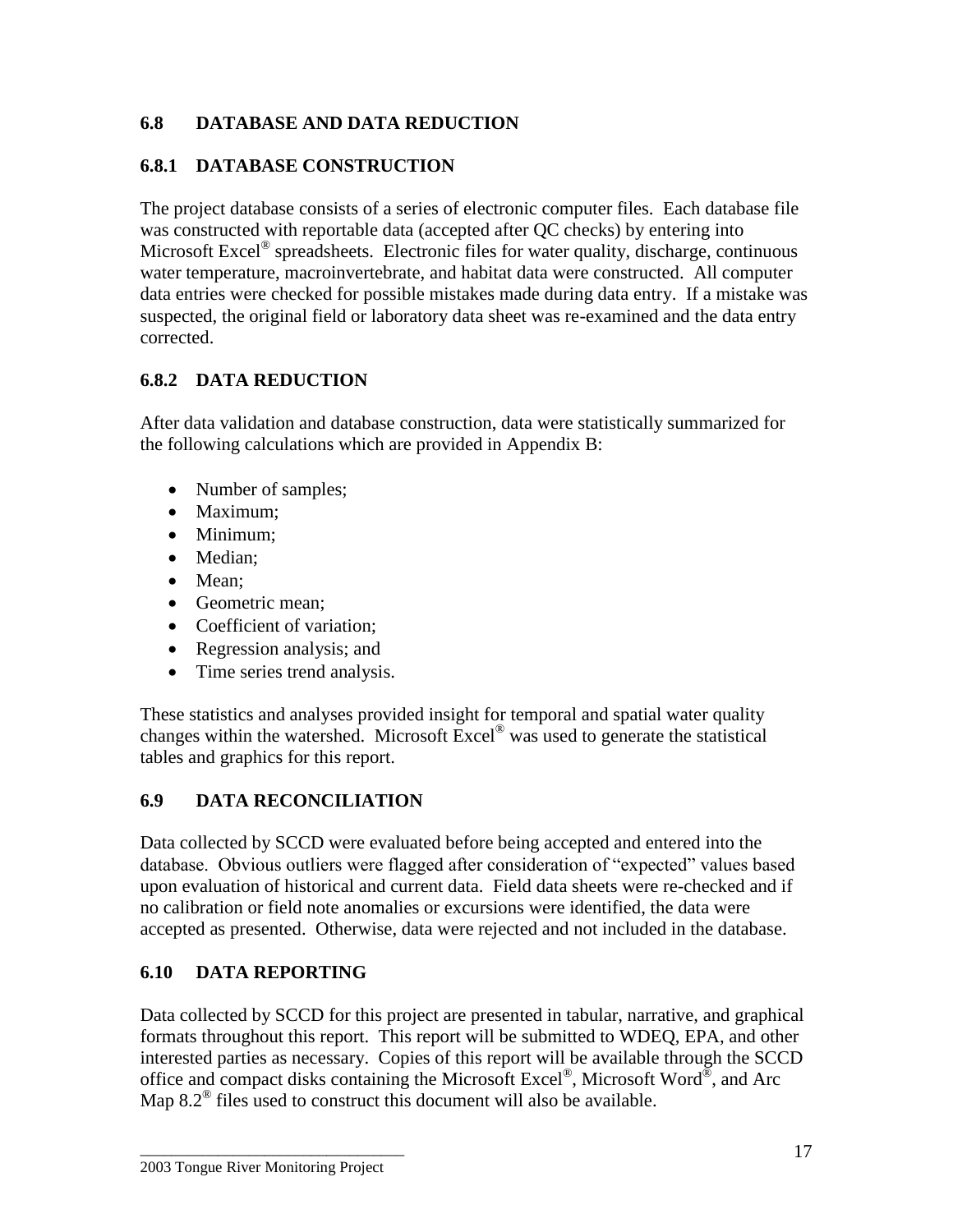# **7. DISCUSSION OF RESULTS**

Water quality data collected during the 2003 monitoring project have been summarized in Appendix Tables B-3 through B-10. Appendix Tables B-1 and B-2 explain the codes, units, and abbreviations used in the data tables. Appendix Table B-11 provides statistical summaries for each monitoring parameter at all sites.

#### **7.1 2003 WATER QUALITY DATA AND CURRENT USGS DATA**

Water quality data were collected from April through October at all eight sites. Results of this monitoring were very similar to the data collected during the 1996 – 1999 SCCD assessment. Specific conductivity, pH, dissolved oxygen, and turbidity were within Wyoming Water Quality Standards during the project. Turbidity values were considered normal for the watershed with occasional high values occurring during late-spring, earlysummer precipitation and run-off events.

Instantaneous temperature measurements were recorded above the maximum 20°C instream temperature standard at Wolf Creek Lower, Columbus Creek Lower, Smith Creek Lower, and Five Mile Creek Lower. However, these exceedences were infrequent and occurred only once per site at each of the four stations. Instantaneous temperature measurements were generally collected during late-morning, and did not necessarily represent daily minimum, maximum, or average water temperatures.

Current data collected by the USGS at Station No. 06298000 (Tongue River near Dayton) have been summarized in Appendix Table B-13; these data represent samples collected after 1999 and preparation of the Final Report. Not all sample parameters measured by the USGS have been included in this table—only those similar to the 2003 SCCD monitoring program. Water quality data collected by SCCD at Tongue River Upper and data collected by USGS at Station No. 06298000 concurrently indicate very good water quality at this location. Conductivity, turbidity, and bacteria concentrations generally increase lower in the Tongue River watershed.

### **7.2 FECAL COLIFORM AND** *E. COLI*

Seventeen fecal coliform and *E. coli* samples were obtained from each of the eight monitoring stations during 2003. Results were summarized in Appendix Tables B-3 through B-11. During the months of May and August, five samples each were obtained for comparison with Wyoming Water Quality Standards. The geometric means of these data have been summarized in Table 7-1 below. In Table 7-1, the geometric means exceeding the fecal coliform standard of 200 CFU/100 mL and WDEQ's proposed standard of 126 CFU/100 mL for *E. coli* are shown in bold print.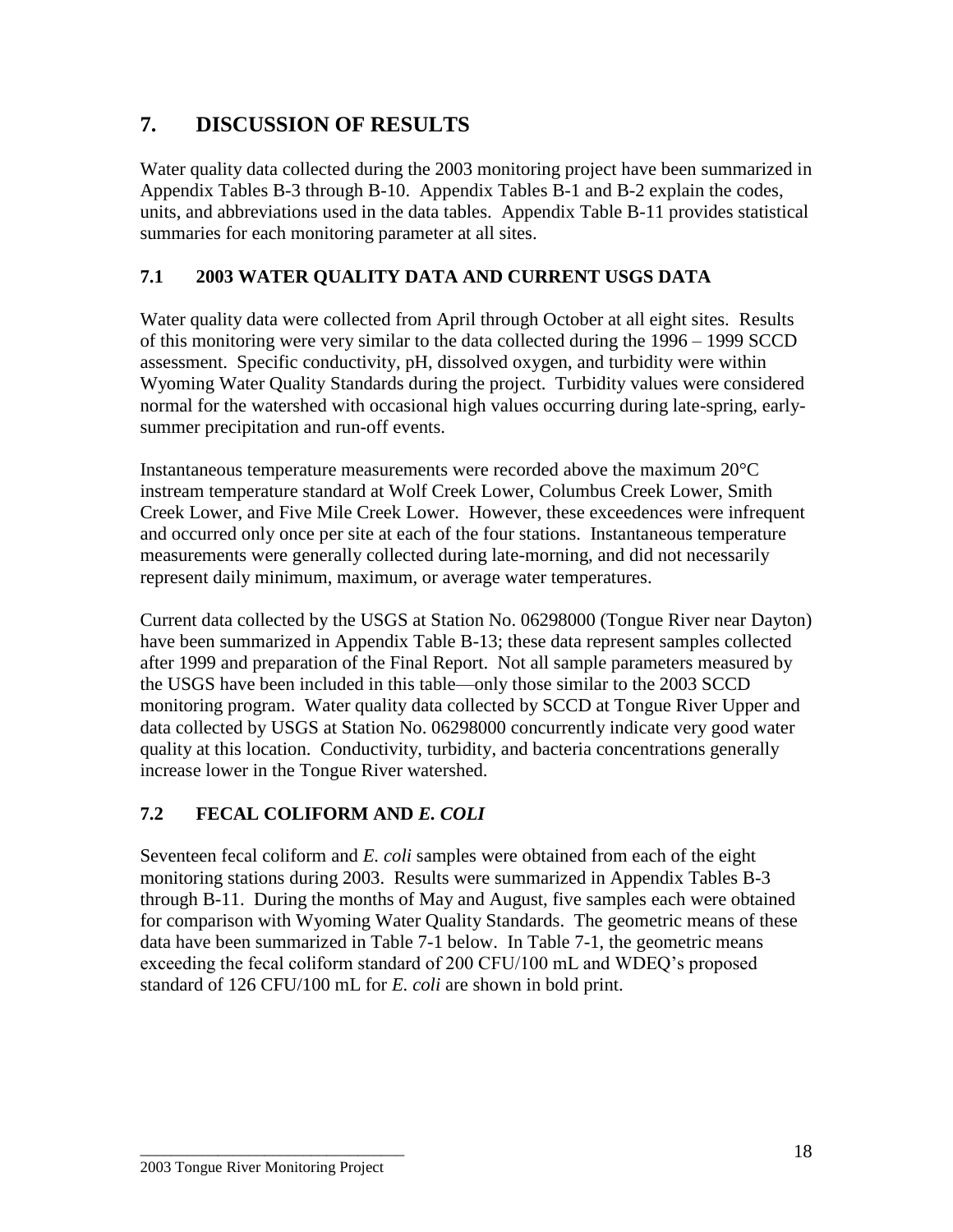| Site                       | Month  | E. Coli        | <b>Fecal Coliform</b> |
|----------------------------|--------|----------------|-----------------------|
| Tongue River               | May    | 189            | 197                   |
| Lower                      | August | 104            | 110                   |
| Tongue River               | May    | 113            | 117                   |
| Middle                     | August | 124            | 129                   |
| Tongue River Upper         | May    | 13             | 13                    |
|                            | August | 45             | 47                    |
| Little Tongue River        | May    | 74             | 75                    |
| Lower                      | August | 1191           | 1262                  |
| <b>Smith Creek Lower</b>   | May    | 768            | 809                   |
|                            | August | 598            | 625                   |
| <b>Columbus Creek</b>      | May    | 89             | 99                    |
| Lower                      | August | 377            | 397                   |
| <b>Wolf Creek Lower</b>    | May    | 339            | 383                   |
|                            | August | 253            | 263                   |
| <b>Five Mile Creek</b>     | May    | 2713           | 2881                  |
| Lower                      | August | 689            | 715                   |
| <b>Applicable Standard</b> |        | 126 (Proposed) | 200                   |

**Table 7-1. Summary of Fecal Coliform and** *E. coli* **Geometric Means for May and August 2003 (Units are CFU/100mL)**

As shown in Table 7-1, bacteria concentrations at the Tongue River sites were much lower than the tributary sites. The fecal coliform standard was not exceeded at the three Tongue River sites, however; Tongue River Lower would have exceeded WDEQ's proposed *E. coli* standard during May 2003. Each of the lower tributary sites exceeded the fecal coliform standard and the proposed *E. coli* standard during August 2003. Smith Creek Lower, Wolf Creek Lower, and Five Mile Creek Lower also exceeded these standards during May 2003.

Relatively high fecal coliform and E. coli concentrations (>200 CFU/100 mL) were also found in individual samples taken during the months of April, June, July, and September at the lower tributary sites. This may indicate that pathogens pose a serious health threat on these tributaries throughout most of the late spring, summer, and early fall recreational periods.

Appendix Table B-12 shows fecal coliform concentrations by month for 1996, 1997, 1998, 1999, and 2003 at each of the eight monitoring sites. The geometric mean was calculated for those months in 2003 in which five samples were collected in a 30-day period. A single monthly sample was generally collected during the period form 1996 – 1999 precluding the calculation of a geometric mean. Consequently, direct statistical comparisons were not developed between data collected during the period from 1996 – 1999 and data collected during 2003 because sampling frequency differed between the two periods. Nonetheless, a cursory review of the data table suggests that significant changes in water quality have not occurred since 1996. Tongue River Upper bacteria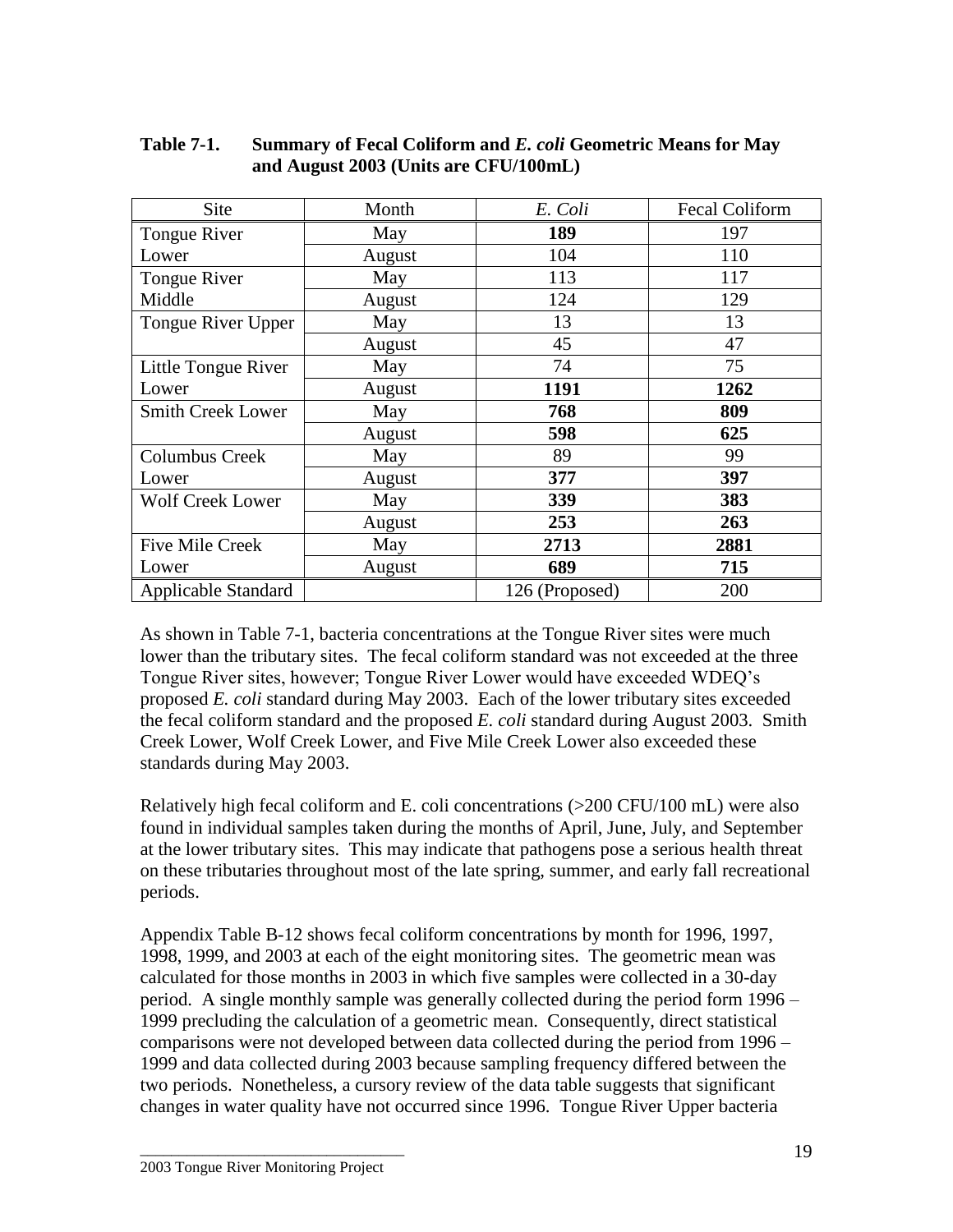concentrations remain relatively low as expected because land use conditions remain fairly constant upstream on the Big Horn National Forest. Fecal coliform concentrations at downstream sites Tongue River Middle and Tongue River Lower are generally higher, but do not show trends that suggest significant water quality improvement or degradation. Bacteria concentrations in the tributaries are much higher, but also do not show significant changes in water quality.

Although several local improvement projects have been completed to benefit water quality, many factors can affect fecal coliform bacteria concentrations which make trend comparisons difficult. Changes in water temperature, water quantity, and suspended sediment loads can have a considerable impact on fecal coliform concentrations. Rangeland studies in Idaho have shown that *E. coli* concentrations can be 2 to 760 times greater in bottom sediment than in the water column (Stephenson and Rychert, 1982). A similar study on the Goose Creek watershed showed up to 3-fold increases of fecal coliform bacteria when disturbing the bed sediment (SCCD, 2003c). The approximate duration for which sediment dwelling bacteria populations can remain viable is unknown for these climates.

## **7.3 CONTINUOUS WATER TEMPERATURE DATA**

Monitoring stations Tongue River Lower, Tongue River Middle, and Tongue River Upper were selected to continuously monitor water temperature from March 31, 2003 through November 6, 2003. Data loggers were positioned in relatively deep river waters and programmed to measure water temperature at 15 minute intervals. Continuous water temperature data observed by these data loggers are provided in Appendix Figure B-1 through B-3.

The initial Tongue River Lower data logger was lost during high flows sometime between May 13, 2003 and July 1, 2003. A second data logger was deployed at this site on July 1, 2003 (see Appendix Figure B-1). Maximum daily water temperatures greater than 20°C were observed on 56 days throughout July and much of August with the highest temperature of 25.88°C being recorded on August 15, 2003. This coincides with the air temperatures at the Sheridan County Airport reaching 100°F (37.8°C) on August 15, 2003. However, daily minimum water temperatures approached, but never exceeded, the 20°C maximum instream temperature standard at Tongue River Lower.

Continuous temperature data at the Tongue River Middle station show that the maximum daily water temperature exceeded 20°C on 45 days between July 10, 2003 and August 26, 2003. Water temperatures observed at Tongue River Middle during the months of July and August averaged 2.0°C cooler that those at the Tongue River Lower station. Daily minimum water temperatures never exceeded 17.4°C at the Tongue River Middle station.

Daily maximum water temperatures never exceeded 20°C at the Tongue River Upper station during 2003. The highest water temperature recorded was 18.14°C on August 7, 2003. During the months of July and August, water temperatures at Tongue River Upper averaged 3.0°C cooler than Tongue River Middle and 4.9°C cooler than Tongue River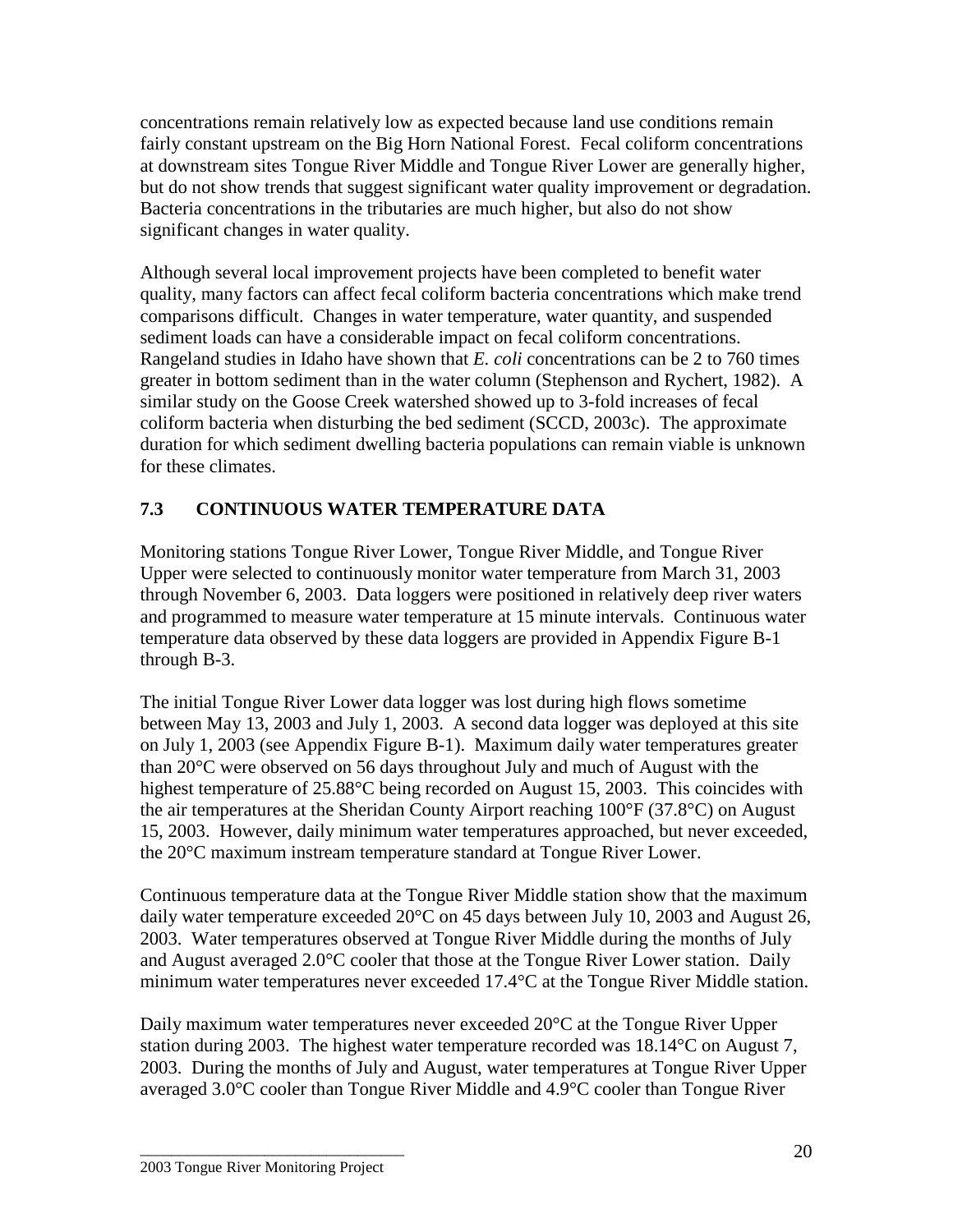Lower. These cooler water temperatures found at the Tongue River Upper station are likely due in large part to the stream shading provided by steep topography in Tongue River Canyon, the cooler air temperatures observed in the Big Horn Mountains, and reduced stream flows after Tongue River leaves the canyon. Upon leaving the Big Horn Mountains and Tongue River Canyon, water temperatures in Tongue River increase considerably.

During 2003, the WDEQ monitored water temperatures in Tongue River at several locations starting near Ranchester downstream to the Montana state line. SCCD's continuous water temperature data from the three Tongue River stations between Ranchester and Tongue River Canyon were provided to WDEQ to complete their study which should be available in report form in the near future.

## **7.4 HYDROLOGICAL AND METEREOROLOGICAL DATA**

Below average stream discharge, below average precipitation, and elevated summer air temperatures indicated the local area remained in a drought during 2003. Appendix Figure B-4 provides mean daily stream discharge data collected by the USGS at Station No. 06298000 (Tongue River Near Dayton). This graph shows that above average peak flows were experienced from May 25, 2003 through June 2, 2003, however; most flows during the 2003 monitoring season were below average at this station. During the April 1, 2003 through October 31, 2003 monitoring period, average 2003 discharge at Station No. 06298000 was 195.3 cfs. Average discharge for this same period has averaged 261.8 cfs over the previous 72 years indicating that average discharge during 2003 was 25 percent below normal.

Appendix Figure B-5 shows cumulative precipitation data collected by the National Weather Service at the Sheridan County Airport. Precipitation for the April 1, 2003 through October 31, 2003 monitoring period was 8.79 inches. Normal precipitation for this same period averages 10.9 inches. National Weather Service data at the Sheridan County Airport also show warmer than normal air temperatures for the April 1, 2003 through October 31, 2003 period. Normal air temperatures for this period average 56.8°F while 2003 temperatures observed for this same period averaged 59.4°F. Average summer air temperatures for the months of July and August, 2003 were 5.0°F and 6.2°F warmer than normal, respectively.

## **7.5 BENTHIC MACROINVERTEBRATES**

A total of nine benthic macroinvertebrate samples were collected during September and October 2003 from eight monitoring stations. Four samples were collected from the Tongue River (at Upper, Middle and Lower stations) and one sample was collected from the Little Tongue River Lower station, the Wolf Creek Lower station, Five Mile Creek Lower station, Columbus Creek Lower station and Smith Creek Lower station. Included in the total number of samples was one duplicate sample collected at the Tongue River Lower station. The duplicate sample was used for QA/QC purposes, construction of taxa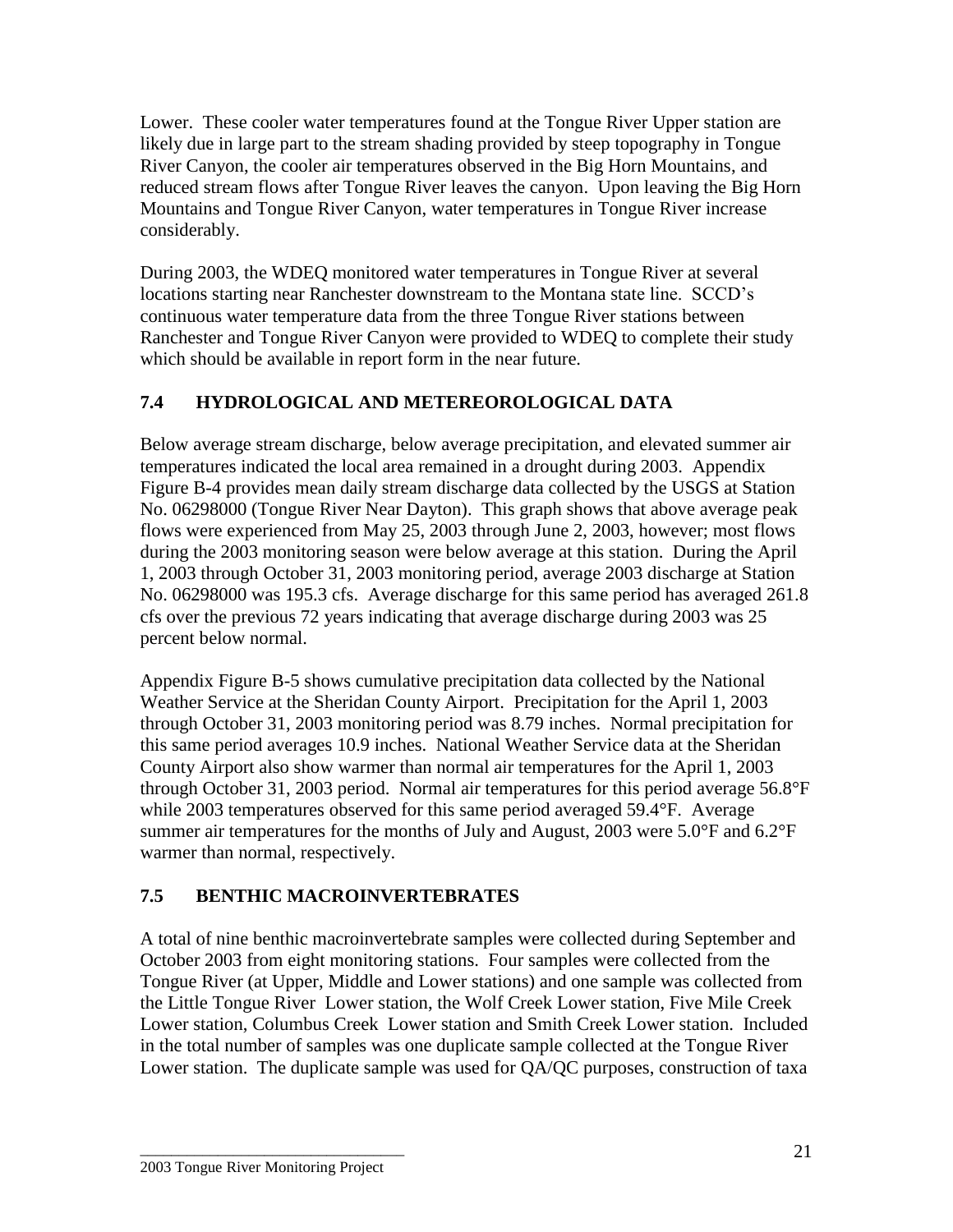lists and for general discussion of macroinvertebrate results. The duplicate sample was not used for the determination of biological condition.

Taxa lists for the benthic macroinvertebrate samples collected during 2003 are presented in Appendix Tables C-1 through C-9. Taxa lists for historic macroinvertebrate samples and for macroinvertebrate samples collected during the 1996 – 1999 SCCD assessment may be found in the Tongue River Watershed Assessment – Final Report (SCCD, 2000a). The ten most dominant macroinvertebrate taxa at each station from 1996-1999 and 2003 are presented in Appendix Tables C-10 through C-17. The list of metrics for each sample collected during 2003 is presented in Appendix Table C-18. The list of metrics for historic macroinvertebrate samples and for samples collected during the 1996 – 1999 SCCD Tongue River assessment may be found in SCCD (2000a).

Biological condition was determined for each station sampled in 2003 and compared to biological condition determined during the period from 1996 - 1999. Biological condition scores were derived using the Wyoming Stream Integrity Index (WSII) developed by Jessup and Stribling (2002) for Wyoming streams. The WSII was based on the analysis of benthic macroinvertebrate monitoring data collected by WDEQ from 1993 through 1999 from multiple reference and non-reference quality streams statewide. The WSII used different scoring criteria for foothill streams located in the Middle Rockies ecoregion and for plains streams located in the Northwestern Great Plains ecoregion because the biological communities naturally differ between ecoregions. Biological condition scoring criteria for the Middle Rockies ecoregion were used to evaluate biological condition at foothill stations including the Tongue River Upper and Little Tongue River Lower stations. Biological condition scoring criteria for the Northwestern Great Plains were used to evaluate biological condition at the remaining sample stations. The biological condition rating was used to rate the biological community as Very Good, Good, Fair, Poor, or Very Poor (Table 7-2). Biological condition ratings of Very Good or Good indicated full support for aquatic life use and ratings of fair, poor, or very poor indicated non-support for aquatic life use. Non-support indicated the aquatic community was stressed and water quality or habitat improvements were required to restore the stream to full support for aquatic life use. Biological condition for each station is presented in Table 7-2 and illustrated in Figure 7-1 and Figure 7-2.

## **7.5.1 TONGUE RIVER BENTHIC MACROINVERTEBRATES**

Biological condition at the **Tongue River Upper** station improved from the period of 1996-1999 to 2003 (Table 7-2; Figure 7-1). Biological condition was good during each year indicating full support of aquatic life use. There was little variability among years for the biological condition scores indicating that despite variable stream flows among years, water quality and habitat were consistently good.

The benthic community at the Tongue River Upper station was generally dominated by cool water taxa indicative of good water quality and good habitat. Worms, leeches and other organisms indicating degraded water quality comprised only 0.38% of the total organisms collected in 2003. No *Tubifex tubifex* (a species of worm) have been collected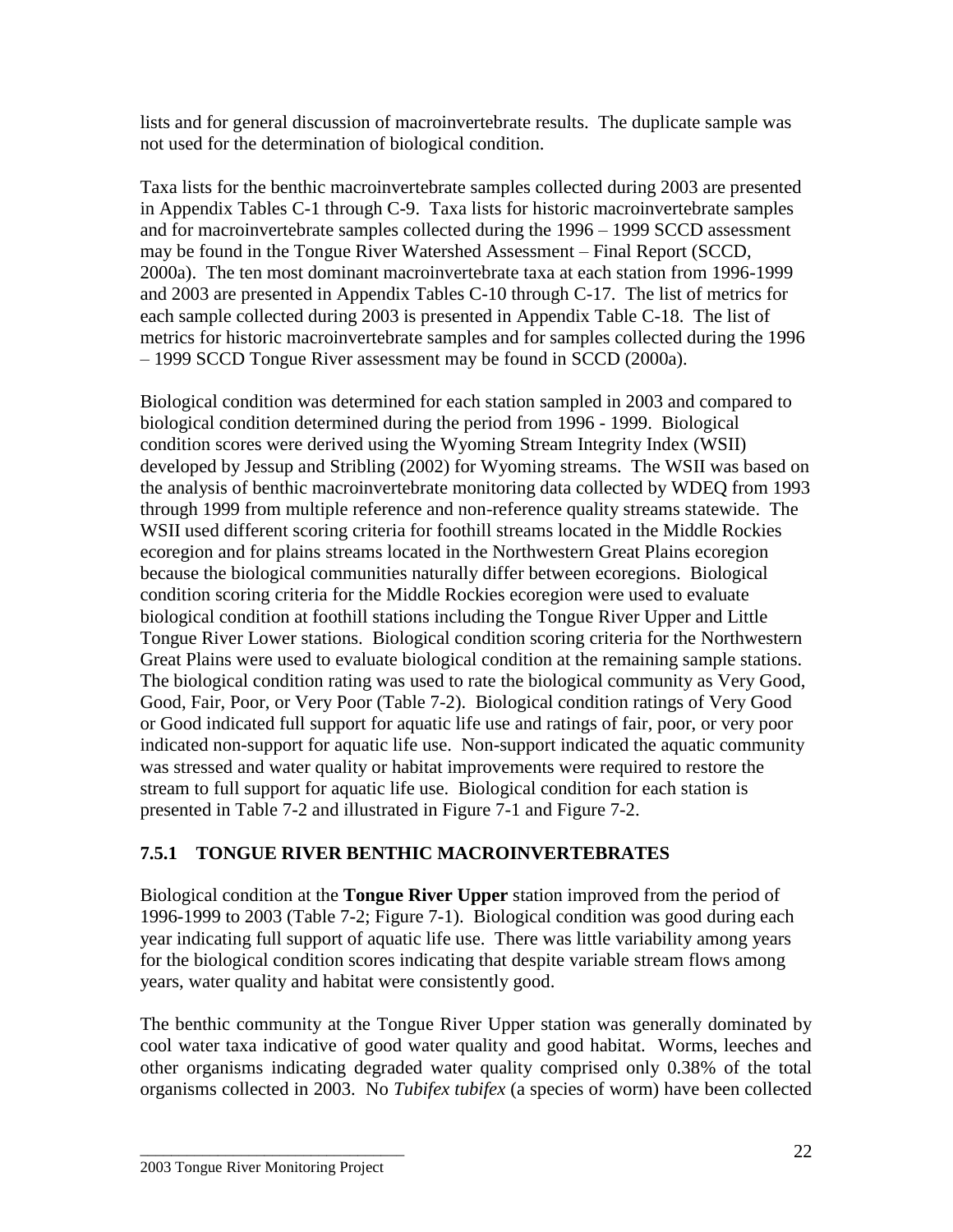at the Tongue River Upper station since monitoring began in 1993 by WDEQ indicating a low probability for the occurrence of whirling disease. Whirling disease is caused by a destructive parasite that may decimate trout populations. *T. tubifex* is significantly involved in the whirling disease life cycle caused by a parasite (*Myxobolus cerebralis*) that penetrates the head and spinal cartilage of fingerling trout. Whirling disease may eventually cause death in trout.

The benthic macroinvertebrate data indicated that activity occurring upstream in the Big Horn National Forest (BHNF) had no measurable effect on the Tongue River Upper benthic macroinvertebrate community. Potential pollutants that may enter the Tongue River from BHNF are apparently removed by natural stream processes resulting in good year around water quality and healthy biological communities. The good rating for biological condition confirmed the overall good water quality shown through water quality sampling, good habitat, and resultant full support for aquatic life use.

Biological condition at the **Tongue River Middle** station decreased from the period of 1996-1999 to 2003 (Table 7-2; Figure 7-2). However, biological condition remained good during each year indicating full support of aquatic life use. The decline in biological condition was concerning because a continued decrease may result in nonsupport of aquatic life use.

Prior to 2003, the benthic community at the Tongue River Middle station was generally dominated by cooler water taxa indicative of good water quality and good habitat. Dominant taxa in order of decreasing abundance from 1996-1999 included *Hydropsyche*, *Lepidostoma*, *Brachycentrus occidentalis*, *Drunella grandis/spinifera* and the riffle beetle, *Optioservus* (Appendix Table C-11). *Hydropsyche* was also abundant at the Tongue River Upper station. *Lepidostoma* is a caddisfly most often found in cool streams and is widespread throughout the United States and is most common in the western United States (Wiggins, 1996). The pollution tolerance value (TV) for this genus was 1 indicating that this group was intolerant of pollution. *Brachycentrus occidentalis* is a common caddisfly in Wyoming and throughout the western United States. It is found in clear cold waters throughout the state (Ruiter and Lavigne, 1985) and has a TV value of 1 indicating this species was intolerant of pollution. *Drunella grandis/spinifera* is a pollution intolerant group of mayfly that is widely distributed throughout the western United States. *Optioservus* is a common riffle beetle genus that often replaces the riffle beetle genus *Heterlimnius* (common in Wyoming mountain streams) in lower elevation streams. *Optioservus* was a scraper and has a TV of 4 indicating that it was mildly tolerant of pollution.

A noticeable shift in benthic macroinvertebrate composition occurred between the periods from 1996-1999 to 2003. There was an increase in pollution intolerant organisms. *Rheotanytarsus* (a midge) and *Simulium* (a black fly) dominated the benthic community in 2003. Further, collector filterers comprised four of the six most dominant organisms. The percent contribution of collector filterers increased from 7 percent of the population in 1996, to 17 percent in 1997 and to 40 percent in 1998 and 1999. Collector filterers comprised 38 percent of the benthic community in 2003 (Appendix Table C-18).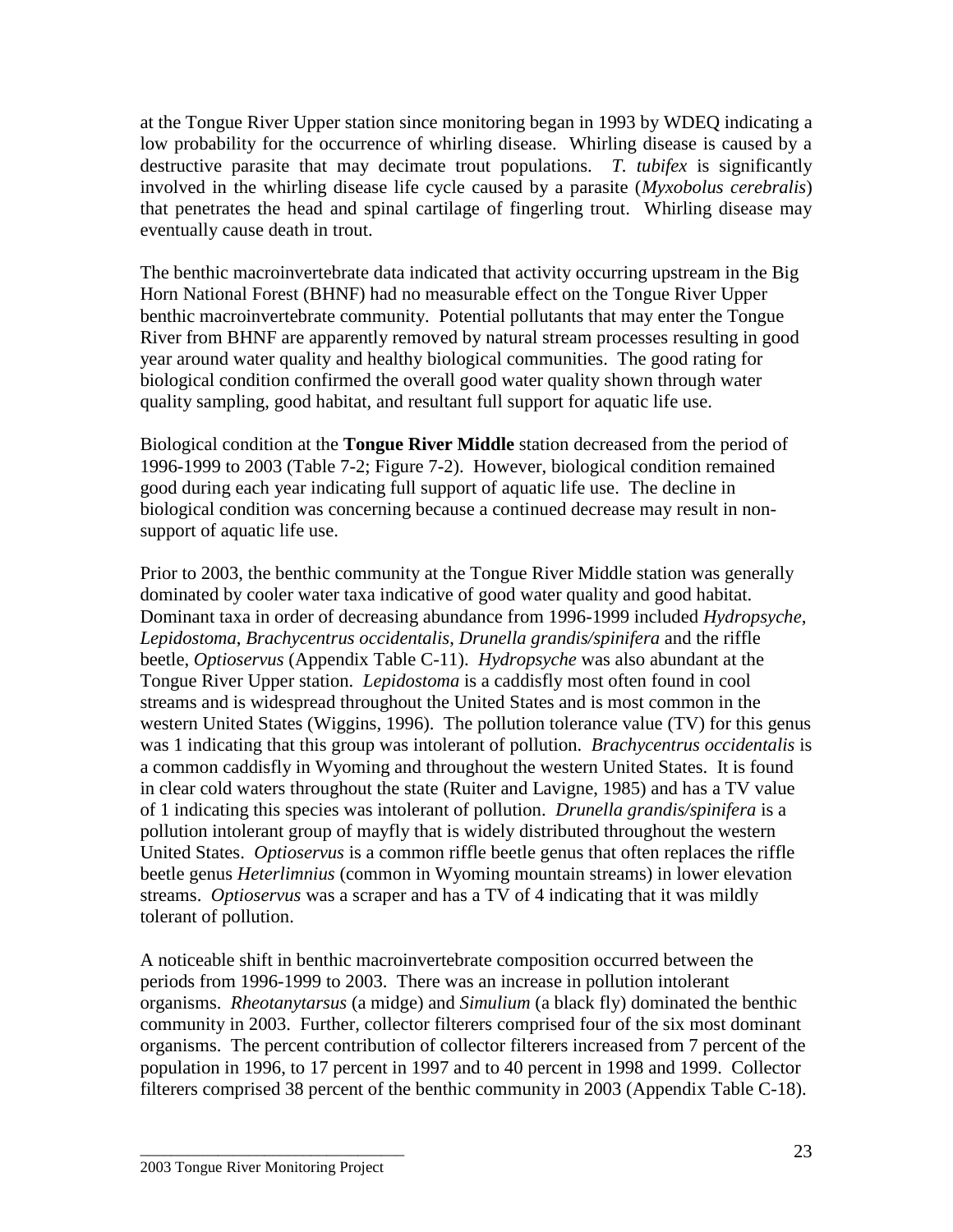The increase in collector filterers indicated an increase in fine particulate organic matter that may originate from sources such as sewage and animal manure since collector filterers consume fine particulate organic.

Another indication of increased water pollution at the Tongue River Middle station was an increase in the number of pollution tolerant worm and leech taxa. Worms, including *Pristina jenkinae* and *Nais variabilis*, were collected in 1996 and 1998. No worms were collected in 1997 and 1999. Worms comprised 6.5 percent of the benthic community in 1996 and 0.2 percent of the community in 1998. A total of seven worm taxa and one leech taxa were collected in 2003 although at relatively low density. *Nais communis*, *Nais variabilis*, *Slavina appendiculata*, immature tubificidae with capilliform setae, immature tubificidae without capilliform setae, *Lumbriculus variegatus* and megadrile worms were present. Leeches (Hirudinea) were present, but at low population density. Increase in the density of worms may be associated with organic pollution (Klemm, 1985), pollution from feedlots (Prophet and Edwards, 1973), and pollutants contained in urban storm water runoff (Lenat et al., 1979; Lenat and Eagleson, 1981). The number of worm taxa and percent contribution of worms did not indicate a severe pollution problem, but rather a moderate amount of pollution indicative of animal waste from agricultural, wildlife or urban sources. No *Tubifex tubifex* were collected indicating a low probability for the occurrence of whirling disease.

The biological condition of the benthic macroinvertebrate community at the **Tongue River Lower** station varied little from the period of 1996-1999 to 2003 (Table 7-2; Figure 7-2). Biological condition scores ranged from 62.0 in 2003 to 65.8 in 1999. The biological condition scores were slightly lower when compared to biological condition scores at the Tongue River Middle station indicating a slight reduction in biological condition between the Middle and Lower stations. However, the biological condition was rated good each year indicating full support for aquatic life use.

Average total macroinvertebrate population density each year, although often highly variable in freshwater benthic communities, was over three-fold higher at the Lower station (average density = 23,745 m<sup>2</sup>) when compared to the Middle station (average density = 7,135 m<sup>2</sup>). Higher density at the Lower station indicated higher production due to change in water quality and warmer water temperature. Warmer water temperature appeared to be important because there was a shift from primarily cool water taxa at the Middle station to more warm water taxa characteristic of warmer water plains streams. The mayflies, *Tricorythodes minutus* and *Falloceon quilleri* and the riffle beetle, *Microcylloepus* were warm water taxa among the most dominant macroinvertebrate taxa at the Lower station. These taxa are common in warmer water Wyoming plains streams affected by increased siltation. The presence of *T. Minutus* in streams in the western United States has been associated with increased sediment deposition (Winget and Mangum, 1991). *Microcylloepus* appears to favor Wyoming streams with higher sediment deposition when compared to the riffle beetle taxon *Heterlimnius*, found in mountain and foothill streams and *Optioservus*, found in intermediate elevation and lowland Wyoming streams. *Optioservus* was a dominant taxon at the Tongue River Middle station. The regular occurrence of the caddisflies, *Helicopsyche borealis* and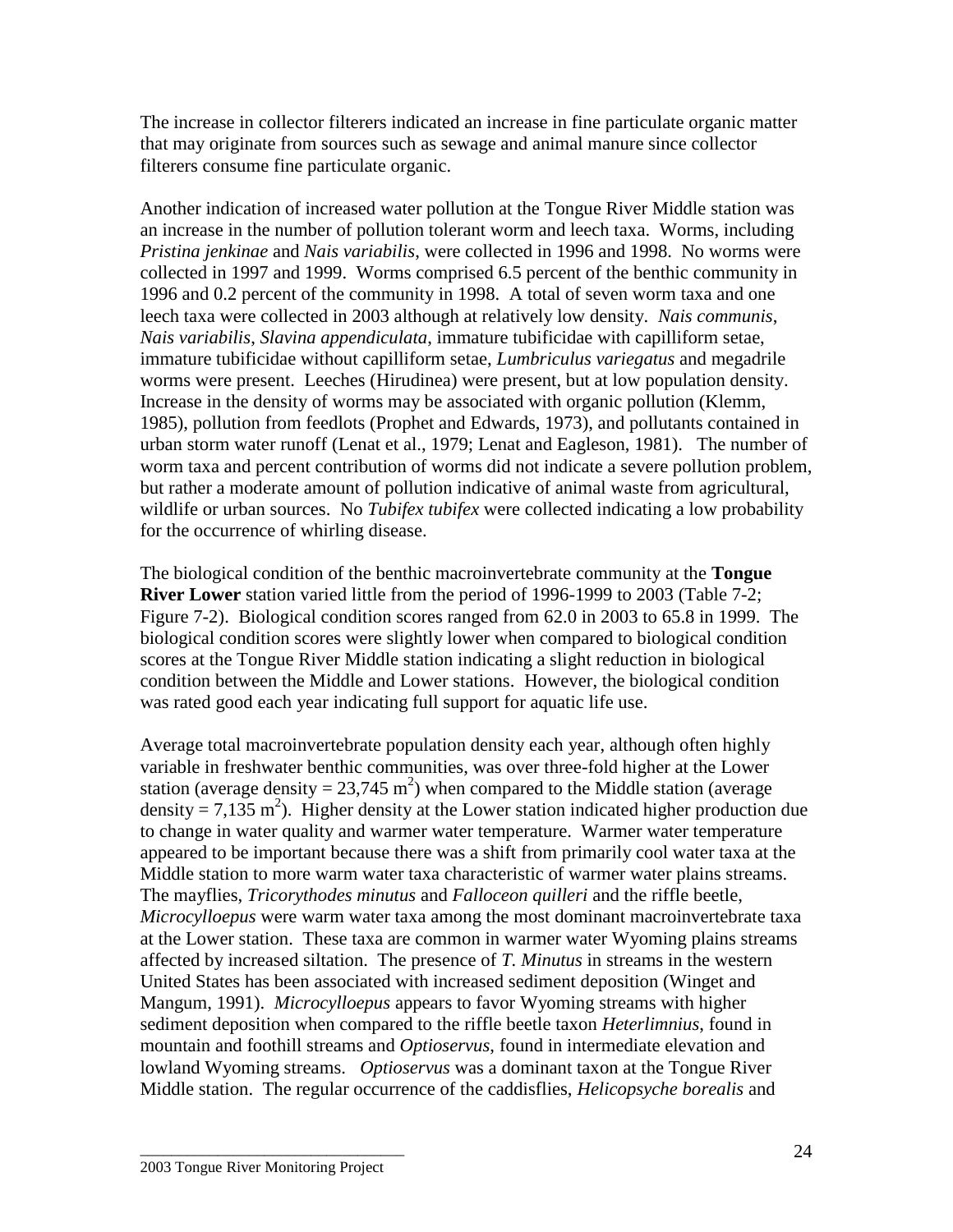*Cheumatopsyche* at the Lower station during each year indicated warmer water temperature and increased sand and silt deposition.

The total number of taxa at the Lower station was relatively consistent among years ranging from 36 taxa in 1998 to 40 taxa in 1999. The number of EPT taxa was likewise consistent ranging from 15 taxa in 2003 to 21 taxa in 1999. Ephemeroptera (mayflies), Plecoptera (stoneflies), and Trichoptera (caddisflies), or the EPT taxa, are probably the most intolerant macroinvertebrate groups to agricultural runoff (McCafferty, 1978; Lenat, 1984). The total number of taxa and EPT taxa ranked high when compared to other plains streams in the Northwestern Great Plains ecoregion.

The number of worm taxa and percent contribution of worms to the total benthic macroinvertebrate population increased slightly from the Tongue River Middle station to the Tongue River Lower station. The number of worm taxa and percent contribution (in parenthesis) at the Lower station in 1996 was 3 (3.6 percent), 4 (1.4 percent) in 1997, 0 (0.0 percent) in 1998 and 1999, and 4 (3.1 percent) in 2003. The increase in worms at the Tongue River Lower station in 2003 when compared to worms present from 1996-1999 was observed at other stations in the Tongue River watershed. It should be noted however, that the number and percent of worms at the Tongue River Lower station should be considered low for Wyoming plains streams. No *Tubifex tubifex* worms were collected indicating a low probability for the occurrence of whirling disease.

The shift from a benthic community comprised primarily by cool water taxa at the Tongue River Middle station to a community comprised of more warm water and generalist taxa at the Tongue River Lower station described in the Tongue River Watershed Assessment - Final Report (SCCD, 2000a) continued during sampling conducted in 2003. The shift in population structure indicated fundamental change in the thermal regime and slightly higher sediment deposition at the Tongue River Lower station. There were no large differences for stream substrate particle size or current velocity between stations to account for the shift in composition of taxa (Appendix Table D-1). Evaluation of the benthic macroinvertebrate data, water quality data, temperature data and fishery data in SCCD (2000a) indicated that the Tongue River Lower station was sited near the transition zone from a cold water environment (WDEQ Class 2AB cold water body) to a warm water environment (WDEQ Class 2AB warm water body). Further water temperature monitoring conducted in 2003 by SCCD in this report combined with water temperature monitoring conducted by WDEQ during 2004 will better identify the location of the cold water / warm water transition zone.

## **7.5.2 TONGUE RIVER TRIBUTARY BENTHIC MACROINVERTEBRATES**

The biological condition of the benthic macroinvertebrate community at the **Little Tongue River Lower** station improved slightly from 1998 and 1999 to 2003 (Table 7-2; Figure 7-2). Biological condition scores ranged from 29.5 in 1997 to 63.0 in 1999. Biological condition was rated good in 1997, fair in 1996 and 2003 and poor in 1998 and 1999. This observation indicated that other than in 1997, this station has normally exhibited only partial support for aquatic life use requiring improvement to attain full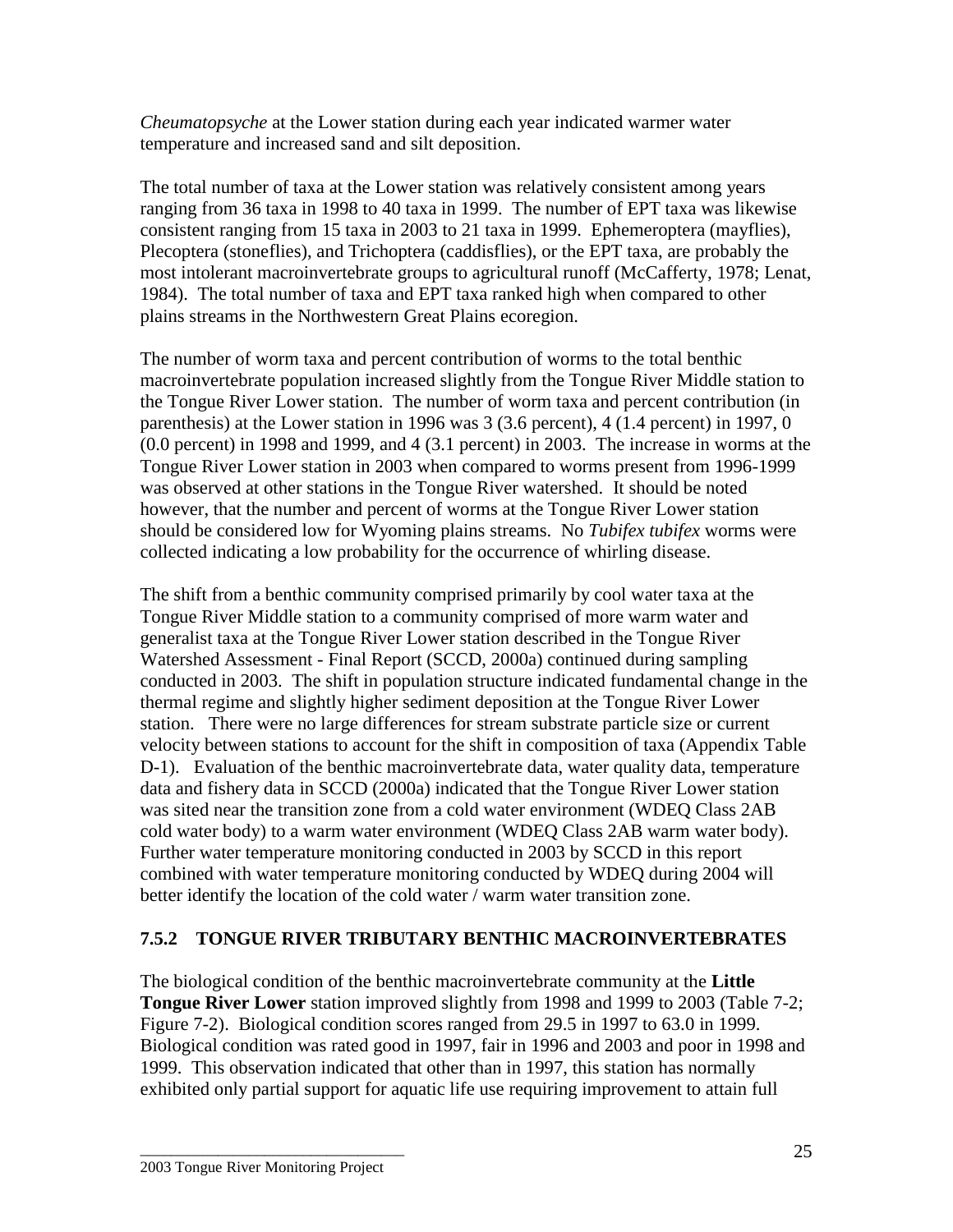support for aquatic life use.

The benthic community was dominated by a mixture of cool and warm water taxa indicative of fair water quality and fair habitat quality. Worms were present each year ranging in percent contribution from two (2) percent in 1999 to seven (7) percent in 2003. There were two (2) worm taxa in 1996 and 1997, eight (8) worm taxa in 1998, three (3) worm taxa in 1999 and six (6) worm taxa in 2003. The number of worm taxa and percent contribution over the years did not indicate a severe pollution problem, but rather a moderate amount of pollution indicative of animal waste from agricultural, wildlife or urban sources. This observation was supported by the continued violation of the Wyoming Water Quality standard for fecal coliform bacteria in 2003. The apparent input of animal and human waste from potential agricultural, wildlife and urban land use requires resolution to bring the stream into compliance with Wyoming Water Quality standards and to fully support aquatic life use.

No *Tubifex tubifex* were collected indicating a low probability for the occurrence of whirling disease.

Biological condition at the **Smith Creek Lower** station decreased from the period of 1996-1999 to 2003 (Table 7-2; Figure 7-2). Biological condition was fair in 1996, increased to good in 1997 and 1998, then decreased to fair in 1999 and poor in 2003. The fair and poor biological condition ratings indicated non-support of aquatic life use. The poor biological condition rating in 2003 was concerning because it indicated a continued decrease in biological condition since 1999.

The benthic community at the Smith Creek Lower station from 1996-1999 was dominated by a mixture of warm and cool water taxa indicative of moderate water quality and habitat. Dominant taxa in order of decreasing abundance included the caddisflies, *Hydropsyche*, *Helicopsyche borealis*, the stonefly, *Isoperla*, the riffle beetle, *Optioservus* and the mayfly, *Paraleptophlebia* (Appendix Table C-14). The dominant benthic macroinvertebrate taxa shifted in 2003 to more pollution tolerant taxa. Immature tubificidae worms without capilliform setae dominated the community and accounted for 42 percent of total organisms. The riffle beetle taxa, *Dubiraphia* and *Optioservus* were 2<sup>nd</sup> and 3<sup>rd</sup> most abundant, respectively. The mayfly, *Tricorythodes minutus* and immature tubificidae worms with capilliform setae were  $4<sup>th</sup>$  and  $5<sup>th</sup>$  most abundant, respectively.

Worms were present at the Smith Creek Lower station each year from 1996 through 1999 and ranged in percent contribution from one (1) percent in 1996 and 1998 to two (2) percent in 1997 and 1999. There was one (1) worm taxa in 1996, four (4) taxa in 1997 and 1999 and two (2) worm taxa in 1998. The worms *Ophidonais serpentina* and *Eiseniella tetraedra* occurred most frequently. However, in 2003, five (5) worm taxa combined to account for over forty-eight (48) percent of the total benthic macroinvertebrate population. The increase in the number of worm taxa and percent contribution in 2003 indicated a water pollution concern through the apparent introduction of animal waste from agricultural, wildlife or urban sources. This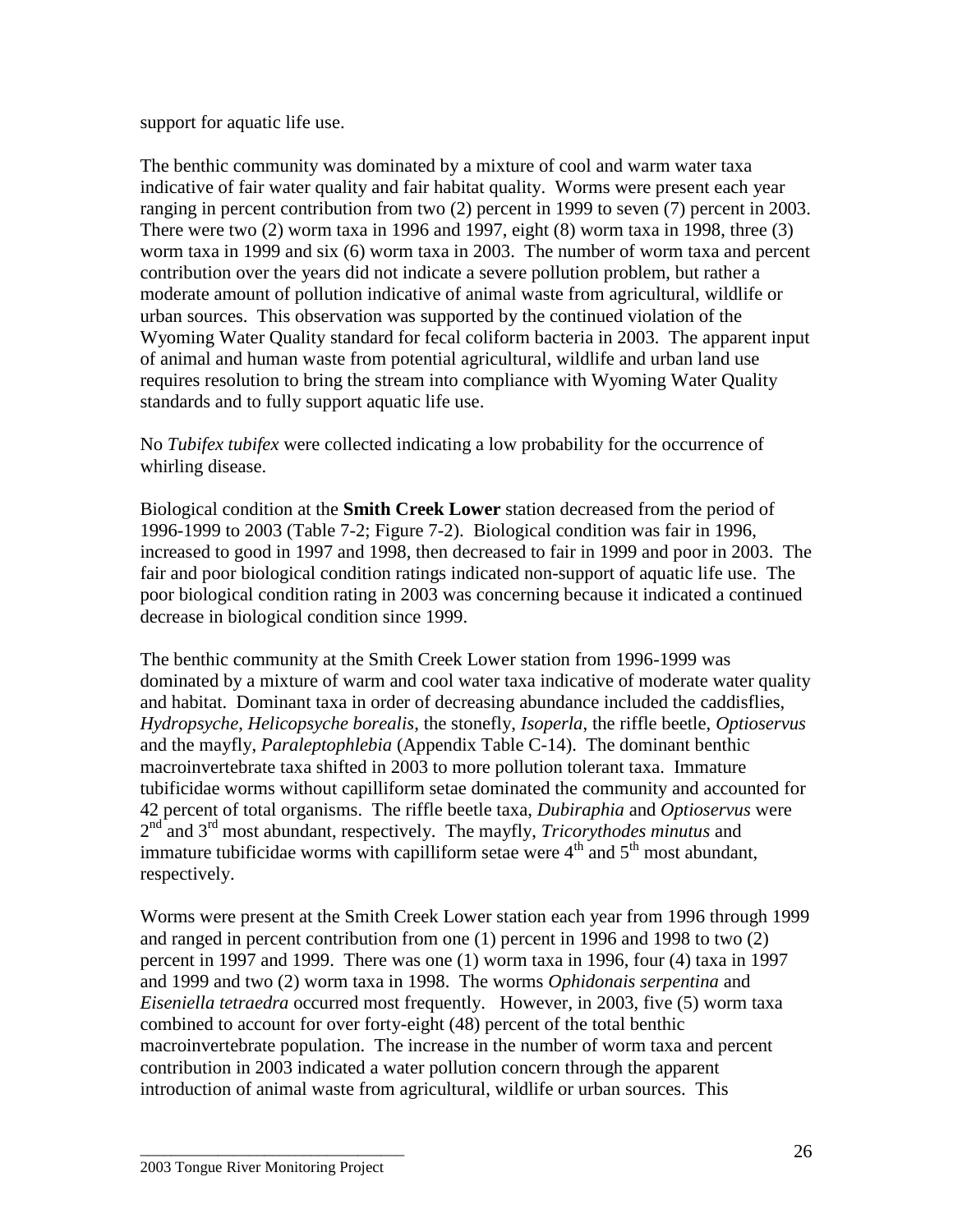observation was supported by the violation of the Wyoming Water Quality standard for fecal coliform bacteria in 2003. No *Tubifex tubifex* were collected indicating a low probability for the occurrence of whirling disease.

The **Five Mile Creek Lower** station was sampled in 1996, 1997 and 1999. There were no benthic macroinvertebrate samples collected in 1998 because beaver activity dammed and inundated the sampling reach. The Five Mile Creek Lower benthic macroinvertebrate station was relocated in 1999 to a station about 100 to 150 yards upstream of the Highway 14 crossing.

Biological condition at Five Mile Creek Lower was poor in 1996, 1997 and 1999 and very poor in 2003 (Table 7-2; Figure 7-2). This station has consistently exhibited the lowest biological condition rating among all sample stations in the Tongue River watershed project area. The poor and very poor biological condition ratings indicated non-support for aquatic life use. Both poor and fair ratings for biological condition require improvement in the aquatic resource to restore biological condition to full support for aquatic life use.

The lower biological condition ratings were due to the low number of Ephemeroptera (mayfly) taxa, Plecoptera (stonefly) taxa, Trichoptera (caddisfly) taxa and high percentage of non-insects (especially worms) comprising the total benthic population. The total number of EPT taxa was generally low each year and ranged from two (2) taxa in 2003 to nine (9) taxa in 1997. The number of scraper taxa was low (1 taxa in 1996 and 2003, 2 taxa in 1997 and 2 taxa in 1999) and percent contribution of scrapers to the total benthic population comprised 0.2% in 1996 and 2003, 0.3% in 1997 and 1.6% in 1999. The low percentage of scrapers in the benthic population suggested high deposition of sediment covering stream bottom substrate. This observation was confirmed by the average weighted embeddedness value of 21.9 at the Lower station (Appendix Table D-2) that indicated virtually all cobble and gravel were covered by fine silt. The low percentage of shredders in the benthic population suggested upstream riparian disturbance and vegetation removal. Shredders feed on coarse particulate organic material such as leaves and vegetation that may enter the stream usually from the riparian zone. Shredders comprised 0.4 percent, 0.0 percent, 0.0 percent and 0.0 percent of the total benthic community during 1996, 1997, 1999 and 2003, respectively.

The benthic community was dominated by warm water and generally pollution tolerant taxa indicative of higher water temperature, fair to poor water quality and fair to poor habitat quality. During the period from 1996 to 1999, the generalist caddisfly, *Hydropsyche* was the dominant taxon followed in order of decreasing abundance by the mayfly, *Baetis tricaudatus*, the blackfly, *Simulium* and the worms *Nais variabilis* and *Uncinais uncinata* (Appendix Table C-17). During 2003, the worm, immature tubificidae without capilliform setae, dominated followed in order of decreasing abundance by the caddisfly, *Cheumatopsyche*, the riffle beetle, *Dubiraphia*, the worm, *Nais elinguis*, and the black fly, *Simulium*.

Worms were a significant component in the benthic community especially in 1996 and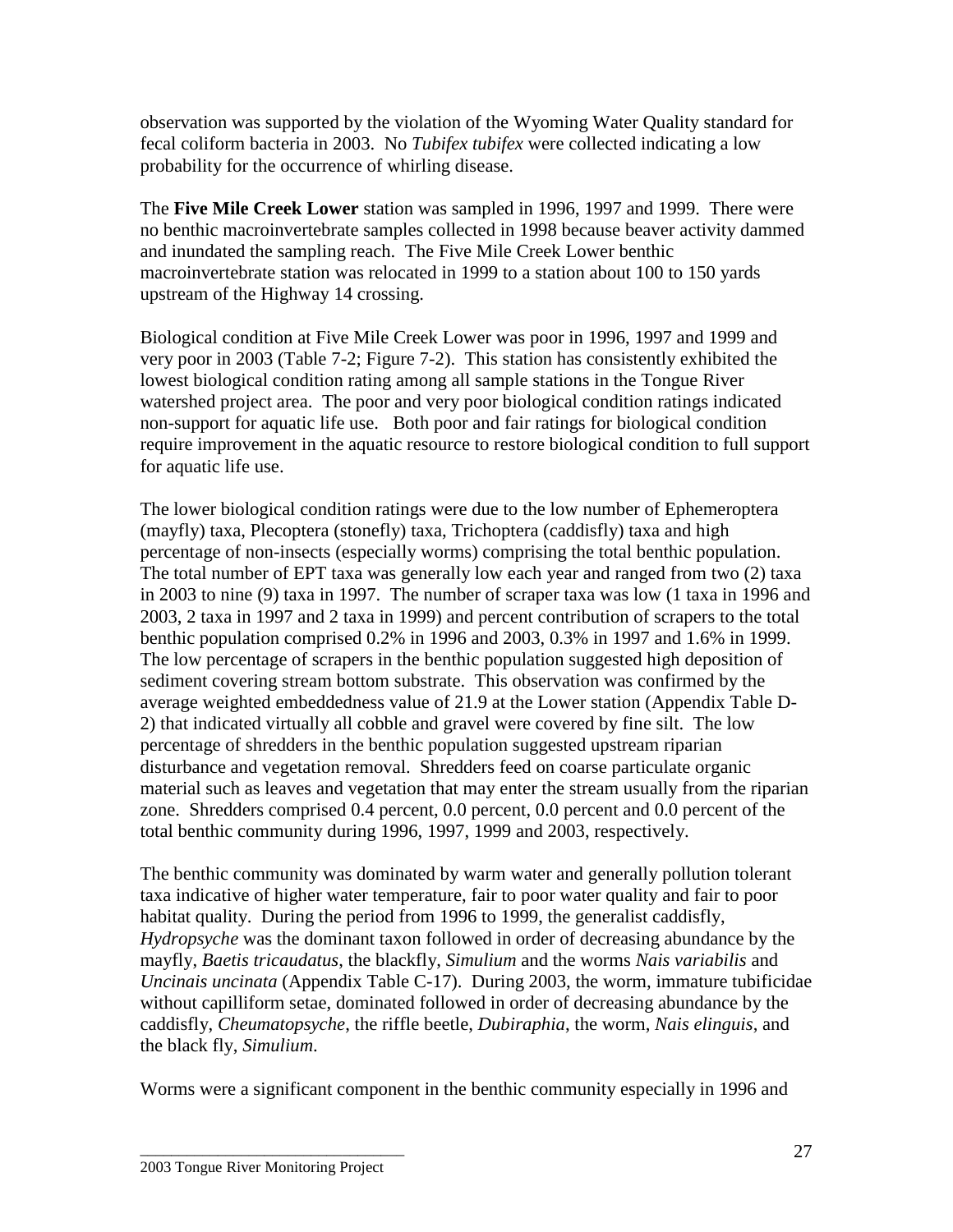1997 when they comprised 36 percent and 32 percent, respectively, of the total population. Worms comprised over 48 percent of total benthic macroinvertebrates in 2003. The increase in percent composition of worms from the period of 1996 - 1999 to 2003 was concerning since an increase in density of worms may be associated organic pollution (Klemm, 1985), pollution from feedlots (Prophet and Edwards, 1973), and pollutants contained in urban storm water runoff (Lenat et al., 1979; Lenat and Eagleson, 1981). This concern was supported by the continued violation of the Wyoming Water Quality standard for fecal coliform bacteria in 2003.

The **Columbus Creek Lower** station was monitored in 1996, 1997, 1998 and 1999 at a station located just downstream of the Highway 14 crossing. The station was relocated in 2003 about 1/4 mile downstream because beaver activity dammed and inundated the sampling reach.

Biological condition at Columbus Creek Lower was poor in 1996 and fair in 1997, 1998 and 1999. Biological condition dropped to poor in 2003 (Table 7-2; Figure 7-2). This station has consistently exhibited the second lowest biological condition rating among all sampling stations in the Tongue River watershed project area. Only Five Mile Creek Lower had lower biological condition ratings. The fair and poor biological condition ratings indicated non-support for aquatic life use. Both fair and poor biological conditions require improvement in the aquatic resource to restore biological condition to full support for aquatic life use.

The benthic macroinvertebrate community at Columbus Creek Lower was dominated by primarily warmer water taxa indicative of fair to poor water quality and fair to poor habitat quality. Of note was the importance of worms in the benthic community. Worms comprised nineteen (19) percent of the total benthic community in 1996, eight (8) percent in 1997, four (4) percent in 1998, twenty-six (26) percent in 1999 and nine (9) percent in 2003.

The total number of EPT taxa was generally low each year and ranged from eight (8) taxa in 1996 and 2003 to thirteen (13) taxa in 1999. Percent contribution of scraper taxa was low and ranged from one (1) percent in 1997 to four (4) percent in 1999. The lower percentage of scrapers in the benthic population suggested high deposition of sediment. This observation was confirmed by the average weighted embeddedness value of 25.4 at the Lower station (Appendix Table D-3). The low percentage of shredders in the benthic population suggested riparian disturbance and vegetation removal. Shredders feed on coarse particulate organic material such as leaves and vegetation that enter streams usually from the riparian zone. Shredders comprised 0.2 percent, 0.0 percent, 0.3 percent, 0.3 percent and 0.0 percent of the total benthic community during 1996, 1997, 1998, 1999, and 2003, respectively. The high percentage of collector filterers in the benthic population further indicated degraded water quality at the Columbus Creek Lower station because this macroinvertebrate functional feeding group consumes fine particulate organic material suspended in the water column originating from sources contributing organic material such as animal waste. Collector filterers comprised 15 percent, 47 percent, 53 percent, 21 percent and 32 percent of the total benthic community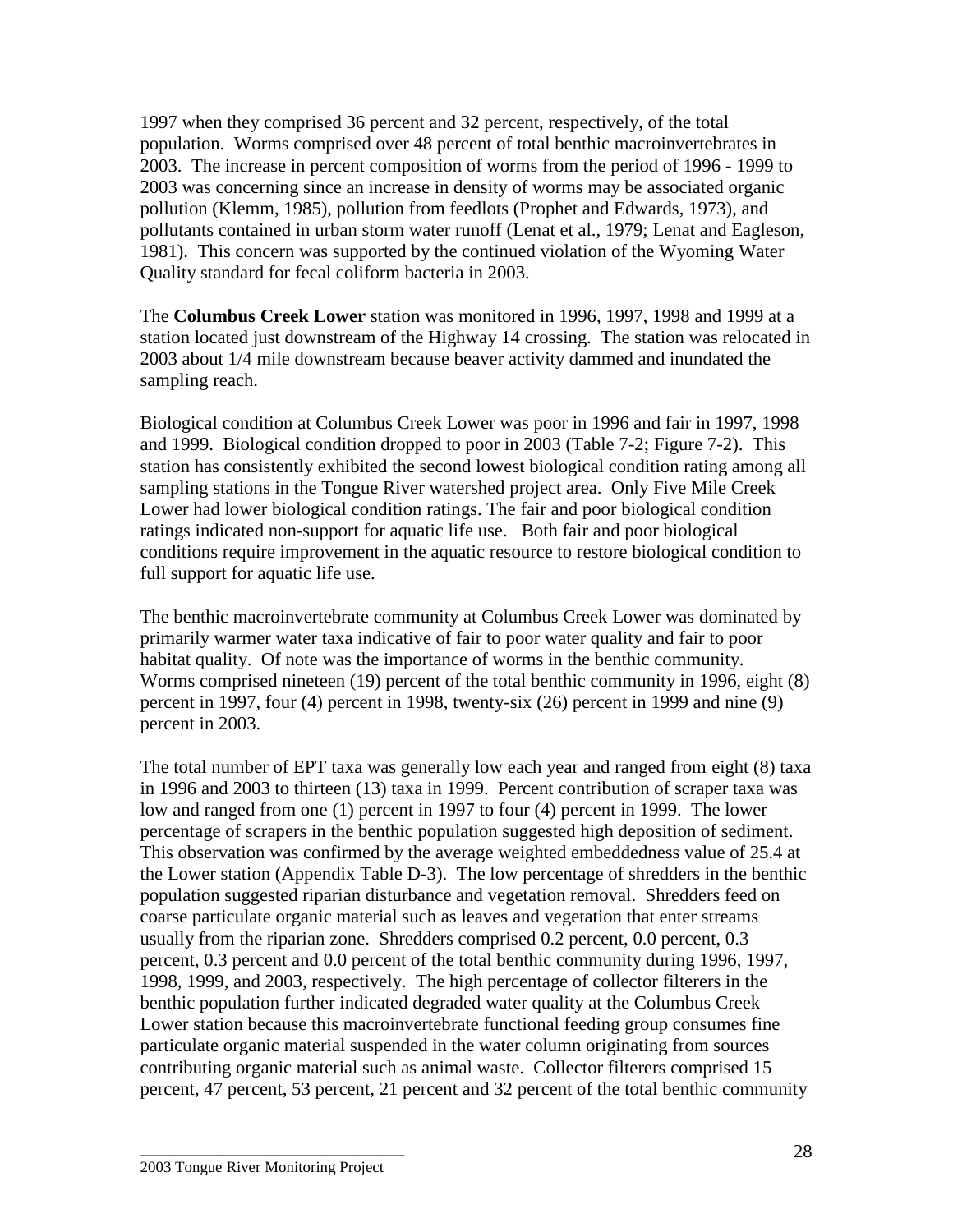during 1996, 1997, 1998, 1999 and 2003, respectively.

SCCD (2000a) reported that biological condition at Columbus Creek - Lower was negatively influenced by apparent seasonal dewatering and high water temperature in excess of the Wyoming Water Quality standard. These factors combined to allow warmer water benthic macroinvertebrate species to colonize and dominate this expected cool water environment. The higher water temperature, high turbidity and sediment deposition, combined with fecal coliform contamination and probable organic pollution from animal origin result in fair to poor biological condition ratings and partial to nonattainment of aquatic life use. Of concern was the reduction in biological condition from the period of 1996-1999 to 2003. The apparent input of animal waste and sediment from suspect wildlife or agricultural land use requires resolution to bring the stream into compliance with Wyoming water quality standards and to fully support aquatic life use.

Biological condition at **Wolf Creek Lower** was good each year during the period of 1996 through 1999, but declined to fair in 2003 (Table 7-2; Figure 7-2). The good biological condition ratings indicated full support for aquatic life use, but the fair biological condition rating in 2003 indicated non-support for aquatic life use.

The fair biological condition rating in 2003 was primarily due to the lack of Plecoptera (stoneflies) and reduced number of Ephemeroptera (mayfly) taxa in the benthic community. Stoneflies were present in the benthic community during most other years, but were absent in 2003. There were only five (5) mayfly taxa present in 2003 compared to eight (8) mayfly taxa present each year from 1996 through 1999.

Worms were relatively abundant during each year. There were 3, 8, 3, 5 and 2 worm taxa collected in 1996, 1997, 1998, 1999 and 2003, respectively. Percent contribution of worms to the total benthic community ranged from one (1) percent in 1996 and 2003 to eleven (11) percent in 1997. The number and percent of worms were considered low to moderate for Wyoming plains streams. No *Tubifex tubifex* worms were collected in samples indicating low probability for the occurrence of whirling disease. The number of worm taxa and percent contribution did not indicate a severe pollution problem, but rather a low to moderate amount of pollution indicative of animal waste from possible agricultural and wildlife sources. Urban and rural residential land use influences were generally absent at this station. This observation was supported by the violation of the Wyoming Water Quality standard for fecal coliform bacteria in 2003.

#### **7.6 HABITAT**

#### **7.6.1 TONGUE RIVER HABITAT**

Qualitative habitat assessments were conducted annually at each Tongue River station. Habitat assessment data, substrate data, and embeddedness (silt cover) data for Tongue River stations are presented in Appendix Table D-1 through Appendix Table D-4. Because habitat assessments were subjective, SCCD used caution by providing a conservative interpretation of data.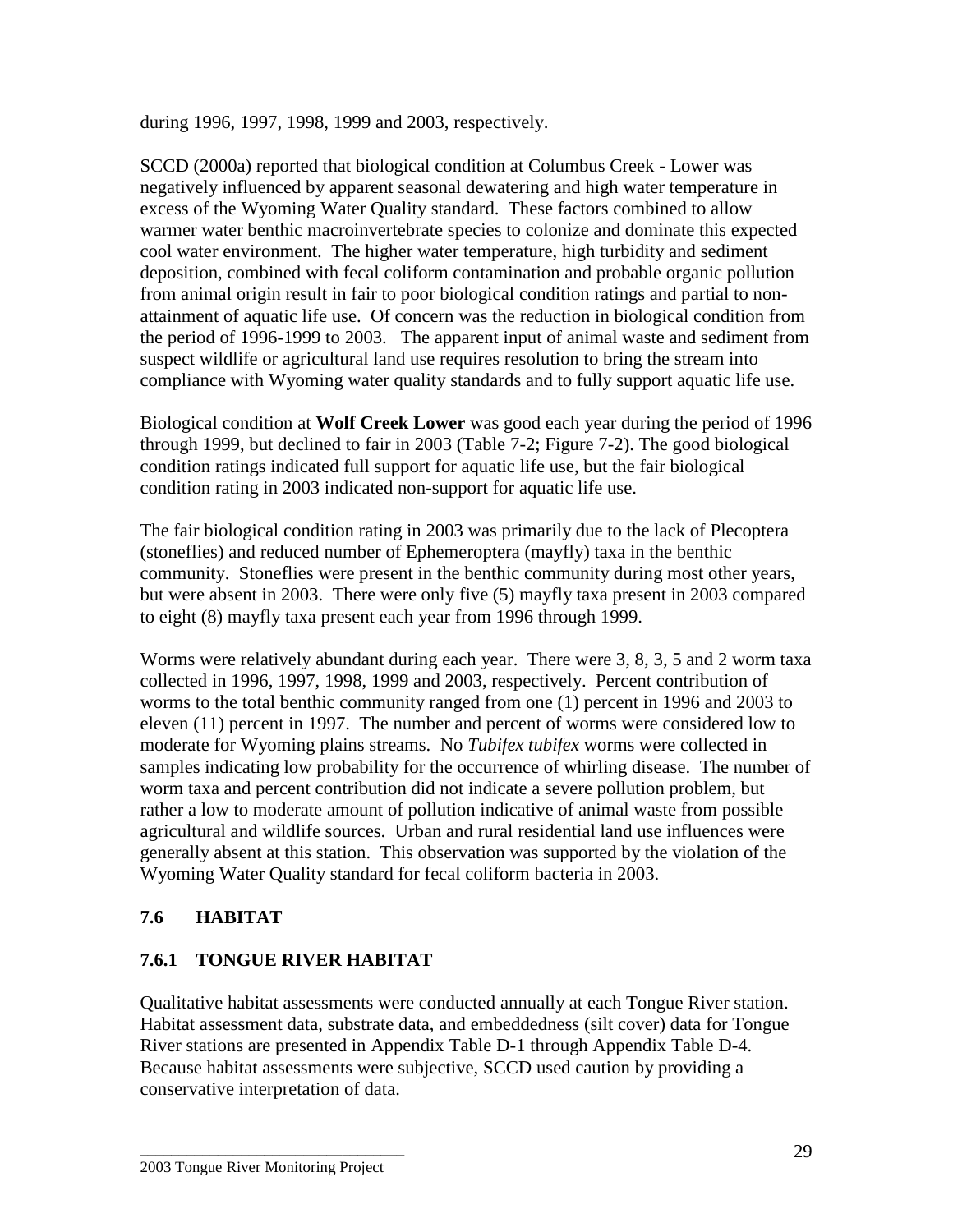The average habitat score at the Tongue River Upper station from 1993 through 1999 and 2003 was 172 (Appendix Table D-3). The range in annual habitat scores at the Upper station from 1993 through 1999 and 2003 was from 155 in 2003 to 181 in 1996. Although assessments were generally conducted on sampling dates within  $+$  two (2) weeks of one another each year, differences in annual discharge affected scoring for some habitat parameters because they were flow dependent. Scores for instream cover, velocity / depth, channel flow status and width depth ratio will normally score higher when discharge is increased, but will score lower when discharge is decreased. Lower flow in 2003 appeared to be a major reason for the lower total habitat score since both channel flow and width to depth ratio parameters were the lowest recorded during all years assessed.

The average habitat score at the Tongue River Middle station and the Tongue River Lower station from 1996 through 1999 and 2003 was 141 and 136, respectively (Appendix Table D-1). Scores at the Middle station ranged from 116 in 1999 to 158 in 1997. Scores at the Lower station ranged from 127 in 1996 to 145 in 2003. Variation in habitat scores between years appeared to be primarily related to difference in annual stream discharge.

The reduction in habitat score from the Upper station to the Middle station and from the Middle station to the Lower station was generally due to lower scores for embeddedness (silt cover on cobble and gravel), channel flow status, channel shape, channelization, width depth ratio and bank stability. Reduced scores for some of these parameters were related not only to current land use practices, but to lingering effects from the period of extensive channelization that apparently occurred in the late 1950's to early 1960's. Effects of channelization from that period continue to affect the Tongue River stream channel to this day requiring patch work repair and bank stabilization projects. Despite the lower habitat scores at the Middle and Lower stations, these stations ranked high when compared to habitat scores at other Wyoming plains streams. This observation indicated that although Tongue River in-stream and riparian habitat have been altered due to channelization, habitat was still in better condition when compared to most Wyoming plains streams in the Northwestern Great Plains ecoregion.

The semi-quantitative stream substrate particle size distribution varied little between the Tongue River Upper, Middle and Lower stations. Cobble dominated the stream substrate at each station. Average percent cobble was 74 percent at the Upper station, 66 percent at the Middle station and 61 percent at the Lower station (Appendix Tables D-1 and D-2). Average percent coarse gravel ranged from 12 percent at the Upper station to 28 percent at the Lower station. Silt deposition was minimal. The Upper, Middle and Lower stations each averaged less than 1 percent silt in the stream substrate. Sand comprised 5 percent, 3 percent, 1 percent of the average total substrate at the Upper station, Middle station and Lower station, respectively. Silt and sand are detrimental to trout egg survival and maintenance of healthy benthic macroinvertebrate populations that provide food for trout. The dominance of cobble and gravel at each station allowed reliable comparison of macroinvertebrate communities between stations because potential variability caused by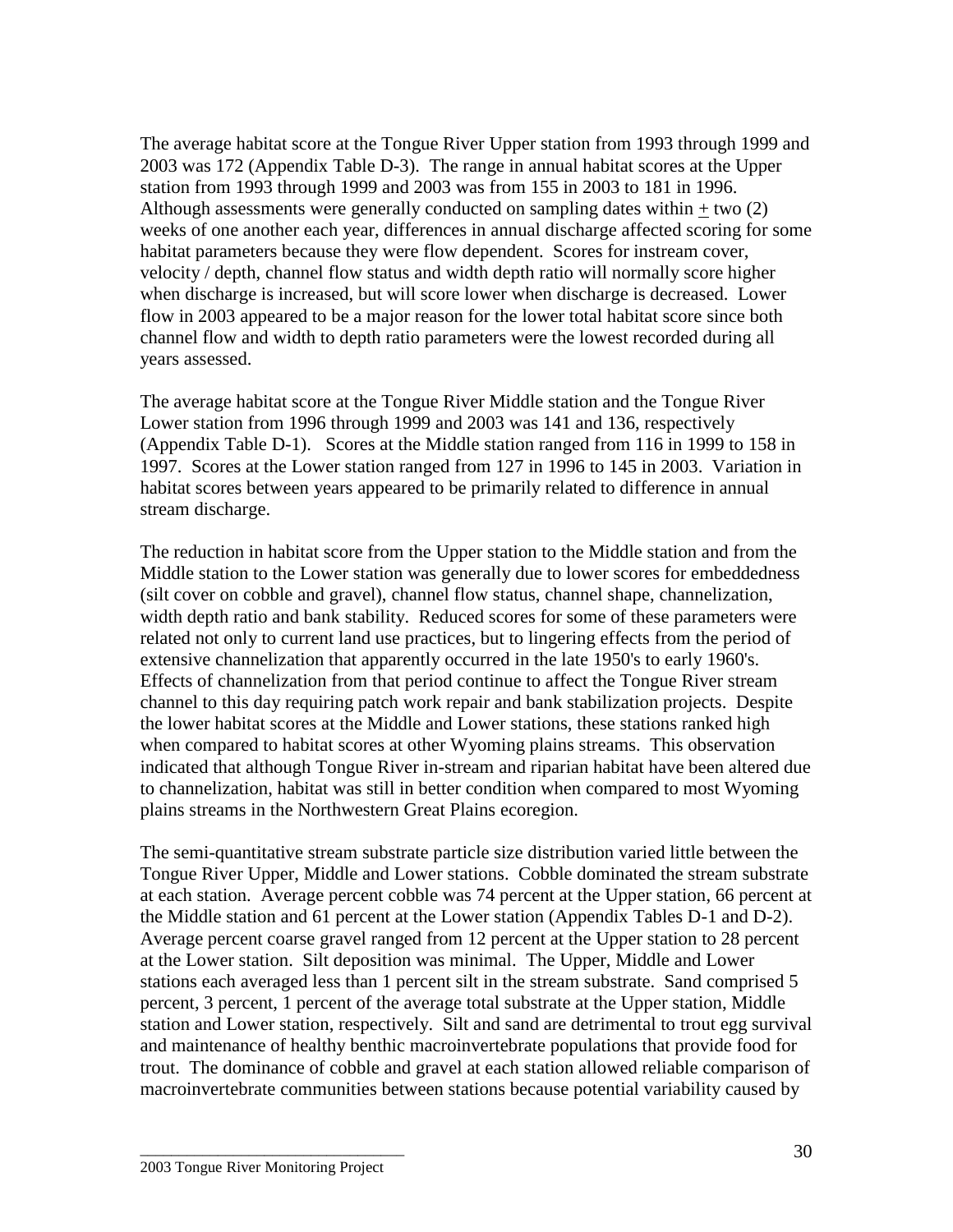difference in substrate was minimal.

Embeddedness (silt covering cobble and gravel) was low at the Upper station. Average weighted embeddedness at the Upper station from 1993 through 1999 and 2003 was 96.0. The higher the weighted embeddedness value, the lower the embeddedness or amount of silt deposited on cobble and gravel. The weighted embeddedness value of 96.0 indicated that over 95 percent of the surface of cobble and gravels were free of silt. The average weighted embeddedness at the Middle station was 76.4 and 37.4 at the Lower station. The decrease in weighted embeddedness from the Upper station to the Middle station and from the Middle station to the Lower station indicated increased deposition of silt between stations. Deposition of silt is controlled by the amount of silt contained in the water column and by the current velocity. Silt deposition will normally increase as current velocity decreases.

The average current velocity measured at the Upper station was 2.0 feet per second (fps), 2.1 fps at the Middle station and 2.5 fps at the Lower station. Because average water current velocity was slightly higher at the Middle station when compared to the Upper station and current velocity was highest at the Lower station, the increased silt deposition at the Middle and Lower stations was not related to difference in current velocity, but was due to increased amount of silt contained in the water column. This observation was confirmed by an observed increase in turbidity values during sampling conducted from 1996 - 1999 at Upper, Middle and Lower stations (SCCD, 2000a).

The general decrease in substrate particle size from the Upper station to the Lower station was normal because particle size generally decreases as stream size and stream order increase (Rosgen, 1996). The observed increase in embeddedness (silt deposition) from the Upstream station to the Lower station was likewise considered normal for stream size and stream order. Embeddedness at the Lower station should be considered low when compared to weighted embeddedness values at other comparable streams in the Northwestern Great Plains ecoregion.

## **7.6.2 TONGUE RIVER TRIBUTARIES HABITAT**

Total habitat scores varied little among years at the **Little Tongue River Lower** station ranging from 103 in 1999 to 119 in 2003 (Appendix Table D-7). The habitat quality was reduced due to extensive habitat alteration by channelization that occurred years ago in the Town of Dayton. Channelization has reduced the instream cover, velocity / depth characterization, pool riffle ratio and width depth ratio. The effects of channelization are to straighten and widened the stream channel reducing instream habitat for aquatic organisms and fish. The reduction in habitat coupled with low discharge due to dewatering and probable higher water temperature appeared to place stress on aquatic communities to result in non-support for aquatic life use identified in Section 7.5.2. The low width depth ratio coupled with low discharge appeared to be a critical element because there was not enough water to adequately fill the stream channel.

The semi-quantitative stream substrate particle size distribution revealed that the Little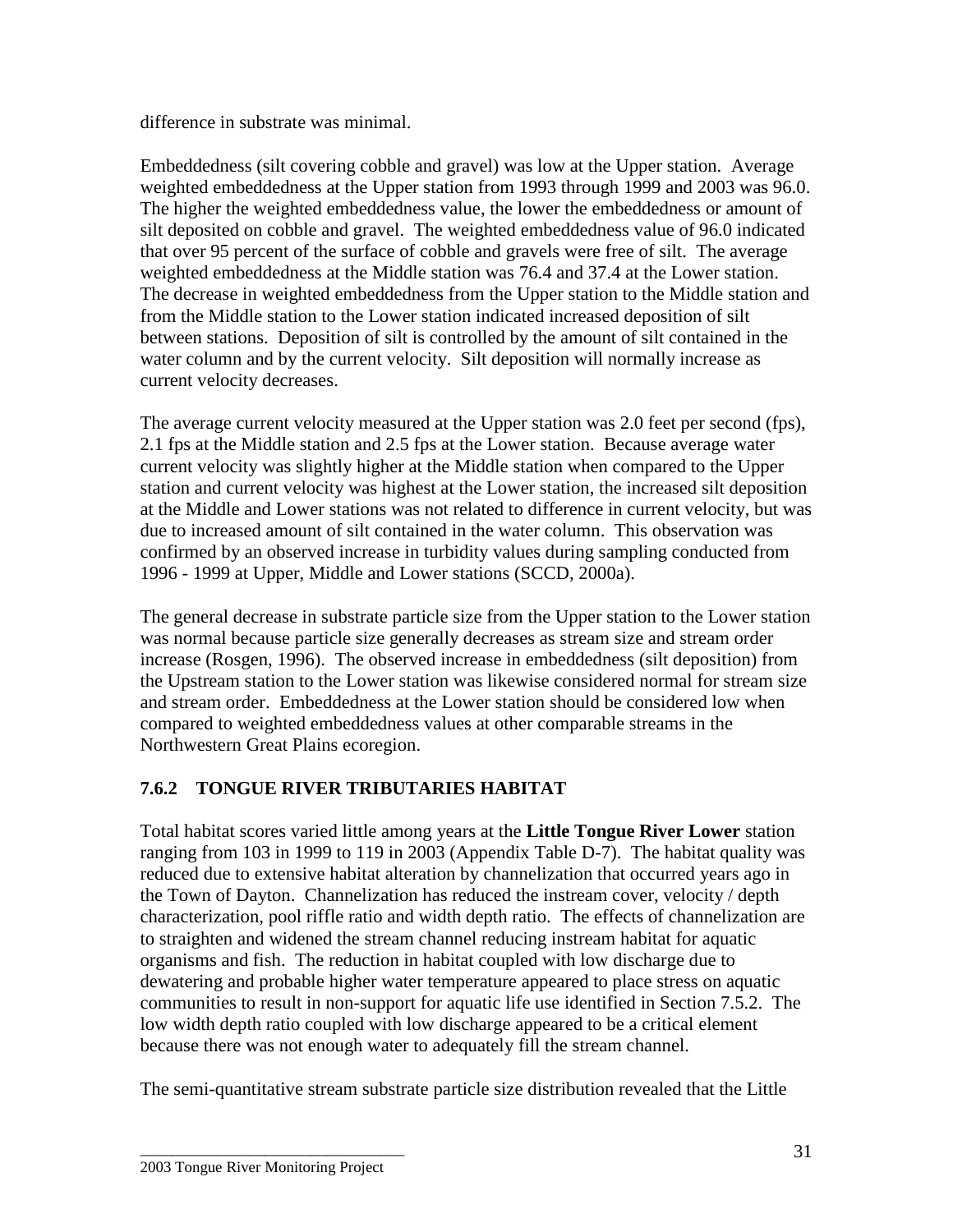Tongue River Lower station was dominated by cobble (average  $= 62\%$ ) followed by coarse gravel (average  $= 21\%$ ) and fine gravel (13.4%). Silt deposition was not detected and sand deposition was minimal (average  $= 2.8\%$ ). The low degree of silt and sand deposition at the Little Tongue River Lower station indicated no large scale disruption within the watershed contributed silt or significant sand to the stream channel. There were no large changes in stream substrate between the periods of 1996 - 1999 to 2003.

Embeddedness (silt covering cobble and gravel) was moderately high at the Little Tongue River Lower station. The average weighted embeddedness value at the Lower station for the period from 1996 through 1999 was 62.9 and the average weighted embeddedness value in 2003 was 84.6 suggesting a reduction is sediment deposition from the period of 1996 - 1999 to 2003 (Appendix Table D-8). Continued monitoring is recommended to determine if the decrease in sediment deposition continues.

The average current velocity measured at the Lower station from 1996 - 1999 and 2003 was 1.0 fps (Appendix Table D-8). The current velocity measured during 2003 was 1.2 fps which was within the range for current velocity measured during previous years. The similar current velocity measured in 2003 when compared to previous years indicated that the apparent reduction in silt deposition observed at the Lower station in 2003 may be due to reduced silt loading in the stream and not to a reduction in stream current velocity.

The average total habitat assessment score at the **Smith Creek Lower** station was 128 (Appendix Table D-7). Total habitat scores varied from 109 in 2003 to 136 in 1998. The lower habitat score in 2003 was due to an increase in sand and silt deposition, reduced instream cover (historic channelization had altered fish habitat and cover) and low velocity/depth characterization. Sand (21 percent) and silt (6 percent) combined for 27 percent of total substrate. Prior to 2003, sand and silt usually combined for less than 5 percent of total stream substrate. This observation indicted that upstream disturbance in the Smith Creek watershed increased the amount of sand and silt in the stream channel.

Embeddedness (silt covering cobble and gravel) was moderately high at the Smith Creek Lower station. The average weighted embeddedness at the Lower station was 46.0 (Appendix Table D-8). Annual weighted embeddedness values ranged from 33.2 (high amount of silt deposition) in 1999 to 64.0 (moderate amount of silt deposition) in 1997. The weighted embeddedness value in 2003 was 37.6 which fell within the lower range for values during the period from 1996 - 1999. The substrate particle size data combined with the embeddedness data indicated that sand and silt were entering Smith Creek from sources upstream in the watershed. This observation added to the apparent reduced water quality resulted in the lowest biological condition observed at the Smith Creek Lower station since monitoring began in 1996.

The average current velocity measured at the Smith Creek Lower station in 2003 was 1.1 fps compared to the average of 1.4 fps for all combined current velocity measurements. The lower current velocity in 2003 would not be sufficient to account for the relatively large increase in sand and silt deposition and high embeddedness observed in 2003.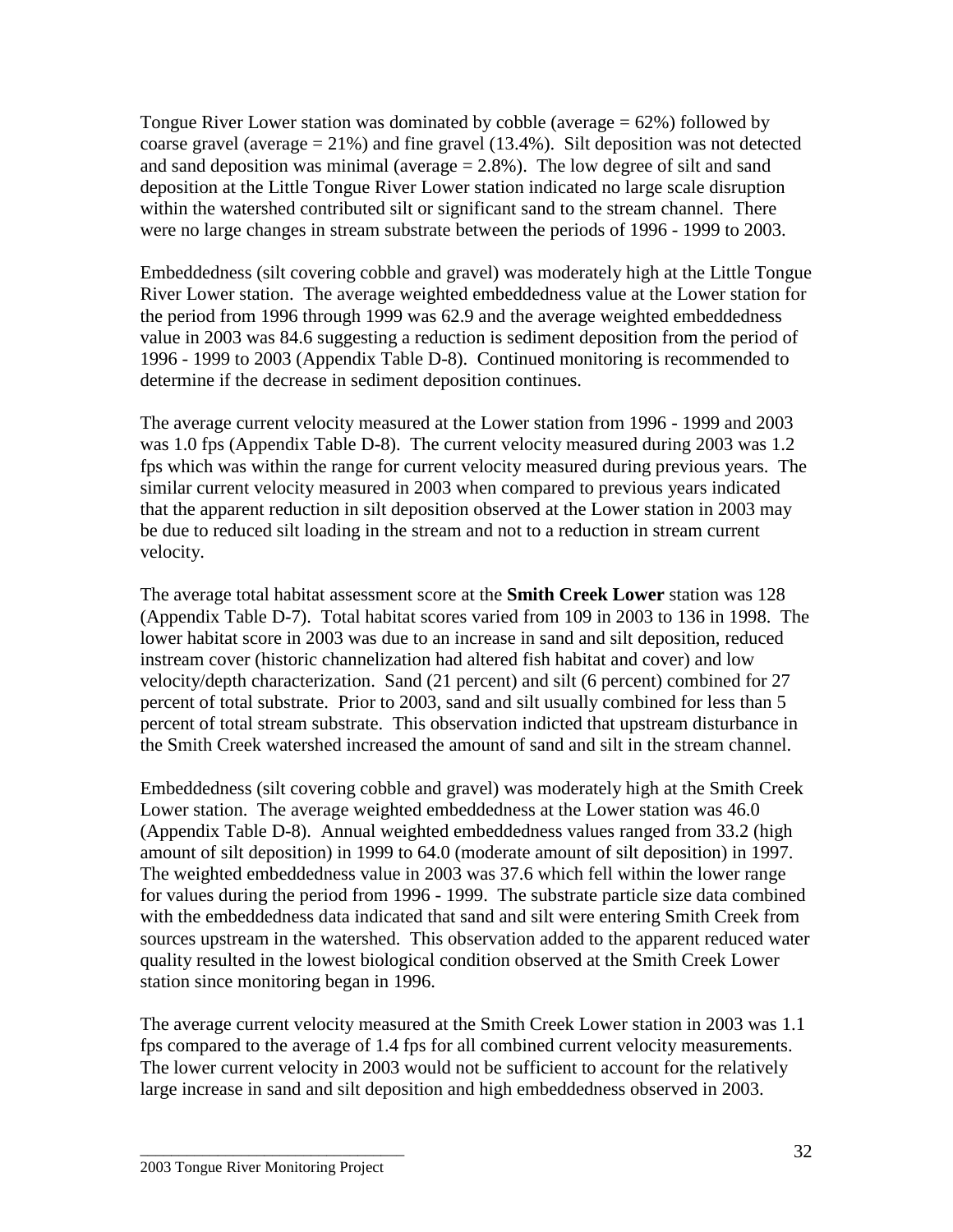Total habitat scores at the **Wolf Creek - Lower** station ranged from 110 in 1996 to 142 in 1998 (Appendix Table D-5). The average total habitat quality score was 131 which represented the best habitat quality among the tributaries to the Tongue River. Riparian condition indicator parameters including bank vegetation, bank stability and disruptive pressures scored high indicating a well managed riparian zone. However, riparian zone width scored relatively low due to the incised stream bank which limited riparian zone development.

The semi-quantitative stream substrate particle size distribution revealed that the Wolf Creek Lower station was cobble dominated (78 percent of total substrate) followed by coarse gravel (12 percent of total substrate) and fine gravel (7 percent of total substrate). Little silt was present (2% of total substrate) and sand was minimal (1 percent of total substrate). The low degree of silt and sand deposition indicated no large scale disruption within the watershed upstream of this station. There were no large changes in stream substrate between the periods of 1996 - 1999 to 2003.

Embeddedness (silt covering cobble and gravel) was moderately high at the Wolf Creek Lower station. The average weighted embeddedness value at the Lower station for the period from 1996 through 1999 was 27.9 and the average weighted embeddedness value in 2003 was 26.6 suggesting no change in sediment deposition on cobble and gravel between sampling periods.

The average current velocity measured at the Lower station from 1996 - 1999 and 2003 was 1.2 fps (Appendix Table D-6). The current velocity measured during 2003 was 0.6 fps which was lower and outside the range for current velocity measured during previous years. The lower current velocity was probably related to low stream flow present during sampling.

The average habitat assessment score (average = 85.6) was lowest at the **Columbus Creek Lower** station when compared to average habitat assessment scores at the other Tongue River tributaries. Total habitat scores varied among years from a low of 66 in 1996 and 1999 to a high of 114 in 2003 (Appendix Table D-5). It should be noted that this station was relocated in 2003 from a station located just downstream of Highway 14 to a station about 1/4 mile further downstream because beaver activity dammed and inundated the sampling reach. The higher total habitat assessment score in 2003 appeared to reflect the habitat associated with the new sampling station and not to significant improvement in habitat between the period from 1996 - 1999 to 2003.

The semi-quantitative stream substrate particle size distribution indicated the Columbus Creek Lower was not dominated by any one substrate type. Average percent cobble was 33 percent, average percent coarse gravel was 17 percent, and average percent fine gravel was 16 percent. Silt (average  $= 24$  percent), sand (average  $= 8$  percent) and clay (average  $= 2$  percent) combined to account for 34 percent of total stream substrate (Appendix Table D-6). Only Five Mile Creek Lower had a larger amount of sand and silt comprising the stream substrate among the Tongue River tributaries. Embeddedness (silt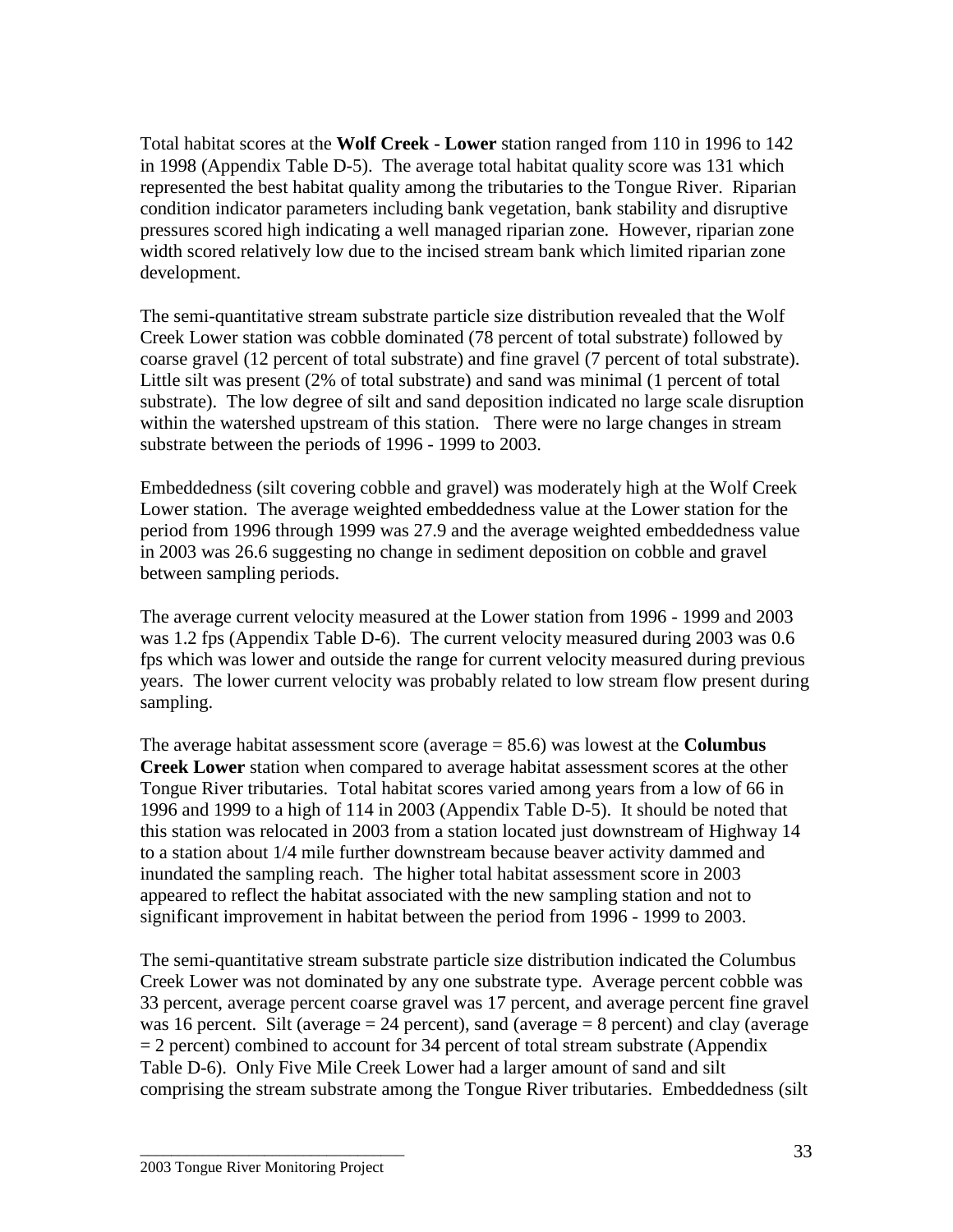cover over cobble and gravel) was high when compared to the other Tongue River tributaries. The weighted embeddedness value (25.4) was exceeded only by the weighted embeddedness value (21.9) at the Five Mile Creek Lower station. SCCD (2000a) suggested that the silt deposition at Columbus Creek Lower was apparently affected by the amount of silt entrained in the water column, low stream discharge due to dewatering and low current velocity. The apparent poor water quality, warm water temperature and moderate to poor habitat quality combined to negatively affect aquatic life use.

The average current velocity measured at the Columbus Creek Lower station was 0.5 fps which represented the lowest average current velocity of any Tongue River tributary. Current velocity ranged from 0.05 fps in 1999 to 0.6 fps in 1996, 1997 and 1998. The low average current velocity appeared to be related to low discharge during sampling.

Qualitative habitat assessments were conducted at the **Five Mile Creek Lower** station in 1996, 1997, 1999 and 2003 in conjunction with benthic macroinvertebrate sampling. No habitat assessment was conducted in 1998 due to beaver activity that impounded the station. The Five Mile Creek Lower station was subsequently relocated in 1999 to a station about 100 to 150 yards upstream of the Highway 14 crossing.

Habitat assessment scores were low indicating poor to moderate habitat. The average total habitat score was 102 which was second lowest only to the Columbus Creek Lower station (average = 86) among Tongue River tributaries. Total habitat scores ranged from 83 in 1996 to 126 in 2003 (Appendix Table D-3). The low total habitat score was due to lack of instream cover for fish, high embeddedness (silt covering cobble and gravel), considerable silt and sand deposition, low velocity/depth and low pool and riffle ratio. Riparian indicators for bank vegetation protection, bank stability and disruptive pressures (vegetation removal) were good. However, riparian zone width was low because the stream channel had down cut isolating the riparian zone from the influence of stream and groundwater. The location of the station downstream of Highway 14 assessed in 1996 and 1997 was highly channelized and had extensive urban development on one bank. Many of the lower scores for individual habitat parameters were related to extensive habitat alteration by channelization that occurred years ago in the Town of Ranchester. Channelization straightened and deepened the stream channel reducing instream habitat for aquatic organisms and fish. The generally unstable soil and apparent irregular, often high discharges also promoted down cutting of the stream channel such that Five Mile Creek resembled a deep ditch. The relocation of the monitoring station in 1999 upstream of Highway 14 provided generally better habitat, especially riparian habitat.

The semi-quantitative stream substrate particle size distribution indicated that the stream bottom was comprised of silt (30 percent), cobble (25 percent), coarse gravel (21 percent), fine gravel (16 percent), hard pan clay (5 percent) and sand (3 percent) (Appendix Table D-4). This observation suggested that reduction in silt deposition may result in a cobble and gravel dominated substrate that would afford better habitat for macroinvertebrate and fish populations and enhance biological condition.

The high degree of silt deposition was further evidenced by the low average weighted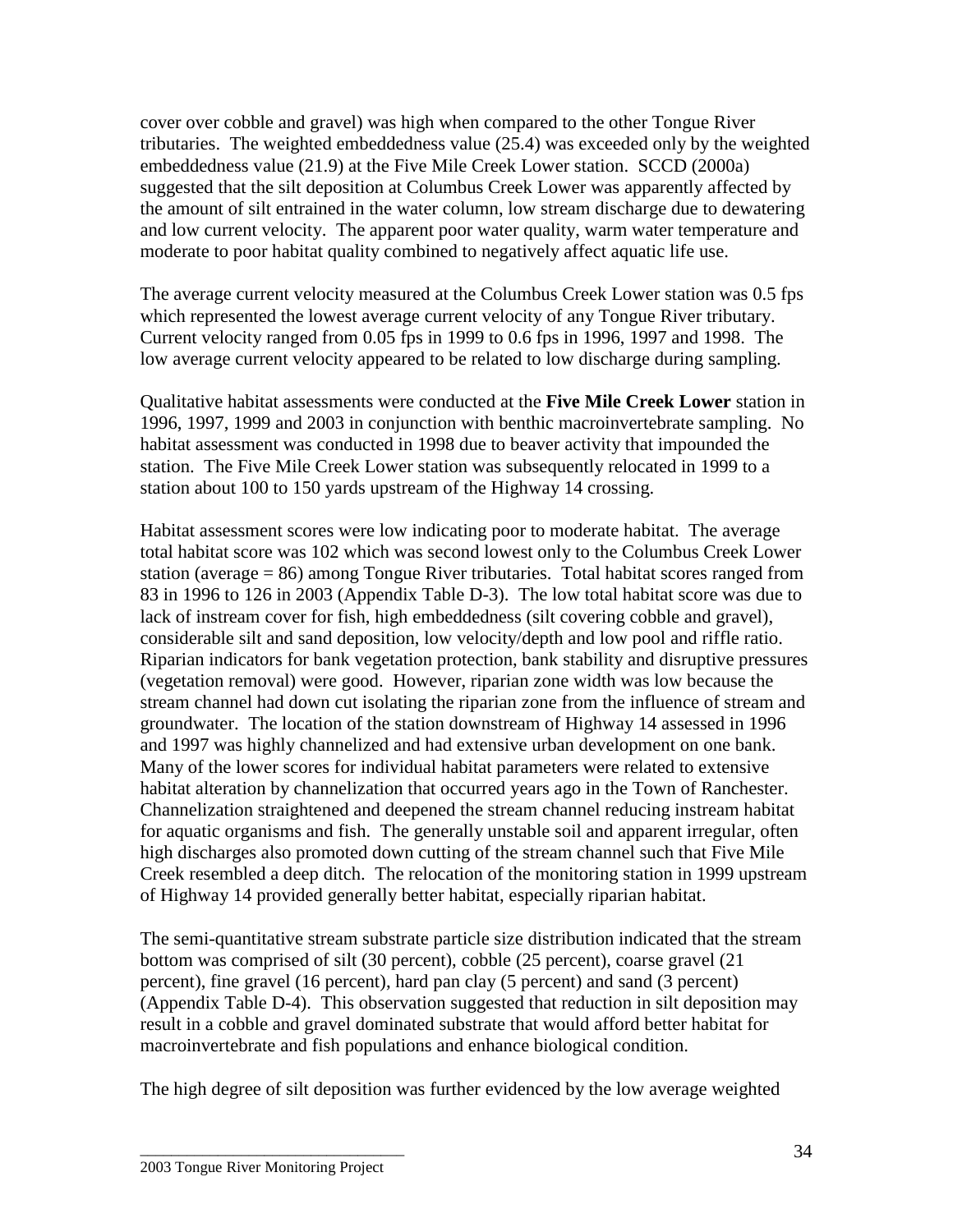embeddedness value of 21.9 (Appendix Table D-4). The lower the weighted embeddedness value, the higher the percent that cobble and gravel are covered by fine silt. The weighted embeddedness value was lowest among all Tongue River tributary stations and indicated that virtually all cobble and gravel were covered by silt. SCCD (2000a) indicated that silt deposition at Five Mile Creek Lower was affected by the apparent amount of silt entrained in the water column (i.e. turbidity), low and irregular discharge due to irrigation demand, and often low current velocity.

The average current velocity was 1.3 feet per second (fps) and the range in velocity was from 0.7 fps in 1996 to 1.9 fps in 1999. The average current velocity was high when compared to average current velocity at other Tongue River tributaries and indicated that sediment deposition and high embeddedness were not only related to low current velocity, but to suspended sediment entrained in the water column.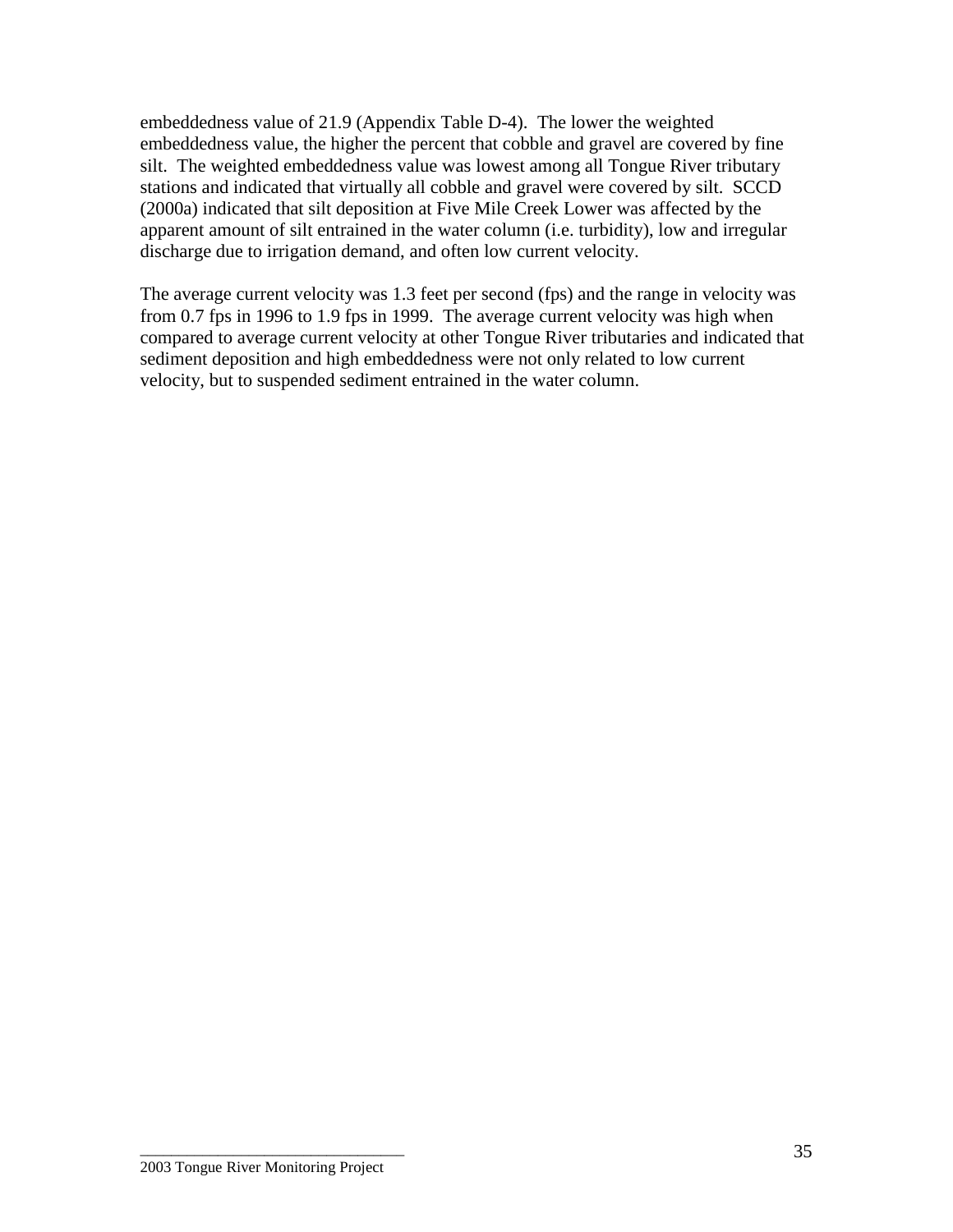**TABLE 7-2. Biological condition score and rating for benthic macroinvertebrate samples collected from 1993 through 2003 from the Tongue River Watershed stations based on the Wyoming Stream Integrity Index (WSII; from Jessup and Stribling, 2002).**

|                                          | <b>WSII</b>                     |               |                                            |           |
|------------------------------------------|---------------------------------|---------------|--------------------------------------------|-----------|
|                                          | <b>Middle Rockies Ecoregion</b> |               | <b>Northwestern Great Plains Ecoregion</b> |           |
| <b>Sampling Station and Year</b>         | <b>Score</b>                    | <b>Rating</b> | <b>Score</b>                               | Rating    |
| Tongue River - Upper $(1993)^A$          | 69.7                            | Good          | $NA^B$                                     | $NA^B$    |
| Tongue River - Upper (1994) <sup>A</sup> | 65.9                            | Good          | NA                                         | NA        |
| Tongue River - Upper (1995) <sup>A</sup> | 56.4                            | Fair          | NA                                         | NA        |
| Tongue River - Upper (1996)              | 63.7                            | Good          | NA                                         | NA        |
| Tongue River - Upper (1997)              | 66.0                            | Good          | NA                                         | NA        |
| Tongue River - Upper (1998)              | 62.8                            | Good          | $\rm NA$                                   | NA        |
| Tongue River - Upper (1999)              | 68.2                            | Good          | NA                                         | NA        |
| Tongue River - Upper (2000) <sup>A</sup> | 58.2                            | Fair          | NA                                         | NA        |
| Tongue River - Upper $(2001)^A$          | 72.5                            | Good          | NA                                         | NA        |
| Tongue River - Upper (2003)              | 71.8                            | Good          | NA                                         | NA        |
| Tongue River - Middle (1996)             | NA                              | NA            | 67.7                                       | Good      |
| Tongue River - Middle (1997)             | NA                              | NA            | 85.6                                       | Very Good |
| Tongue River - Middle (1998)             | NA                              | NA            | 69.3                                       | Good      |
| Tongue River - Middle (1999)             | NA                              | NA            | 80.4                                       | Very Good |
| Tongue River - Middle (2003)             | NA                              | NA            | 57.0                                       | Good      |
| Tongue River - Lower (1996)              | NA                              | NA            | 64.1                                       | Good      |
| Tongue River - Lower (1997)              | NA                              | NA            | 65.7                                       | Good      |
| Tongue River - Lower (1998)              | NA                              | NA            | 64.5                                       | Good      |
| Tongue River - Lower (1999)              | NA                              | $\rm NA$      | 65.8                                       | Good      |
| Tongue River - Lower (2003)              | NA                              | NA            | 62.0                                       | Good      |
| Wolf Creek - Lower (1996)                | $\rm NA$                        | $\rm NA$      | 64.5                                       | Good      |
| Wolf Creek - Lower (1997)                | NA                              | NA            | 58.8                                       | Good      |
| Wolf Creek - Lower (1998)                | NA                              | NA            | 55.7                                       | Good      |
| Wolf Creek - Lower (1999)                | $\rm NA$                        | $\rm NA$      | 67.1                                       | Good      |
| Wolf Creek - Lower (2003)                | $\rm NA$                        | NA            | 50.9                                       | Fair      |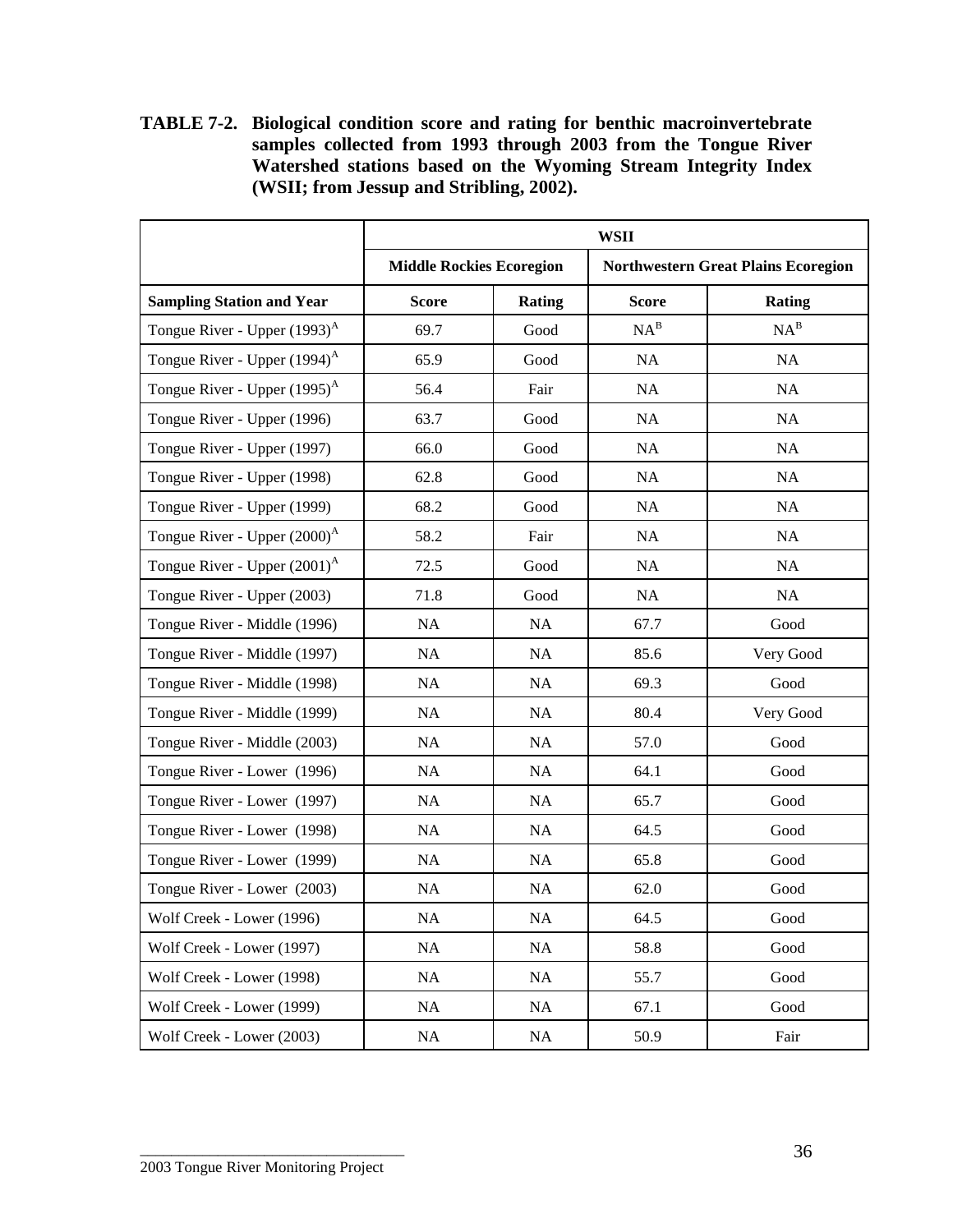| <b>TABLE 7-2.</b> (con't) Biological condition score and rating for benthic |
|-----------------------------------------------------------------------------|
| macroinvertebrate samples collected from the Tongue River                   |
| Watershed stations based on the Wyoming Stream Integrity                    |
| Index (WSII; from Jessup and Stribling, 2002).                              |

|                                    | <b>WSII</b>                     |           |                                            |               |
|------------------------------------|---------------------------------|-----------|--------------------------------------------|---------------|
|                                    | <b>Middle Rockies Ecoregion</b> |           | <b>Northwestern Great Plains Ecoregion</b> |               |
| <b>Sampling Station and Year</b>   | <b>Score</b>                    | Rating    | <b>Score</b>                               | <b>Rating</b> |
| Five Mile Creek - Lower (1996)     | <b>NA</b>                       | <b>NA</b> | 20.4                                       | Poor          |
| Five Mile Creek - Lower (1997)     | <b>NA</b>                       | <b>NA</b> | 31.8                                       | Poor          |
| Five Mile Creek - Lower (1999)     | NA                              | NA        | 28.0                                       | Poor          |
| Five Mile Creek - Lower (2003)     | <b>NA</b>                       | <b>NA</b> | 15.4                                       | Very Poor     |
| Columbus Creek - Lower (1996)      | NA                              | NA        | 28.0                                       | Poor          |
| Columbus Creek - Lower (1997)      | <b>NA</b>                       | <b>NA</b> | 40.2                                       | Fair          |
| Columbus Creek - Lower (1998)      | <b>NA</b>                       | NA        | 40.2                                       | Fair          |
| Columbus Creek - Lower (1999)      | NA                              | NA        | 41.6                                       | Fair          |
| Columbus Creek - Lower (2003)      | <b>NA</b>                       | <b>NA</b> | 25.7                                       | Poor          |
| Smith Creek - Lower (1996)         | NA                              | NA        | 41.5                                       | Fair          |
| Smith Creek - Lower (1997)         | <b>NA</b>                       | NA        | 66.5                                       | Good          |
| Smith Creek - Lower (1998)         | <b>NA</b>                       | NA        | 66.0                                       | Good          |
| Smith Creek - Lower (1999)         | <b>NA</b>                       | <b>NA</b> | 47.5                                       | Fair          |
| Smith Creek - Lower (2003)         | NA                              | NA        | 26.8                                       | Poor          |
| Little Tongue River - Lower (1996) | 48.8                            | Fair      | NA                                         | <b>NA</b>     |
| Little Tongue River – Lower (1997) | 63.0                            | Good      | <b>NA</b>                                  | <b>NA</b>     |
| Little Tongue River - Lower (1998) | 37.6                            | Poor      | NA                                         | NA            |
| Little Tongue River – Lower (1999) | 29.5                            | Poor      | $\overline{NA}$                            | <b>NA</b>     |
| Little Tongue River – Lower (2003) | 43.1                            | Fair      | <b>NA</b>                                  | <b>NA</b>     |

 $A =$ Sample collected by WDEQ as part of long-term statewide reference stream project.<br>  $B =$  WSII Score or Rating not applicable since sample was not collected in the ecoregion.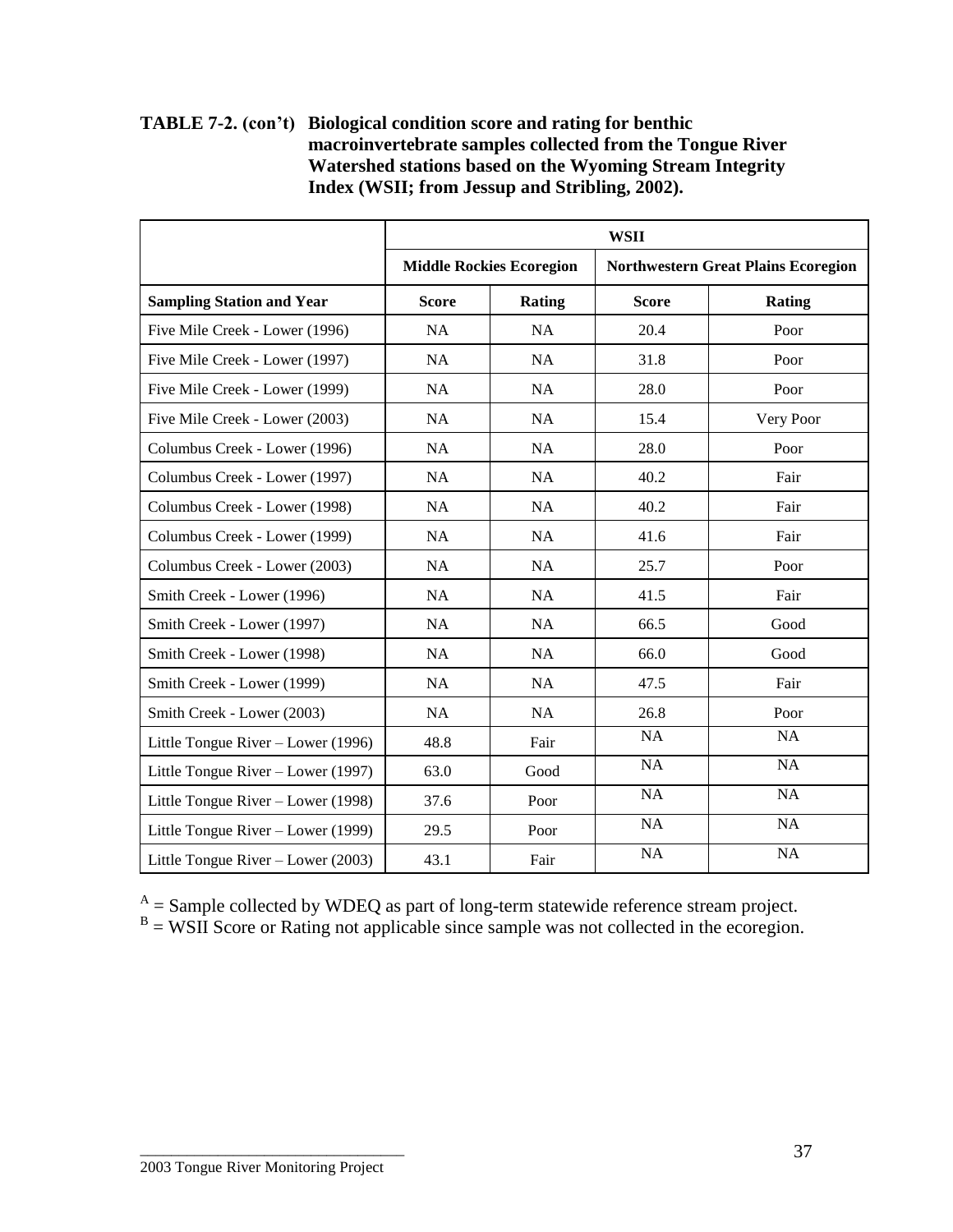Figure 7-1. Biological condition at Tongue River Upper and Little Tongue River Lower stations 1996 through 1999 and 2003.



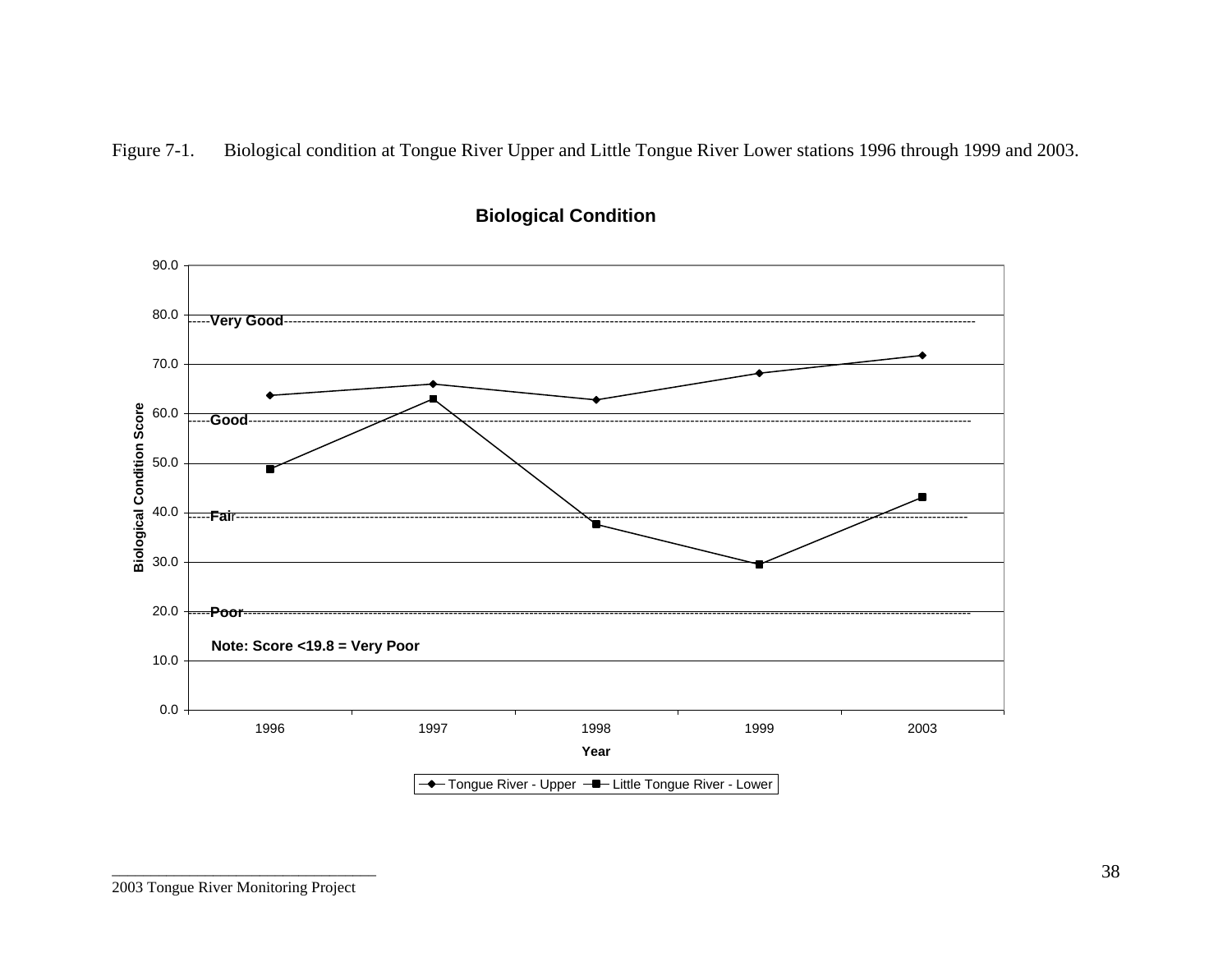Figure 7-2. Biological condition at Tongue River Middle, Tongue River Lower, Wolf Creek Lower, Smith Creek Lower, Columbus Creek Lower and Five Mile Creek Lower stations 1996 through 1999 and 2003.



#### **Biological Condition**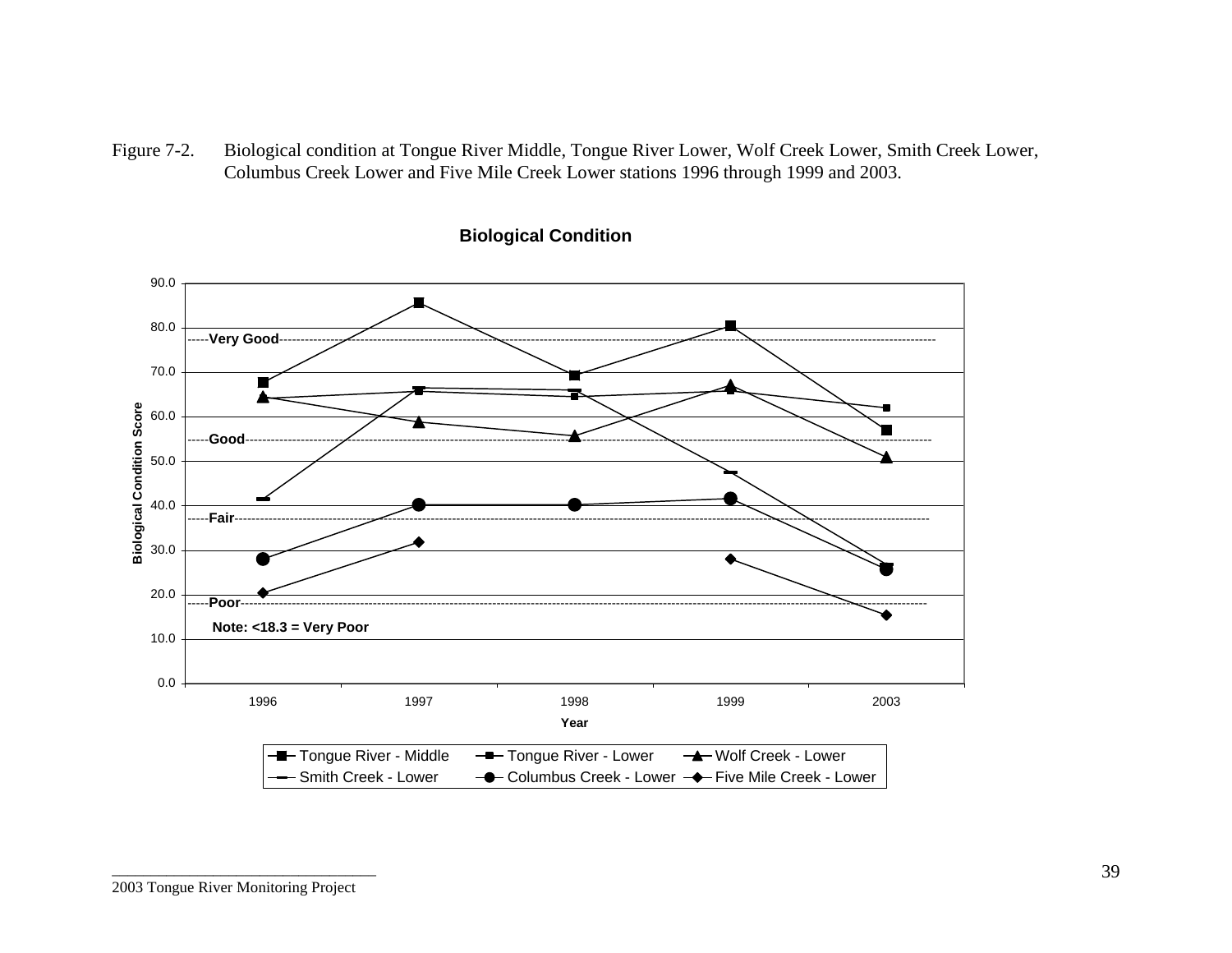# **8. CONCLUSIONS AND RECOMMENDATIONS**

Attempts to determine if improvements in overall water quality have been achieved are often difficult, especially when comparing water quality data that has been collected during seasons varying significantly in hydrological and meteorological conditions. Water quality data collected by SCCD on the Tongue River watershed were obtained during near normal flow conditions during 1996, above normal flow conditions during 1997 and 1999, and below normal flow conditions in 1998 and 2003. Although normal flow conditions cannot be anticipated nor expected during monitoring, these varying conditions do make water quality comparisons more difficult.

As described previously, fecal coliform bacteria concentrations are known to vary due to a number of different water quality and water quantity factors. Increased stream discharge can disturb bed sediment containing high concentrations of fecal coliform. During 2000, 2001, 2002, and 2003 the local area has been in a prolonged drought and below average stream discharge conditions have been experienced. Years 2001 and 2002 lacked adequate peak flows during May and June which normally "flush" stream channel sediment accumulated during the previous year. During 2003, the Tongue River experienced peak flows higher than normal which had the ability to "flush" streambed sediment which had accumulated during the several previous drought years. These high flows during 2003 were of relatively short duration, but created very high turbidity levels, suspended sediment levels, and fecal coliform bacteria levels within the watershed.

Fecal coliform bacteria were found in high concentrations during May 2003 due in large part to the coincidental timing of water quality monitoring with precipitation events and the subsequent high, flushing stream flows. As an example, the May 1, 2003 sample event was performed during a period where rainfall was received for four consecutive days. During the previous day (April 30, 2003), 1.17 inches of rain fell creating high, turbid flows which were experienced on May 1, 2003. Table 8-1 shows the effect these hydrologic conditions had on greatly increased turbidity, fecal coliform, and E. coli concentrations. These results reveal the highest turbidity and/or fecal coliform concentrations recorded at several of these sites.

| <b>Site</b>                  | Fecal Coliform | E. coli     | Turbidity (NTU) |
|------------------------------|----------------|-------------|-----------------|
|                              | $(CFU/100$ mL) | (CFU/100mL) |                 |
| Tongue River Lower           | 5,200          | 4,900       | 98              |
| Tongue River Middle          | 2,300          | 2,000       | 52              |
| Tongue River Upper           | 89             | 89          | 4               |
| Little Tongue River Lower    | 550            | 520         | 120             |
| <b>Smith Creek Lower</b>     | 34,000         | 30,800      | 301             |
| <b>Columbus Creek Lower</b>  | 1,400          | 1,400       | 325             |
| <b>Wolf Creek Lower</b>      | 7,400          | 7,200       | 89              |
| <b>Five Mile Creek Lower</b> | 38,600         | 34,800      | 2,700           |

#### **Table 8-1. May 1, 2003 Turbidity, Fecal Coliform, and E. coli Data Collected on the Tongue River Watershed**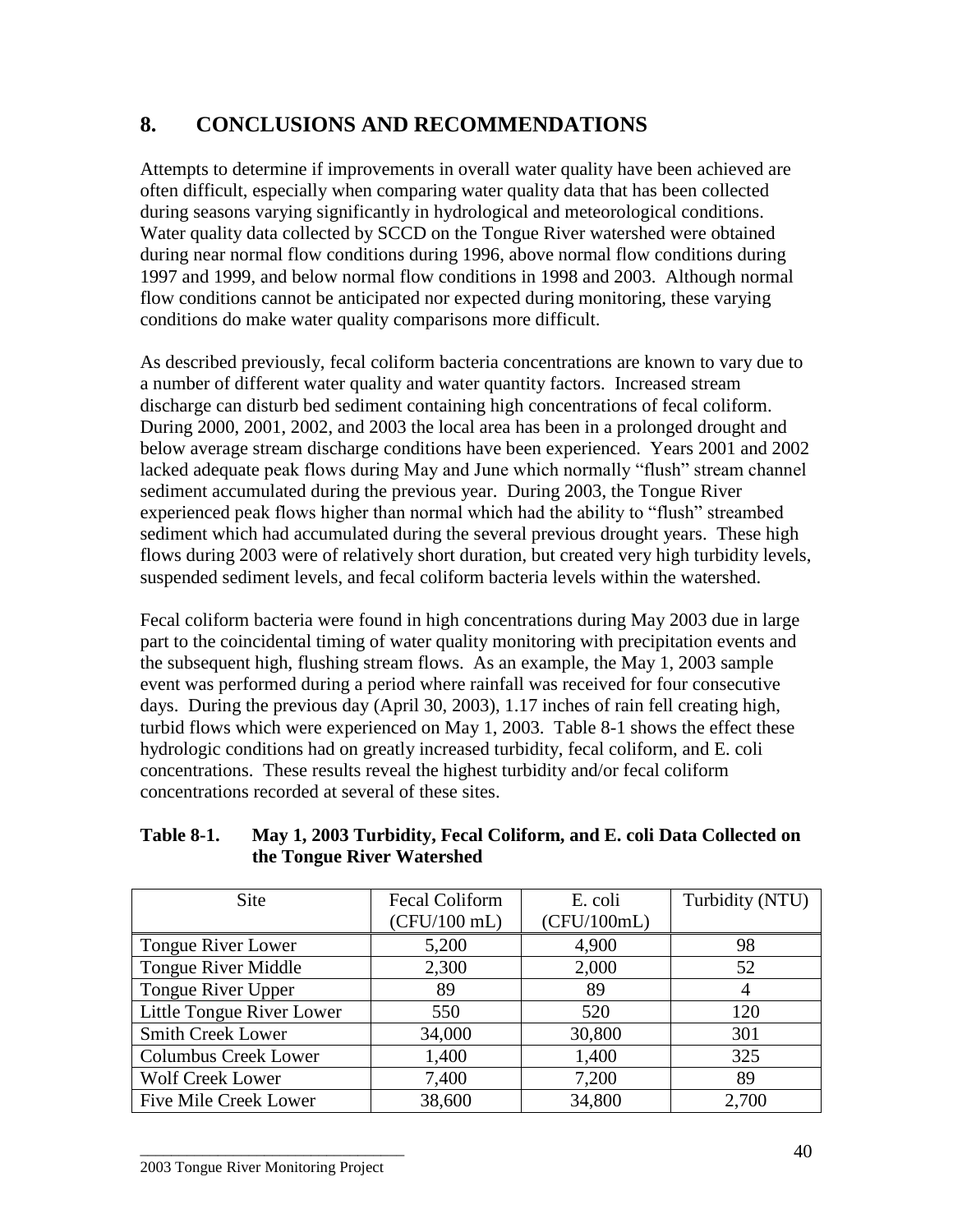As shown in Table 8-1, turbidity levels were highly elevated during the May 1, 2003 sampling event. Figure 8-1 provides a visual comparison of Five Mile Creek Lower turbidity at high flow on May 1, 2003 and at a lower flow on August 14, 2003.

**Figure 8-1. Top Photograph – Five Mile Creek on May 1, 2003 (Turbidity = 2,700 NTU). Bottom Photograph – Five Mile Creek on August 14, 2003 (Turbidity = 39 NTU).**

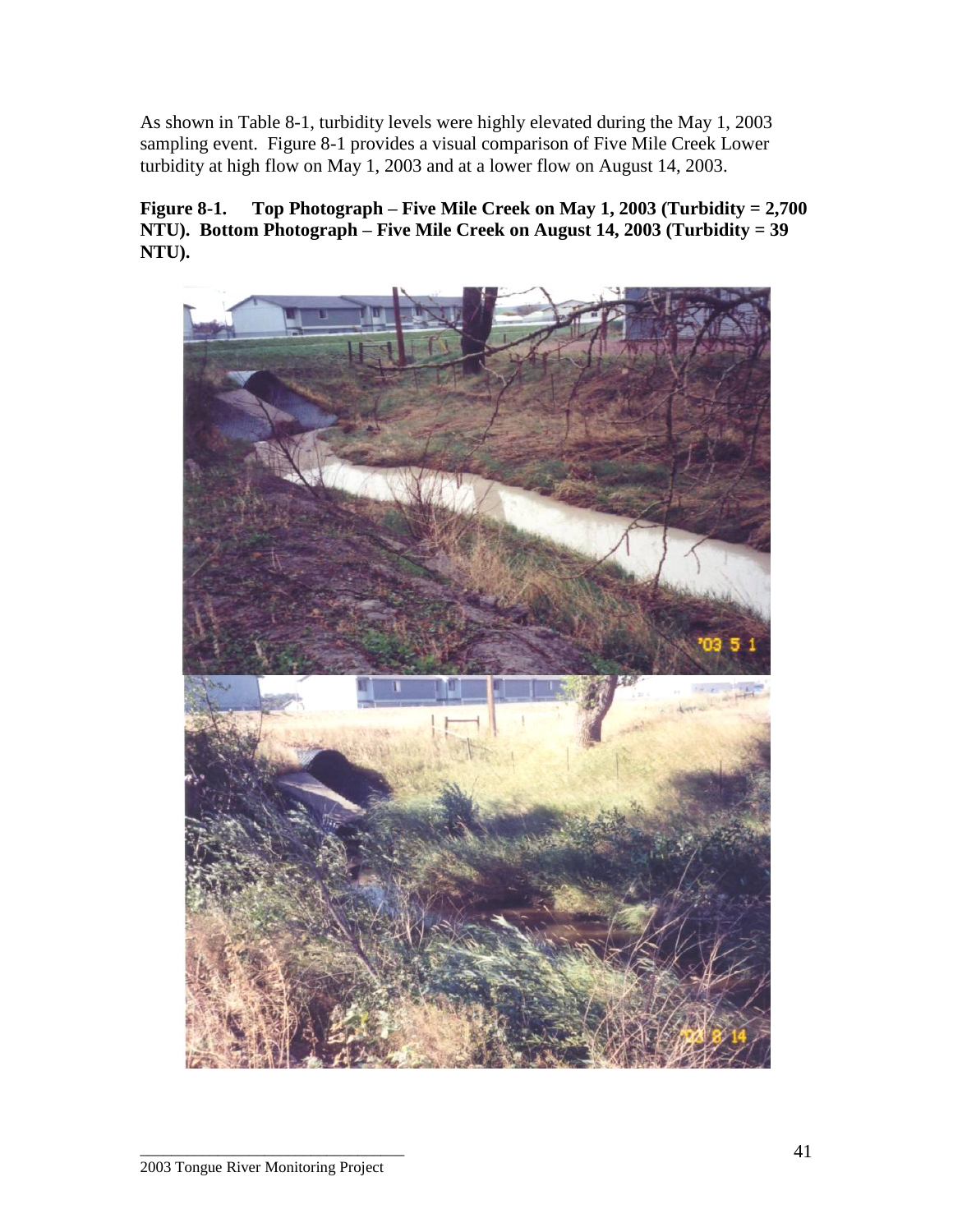The lower than normal stream flows and warmer than normal summer air temperatures may have contributed to water temperatures exceeding the 20°C maximum instream temperature standard during 2003 at the Tongue River Lower and Tongue River Middle stations. However, because the 2003 continuous temperature data were the first data of this scale to be collected on the watershed, comparisons cannot be made to previous years or to normal conditions. Therefore, it is recommended that additional continuous temperature data be collected to determine water temperature conditions during normal and high flow years and during normal summer air temperatures. Management decisions should not be made based upon a single year of temperature data, especially when the data were collected during conditions that would likely elevate instream temperatures.

The positive effects that improvement projects have on water quality may not be immediately determined due to factors such as the bacteria storage capacity of bed sediment which is normally suspended during bankfull flows. This bacteria "storage" in bed sediments and their annual release during high flows may cause a delay in observing quantifiable changes in bacteria currently entering the system. Nonetheless, the data provided by the 1996 – 1999 watershed assessment and the 2003 monitoring project indicate the need for additional improvement projects as well as additional future monitoring to create and measure positive water quality changes. The SCCD and TRWSC anticipate that voluntary, incentive based watershed planning and implementation will be successful; however, it may require several years to actually measure these achievements. Nonetheless, each improvement project that has been implemented or is currently being implemented on the watershed certainly induces positive water quality changes, whether they are immediately apparent or not.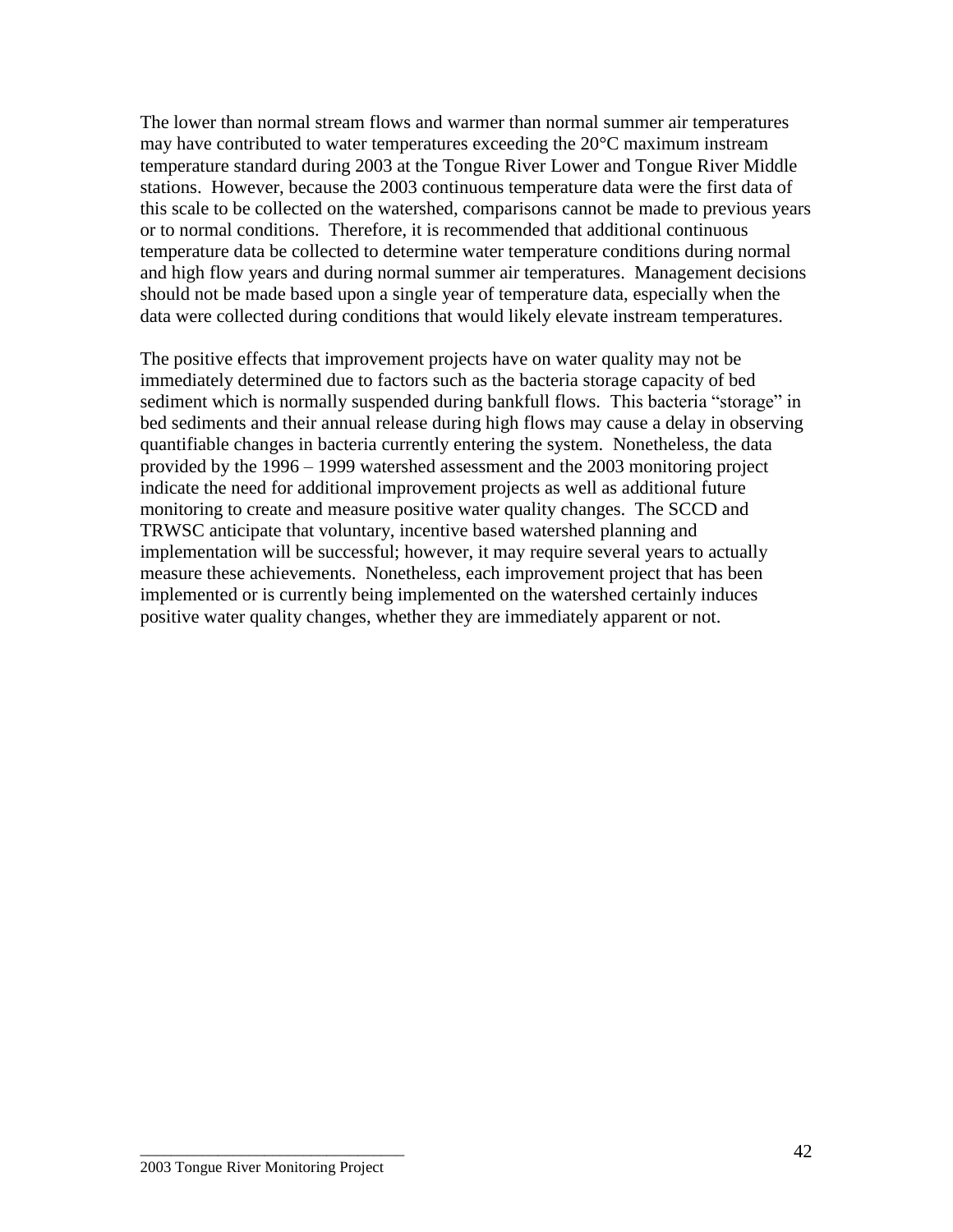### **9. REFERENCES**

Eaton, A., L. Clesceri, A. Greenberg. 1995. Standard Methods for the examination of water and wastewater. Washington, D.C.

Friedman, L.C. and D.E. Erdmann. 1982. Quality assurance practices for the chemical and biological analyses of water and fluvial sediments. Techniques of water-resources investigations of the United States Geological Survey. Book 5, Laboratory analysis; Chapter A6. Washington, D.C.

Jessup, B.K. and J.B. Stribling. 2002. Further evaluation of the Wyoming Stream Integrity Index, considering quantitative and qualitative reference site criteria. Report to U.S. EPA Region 8, Denver, CO. by Tetra Tech, Inc. Owings Mills, MD.

King, K.W. 1993. A bioassessment method for use in Wyoming stream and river water quality monitoring. Wyoming Department of Environmental Quality Water Quality Division. Cheyenne, WY. 85pp.

Klemm, D.J. (Editor). 1985. A guide to the freshwater Annelida (Polychaeta, Naidid and Tubificid Oligochaeta, and Hirudinea) of North America. Kendall/Hunt Publishing Company, Dubuque, IA.

Lenat, D.R., D.L. Penrose and K.W. Eagleson. 1979. Biological evaluation of non-point source pollutants in North Carolina streams and rivers. Biological Series #102. North Carolina Department of Natural Resources Division of Environmental Management. 167pp.

Lenat, D.R., D.L. Penrose and K.W. Eagleson. 1981. Variable effects of sediment addition on stream benthos. Hydrobiologia 79:187-194.

McCafferty, W.P. 1978. Premanagement Assessment of Aquatic Macroinvertebrates in small, sedimentary drainage areas of Maumee and Lake Erie basin. Great Lakes Entomology 11:37-43.

Prophet, W.W. and N.L. Edwards. 1973. Benthic macroinvertebrate community structure in a Great Plains stream receiving feedlot runoff. Water Resources Bulletin 9:583-589.

Rosgen, D.L. 1996. Applied river morphology. Wildland Hydrology. Pagosa Springs, CO.

Ruiter, D.E. and R.J. Lavigne. 1985. Distribution of Wyoming Trichoptera. SM 47, University of Wyoming Agricultural Experiment Station, Laramie, WY.

Sheridan County Conservation District. 2000a. Tongue River Watershed Assessment 1996-1999 Final Report. Sheridan, WY. 325 p.